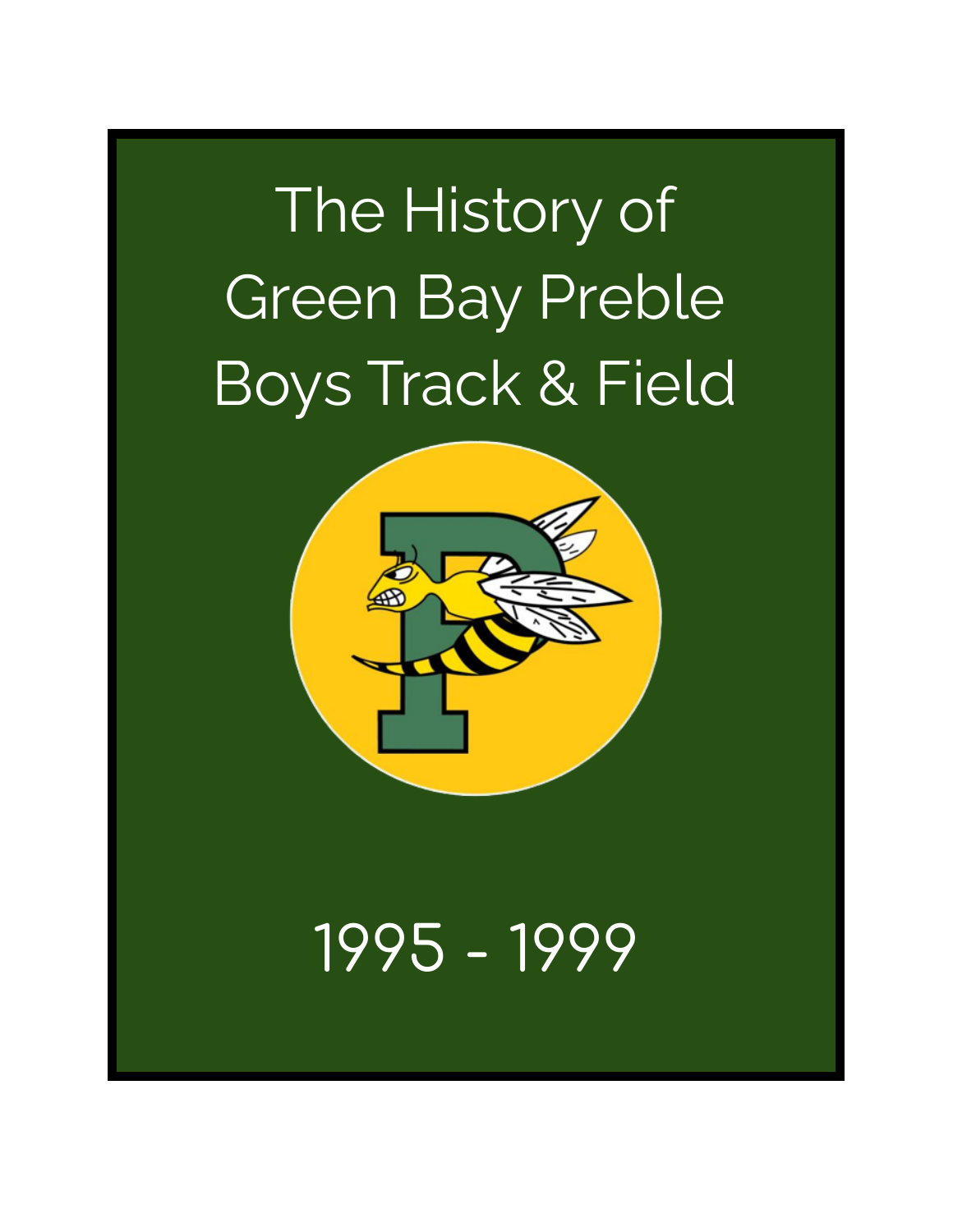# <span id="page-1-0"></span>**Table of Contents**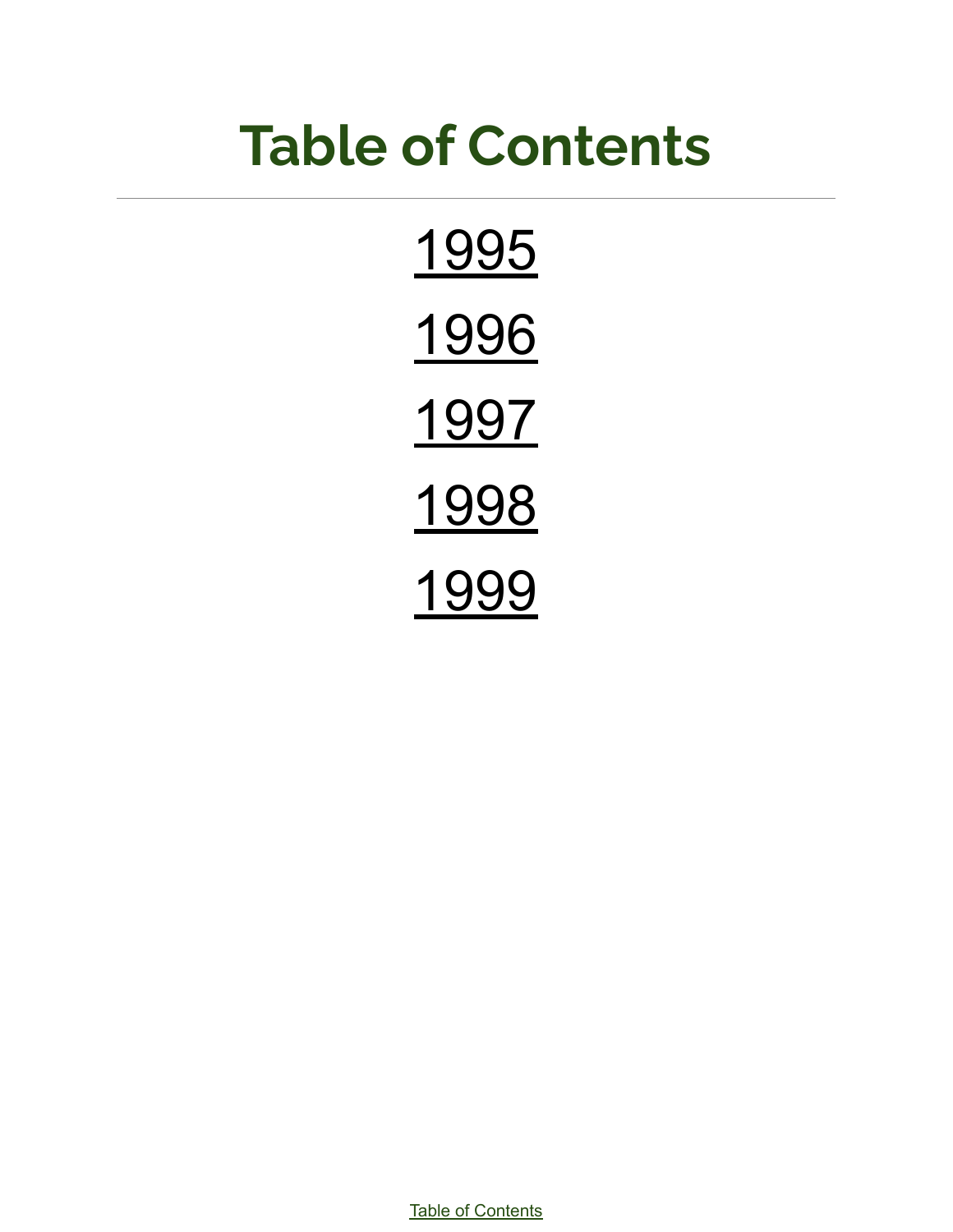<span id="page-2-0"></span>

## Coaching Staff

#### **Head Coach** Pat Prochnow

**Assistant Coaches** Jack Drankoff, Scott Mallien Mike VandenAvond, Paul Donart

## Season Results

#### **Indoor**

**Oshkosh Titan** 15th Place

**Neenah Invite** 5th Place

**FRVC Conference** 2nd Place

#### **Outdoor**

**Preble/East Relays** 3rd Place **Plymouth Relays**

2nd Place

**City Meet** 2nd Place

**Appleton East Invite** 2nd Place

**FRVC Conference** 1st Place

**Brown County** 1st Place

**FRVC Relays** 1st Place

#### **WIAA Tournament**

**WIAA Regional** 1st Place

**WIAA Sectional** 3rd Place

**WIAA State Meet** 5 Points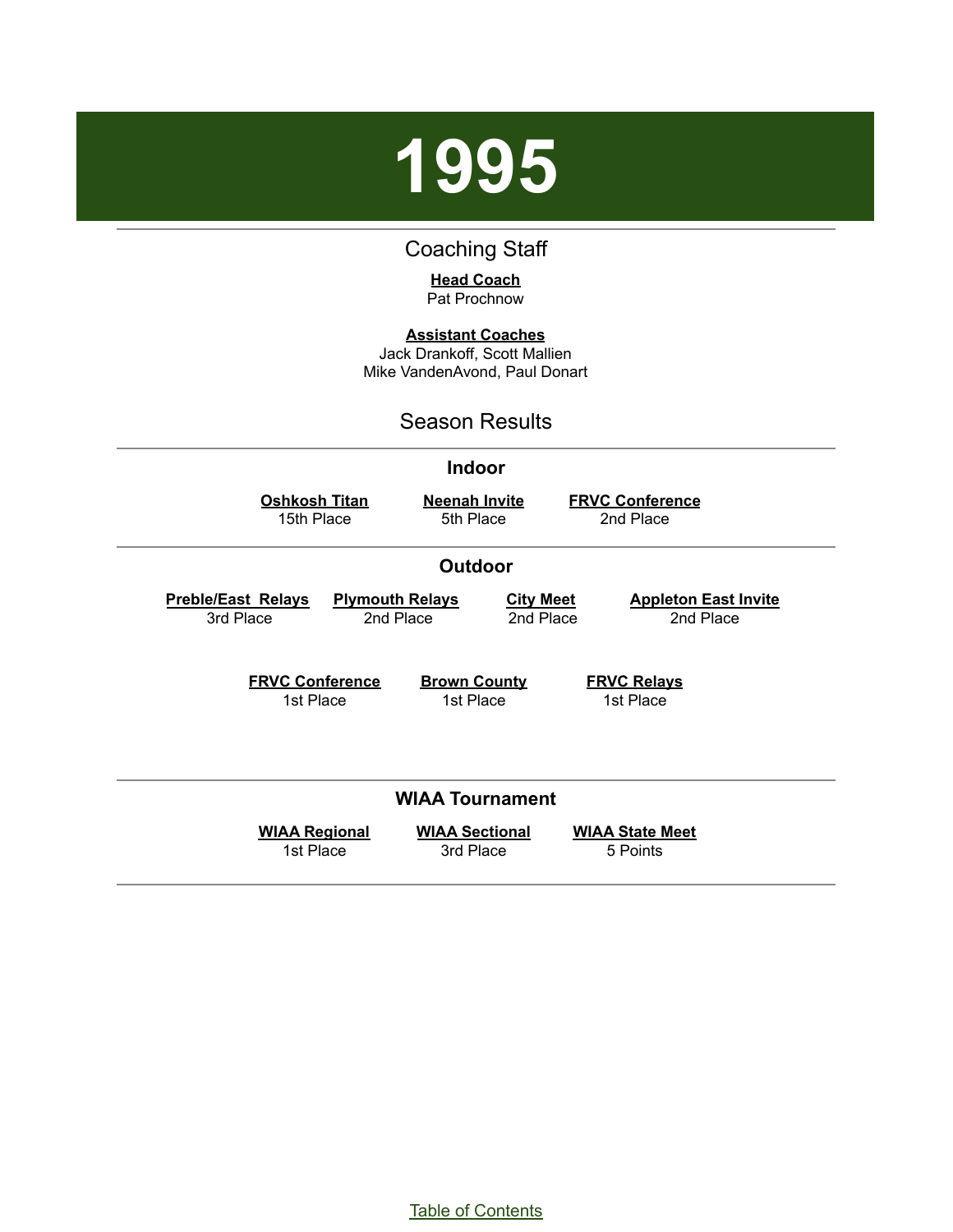## Season Highlights

The 1995 Preble Hornet Men's Track and Field Team had limited success until the last part of the season. Not winning any of the first 7 meets the hornets ended the regular season winning the FRVC Conference Meet, the Brown County Meet, and the FRVC Relay Meet. They continued their winning streak with a first place finish at the WIAA Regional Meet. They finished off the season with a 3rd place finish at the Sectional Meet and scored 5 points at the State Meet.

Individually the team was led by Josh Reckelberg (jumps and sprints) who placed 6th in the Long Jump at the State Meet. Also the team of Josh Veith, Chad McCartney, Ryan Zellner, and Marty Froelich placed 7th in the 3200 Meter Relay at the State Meet. The team of Josh Reckelberg, Greg Shaffer, and Mike Swift set the school record in the Triple Jump Relay with jumps adding up to 123' 4". Other top performers were Shawn Cooper (sprints & relays), John Massart (sprints & relays), Corey Sautebin (Pole Vault), Rob Johnston (weights), James Hendricks (distance), Matt VanSchyndle (relays), Bill Witmer (pole Vault), Jeremy Reckelberg (Pole Vault & Hurdles), and Keith Wittman (high jump)

## Records Set

| Indoor        | No records set                                                          |
|---------------|-------------------------------------------------------------------------|
| Outdoor       | No records set                                                          |
| <b>Relays</b> | Josh Reckelberg, Greg Shaffer, Mike Swift - Triple Jump Relay (123' 4") |

# Oshkosh Titan - Indoor

**Team Place** | 15th Place

| 2nd Place                 | <b>4th Place</b>             |
|---------------------------|------------------------------|
| >Marty Froelich - 800 Run | SCorey Sautebin - Pole Vault |

## Neenah Invite - Indoor

**Team Place** 5th Place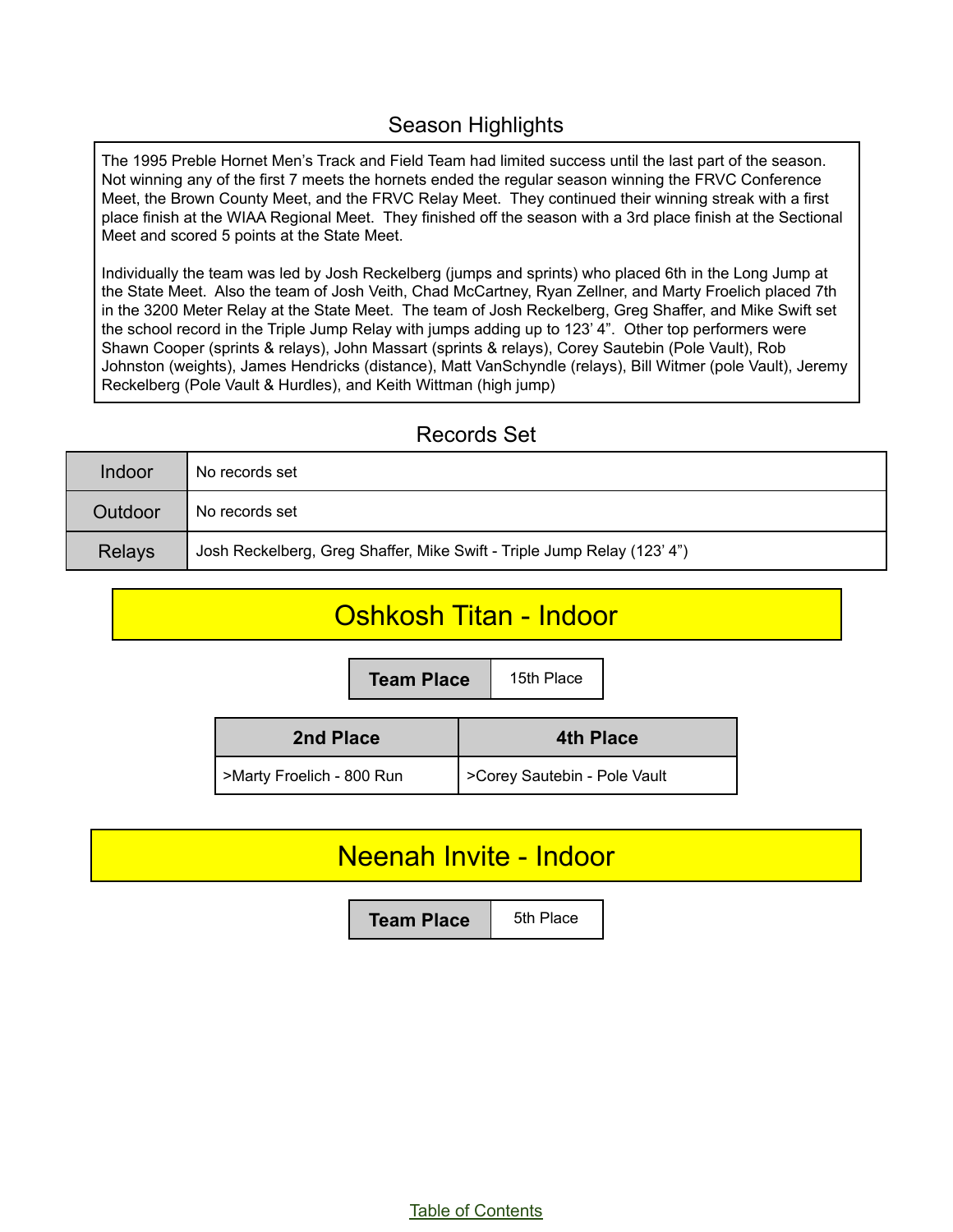## FRVC Conference Meet - Indoor

**Team Place** 2nd Place

| 1st Place                                                                                  | 2nd Place                                                                                                                               | <b>4th Place</b>         |
|--------------------------------------------------------------------------------------------|-----------------------------------------------------------------------------------------------------------------------------------------|--------------------------|
| SMarty Froelich - 800 Run<br>l >Rob Johnston - Shot Put<br>>Jeremy Reckelberg - Pole Vault | >3200 Relay - Froelich, Vieth,<br>Hendricks, Hellmann<br>>Josh Veith - 800 Run<br>>Shawn Cooper - Shot Put<br>>Bill Widmer - Pole Vault | >Ryan Zellner - 1600 Run |

# Preble/East Relay - Outdoor

**Team Place** 3rd Place

| <b>1st Place</b>                                                                                                     | 2nd Place                                                                                                                                                                       | 3rd Place                                                                                                                                                                             |
|----------------------------------------------------------------------------------------------------------------------|---------------------------------------------------------------------------------------------------------------------------------------------------------------------------------|---------------------------------------------------------------------------------------------------------------------------------------------------------------------------------------|
| >6400 Relay - Hendricks, Hall,<br>Hellmann, Hagge<br>>1600 Medley Relay - VanSchyndle,<br>Schwenker, McCoy, Froelich | >Discus Relay - Pelkin, Schwenker,<br>Cooper, Johnston<br>>Shot Put Relay - Westlund,<br>Schwenker, Cooper, Johnston<br>>3200 Relay - Vieth, Zellner,<br>VanSchyndle, Hendricks | >Distance Medley Relay - Vieth,<br>VanSchyndle, Froelich, Zellner<br>>Triple Jump Relay - Shaffer,<br>Schmeling, Siegel, Hemm<br>>Long Jump - Shaffer, Massart,<br>VanSchyndle, McCoy |

| 4th Place                                                                                                      | <b>5th Place</b>                                                                                                                                                     |
|----------------------------------------------------------------------------------------------------------------|----------------------------------------------------------------------------------------------------------------------------------------------------------------------|
| >900 I Hurdle Relay - Krause,<br>McCartney, Reckelberg<br>>1600 Relay - Schauer, Krause,<br>Strebel, McCartney | >400 Relay - Cooper, Schaffer,<br>Massart, Schmeling<br>>High Jump Relay - Wittman,<br>Siegel, Schmeling, Hemm<br>>Pole Vault Relay - Massart,<br>Widmer, Reckelberg |

# Plymouth Relays - Outdoor

**Team Place** | 2nd Place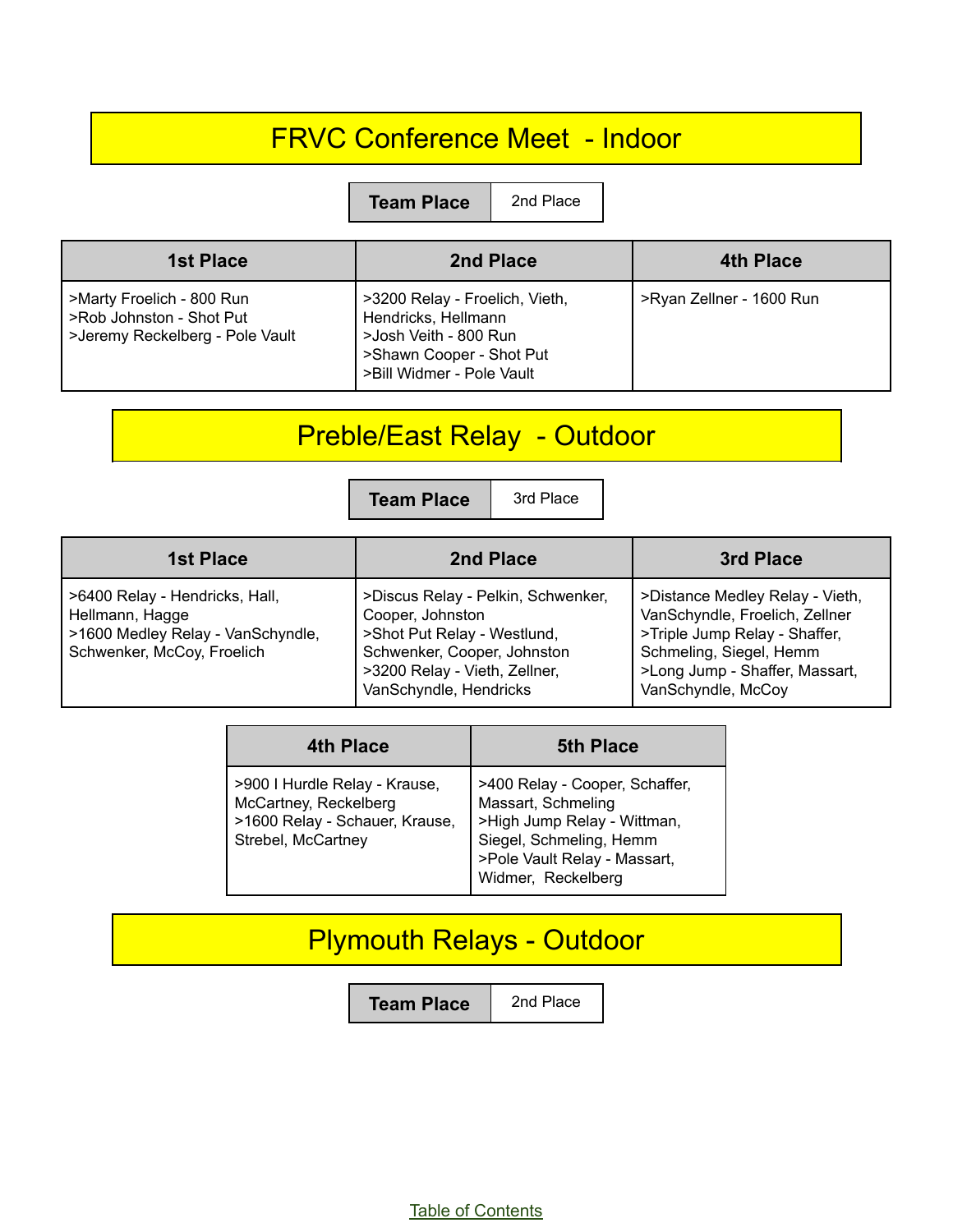# Green Bay City Meet - Outdoor

**Team Place** 2nd Place

| <b>1st Place</b>                                                                                                                                    | 2nd Place                                                                                                        | 3rd Place                                                                                                                                                  |
|-----------------------------------------------------------------------------------------------------------------------------------------------------|------------------------------------------------------------------------------------------------------------------|------------------------------------------------------------------------------------------------------------------------------------------------------------|
| >3200 Relay - Vieth, VanSchyndle,<br>McCartney, Froelich<br>>James Hendricks - 3200 Run<br>>Rob Johnston - Shot Put<br>>Corey Sautebin - Pole Vault | >Josh Reckelberg - 100 Dash<br>>Greg Shaffer - Triple Jump<br>>Shawn Cooper - Shot Put<br>>Rob Johnston - Discus | >James Hendricks - 1600 Run<br>>Jeremy Reckelberg - 300 I Hurdles<br>>Marty Froelich - 800 Run<br>>Josh Reckelberg - 200 Dash<br>>Bill Widmer - Pole Vault |

| <b>4th Place</b>                                                                                                                           | <b>5th Place</b>                                                                                                                                                                                                |
|--------------------------------------------------------------------------------------------------------------------------------------------|-----------------------------------------------------------------------------------------------------------------------------------------------------------------------------------------------------------------|
| >Josh Vieth - 800 Run<br>>1600 Relay - VanSchyndle,<br>Vieth, McCartney, Jakobsson<br>>Keith Wittman - High Jump<br>>Shawn Cooper - Discus | >Ryan Zellner - 1600 Run<br>>400 Relay - Cooper, Shaffer,<br>Schmeling, Reckelberg<br>>Matt VanSchyndle - 400 Dash<br>>Greg Shaffer - Long Jump<br>>Chris Siegel - High Jump<br>>Jeremy Reckelberg - Pole Vault |

Appleton East Invite - Outdoor

**Team Place** 2nd Place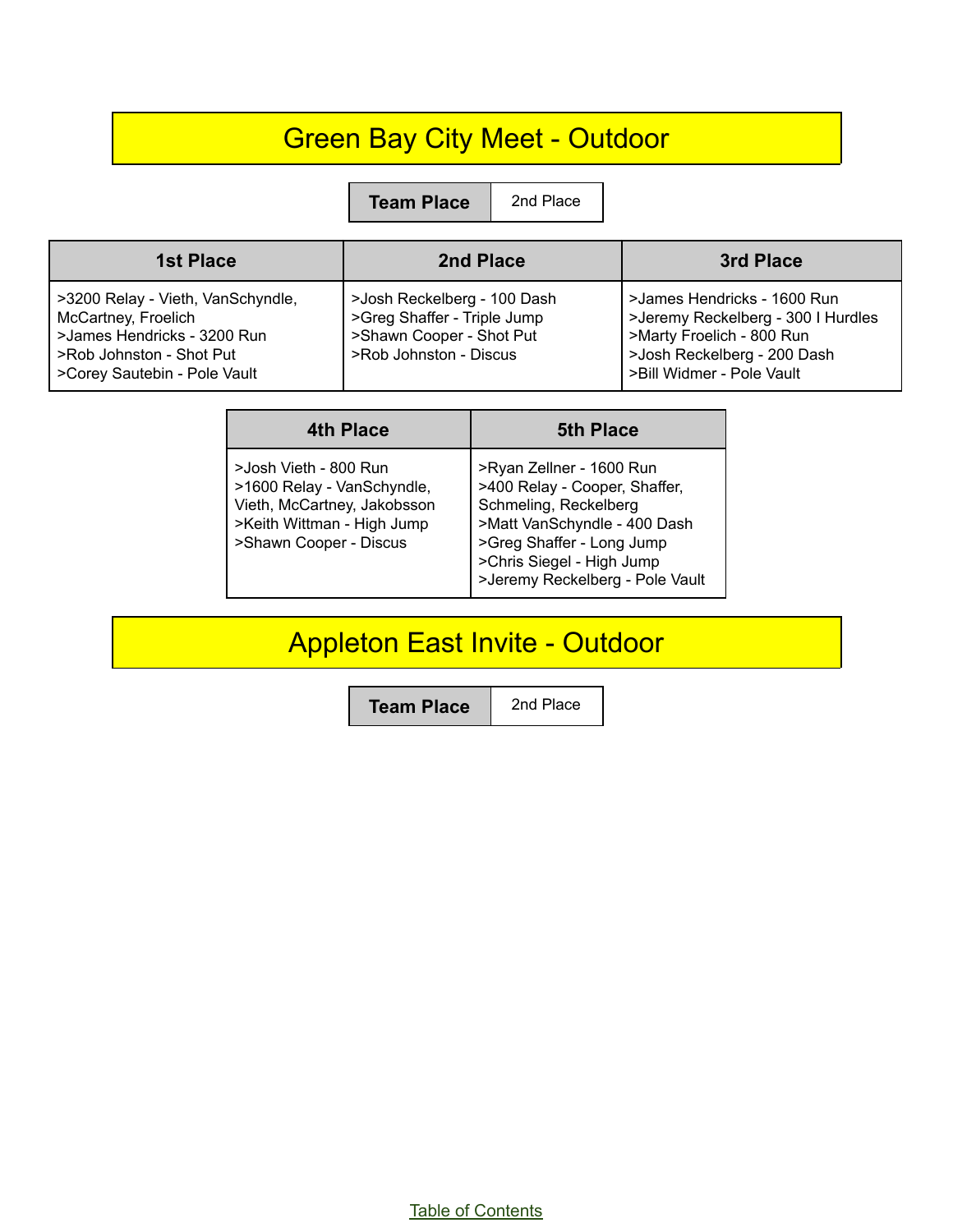# FRVC Conference Meet - Outdoor

**Team Place** | 1st Place

| <b>1st Place</b>                                                                                                           | 2nd Place                                                                        | 3rd Place                                                                                                        |
|----------------------------------------------------------------------------------------------------------------------------|----------------------------------------------------------------------------------|------------------------------------------------------------------------------------------------------------------|
| >Josh Reckelberg - Triple Jump<br>>Corey Sautebin - Pole Vault<br>>3200 Relay - Vieth, Froelich,<br>VanSchyndle, McCartney | >400 Relay - Reckelberg, Shaffer,<br>Cooper, Schmeling<br>>Rob Johnston - Discus | >Marty Froelich - 400 Dash<br>>Josh Vieth - 800 Run<br>>Shawn Cooper - Discus<br>>Jeremy Reckelberg - Pole Vault |

| 4th Place                   | <b>5th Place</b>            |
|-----------------------------|-----------------------------|
| >Chad McCartney - 800 Run   | >Josh Reckelberg - 100 Dash |
| >James Hendricks - 3200 Run | >James Hendricks - 1600 Run |
| >Rob Johnston - Shot Put    | >Josh Reckelberg - 200 Dash |
| >Bill Widmer - Pole Vault   | >Keith Wittman - High Jump  |

# Brown County Meet - Outdoor

**Team Place** | 1st Place

| 1st Place                    | 2nd Place                                                                                                             | 3rd Place                                                                                                                                                                         |
|------------------------------|-----------------------------------------------------------------------------------------------------------------------|-----------------------------------------------------------------------------------------------------------------------------------------------------------------------------------|
| >Josh Reckelberg - Long Jump | >Marty Froelich - 800 Run<br>>Corey Sautebin - Pole Vault<br>>Rob Johnston - Discus<br>>Josh Reckelberg - Triple Jump | >3200 Relay - Vieth, McCartney,<br>Zellner, Froelich<br>>James Hendricks - 1600 Run<br>>Jeremy Reckelberg - 300 I Hurdles<br>>Josh Vieth - 800 Run<br>>Josh Reckelberg - 200 Dash |

| 4th Place                                                                             | <b>5th Place</b>                                         |
|---------------------------------------------------------------------------------------|----------------------------------------------------------|
| >Chad McCartney - 800 Run<br>>1600 Relay - VanSchyndle,<br>Vieth, McCartney, Froelich | >Matt VanSchyndle - 400 Dash<br>>Shawn Cooper - Shot Put |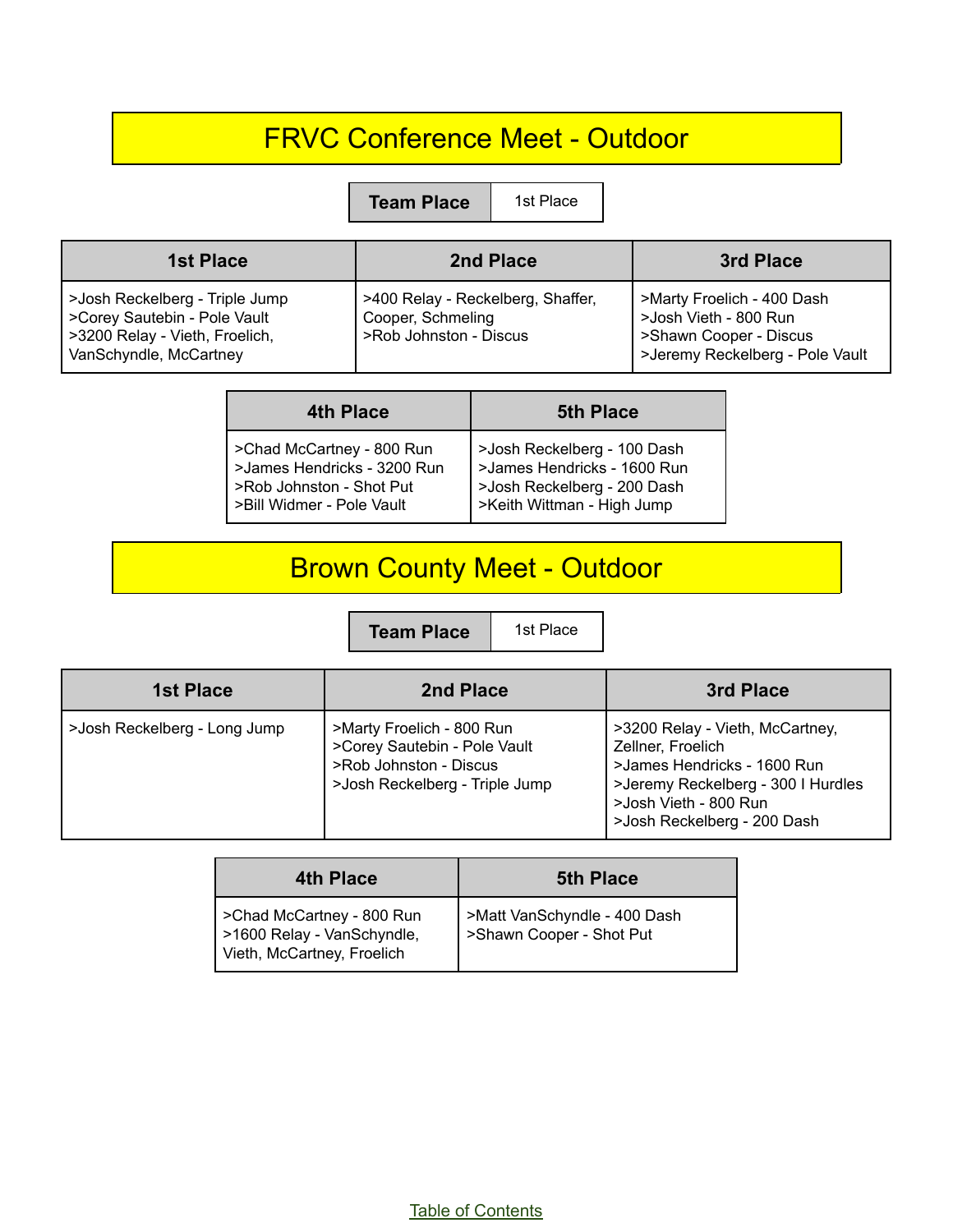# FRVC Conference Relay Meet - Outdoor

**Team Place** 1st Place

| <b>1st Place</b>                                                                                                                                                                                                                                                            | 2nd Place                                                                                                                                                                                                       |
|-----------------------------------------------------------------------------------------------------------------------------------------------------------------------------------------------------------------------------------------------------------------------------|-----------------------------------------------------------------------------------------------------------------------------------------------------------------------------------------------------------------|
| >6400 Relay - Hall, Hagge, Hendricks, Hellmann<br>>1600 Medley Relay - McCoy, Schwenker, Schmeling, Froelich<br>>Pole Vault Relay - Sautebin, Widmer, Reckelberg<br>STriple Jump Relay - Reckelberg, Shaffer, Swift<br>>3200 Relay - Vieth, Zellner, VanSchyndle, McCartney | >Distance Medley Relay - VanSchyndle, Vieth, Froelich, Zellner<br>>Discus - Johnston, Cooper, Schwenker<br>>900 I Hurdle Relay - Reckelberg, Krause, McCartney<br>>Shot Put Relay - Johnston, Cooper, Schwenker |

| 3rd Place                                                                                       | 4th Place                                                                                                                                                    |
|-------------------------------------------------------------------------------------------------|--------------------------------------------------------------------------------------------------------------------------------------------------------------|
| >High Jump Relay - Wittman, Siegel, Ropson<br>>400 Relay - Cooper, Shaffer, Massart, Reckelberg | >Long Jump Relay - Reckelberg, VanSchyndle, Shaffer<br>>1600 Relay - Strebel, Schauer, Swift, Krause<br>>800 Relay - Massart, Shaffer, Schmeling, Reckelberg |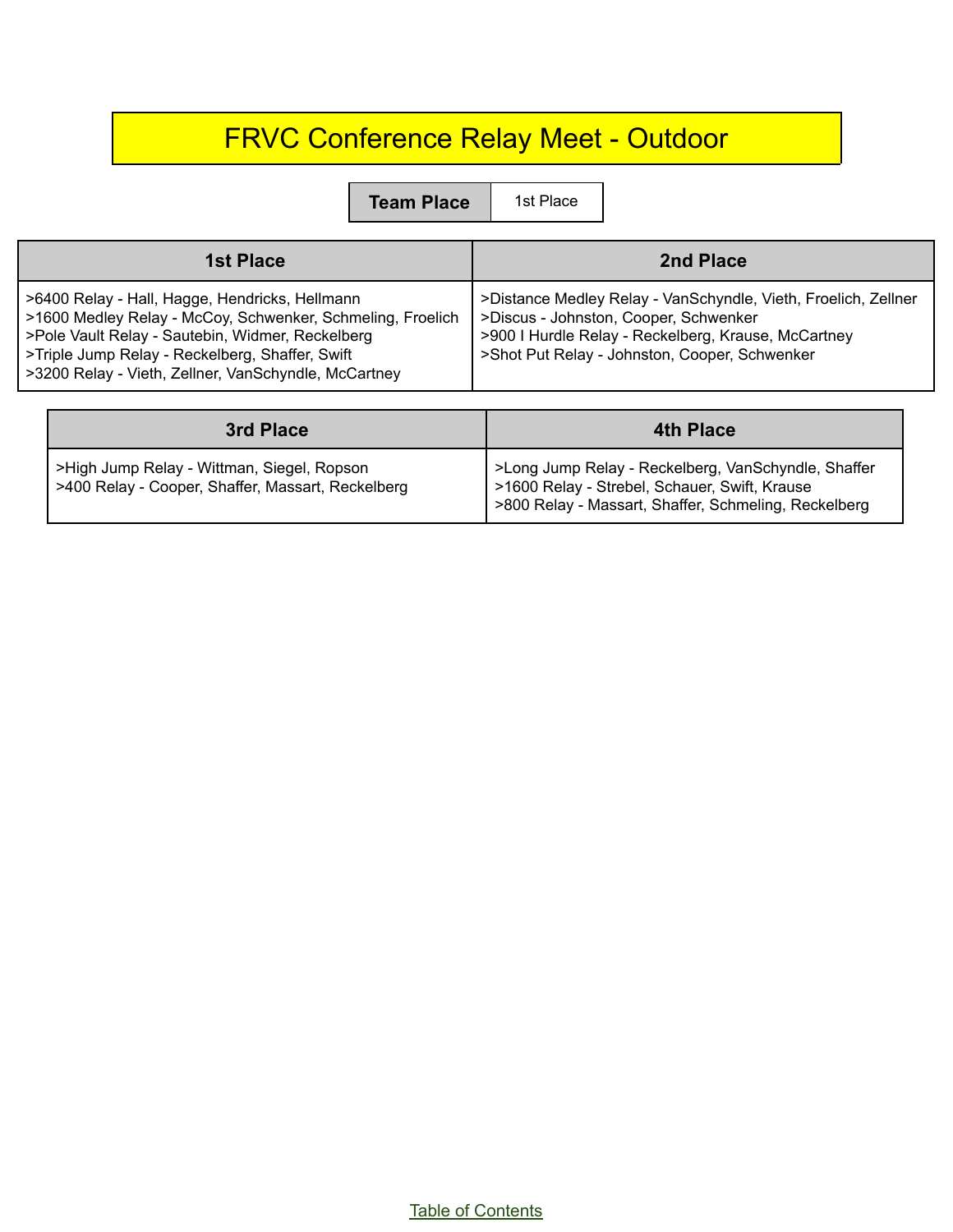## WIAA Regional

Top 4 qualify for the Sectional Meet

### **Team Place** 1st Place

| <b>1st Place</b>                                               | 2nd Place                                                                                                                                                                                                                                                                   | 3rd Place                                                                                |
|----------------------------------------------------------------|-----------------------------------------------------------------------------------------------------------------------------------------------------------------------------------------------------------------------------------------------------------------------------|------------------------------------------------------------------------------------------|
| <b>Sectional Qualifier</b>                                     | <b>Sectional Qualifier</b>                                                                                                                                                                                                                                                  | <b>Sectional Qualifier</b>                                                               |
| >Josh Reckelberg - Triple Jump<br>>Josh Reckelberg - Long Jump | >3200 Relay - Vieth, VanSchyndle,<br>McCartney, Froelich<br>>Mike Swift - Triple Jump<br>>James Hendricks - 1600 Run<br>>400 Relay - Cooper, Shaffer,<br>Massart, Reckelberg<br>>Marty Froelich - 800 Relay<br>>Corey Sautebin - Pole Vault<br>>Corey Sautebin - Pole Vault | >Rob Johnston - Discus<br>>Jeremy Reckelberg - 300   Hurdles<br>>Shawn Cooper - Shot Put |

| 4th Place<br><b>Sectional Qualifier</b>              | 5th Place                                                                                                                                           |
|------------------------------------------------------|-----------------------------------------------------------------------------------------------------------------------------------------------------|
| >Josh Vieth - 800 Run<br>>James Hendricks - 3200 Run | >Shawn Cooper - Discus<br>>Ryan Zellner - 1600 Run<br>>Matt VanSchyndle - 400 Dash<br>>Chad McCartney - 800 Run<br>>Keith Wittman - High Jump (tie) |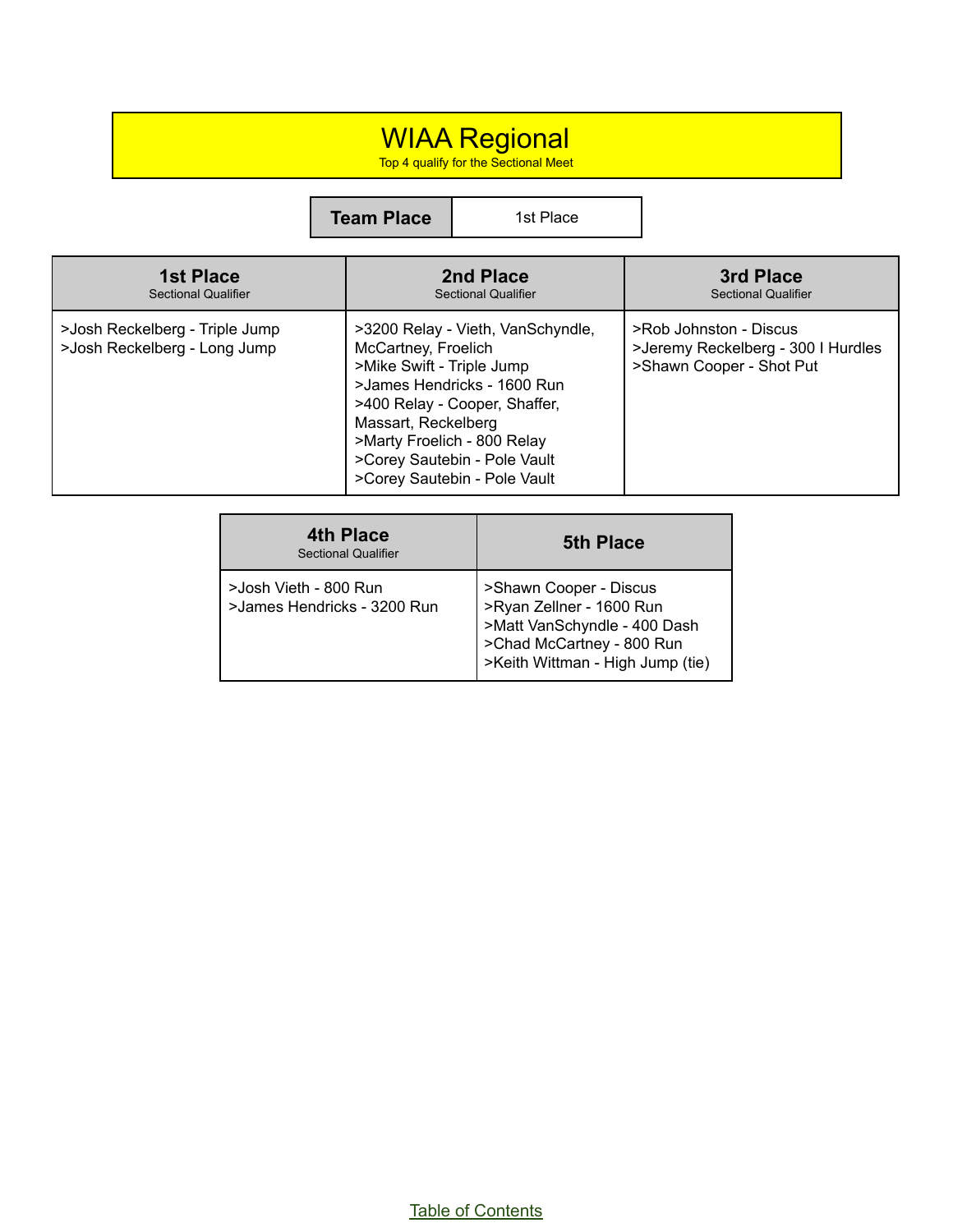# WIAA Sectional

Top 2 advance to the State Meet

**Team Place** 3rd Place

| <b>1st Place</b><br><b>State Meet Qualifier</b> | 2nd Place<br><b>State Meet Qualifier</b>                  | 3rd Place                                                                                                                                                           |
|-------------------------------------------------|-----------------------------------------------------------|---------------------------------------------------------------------------------------------------------------------------------------------------------------------|
| >Josh Reckelberg - Triple Jump                  | >Josh Reckelberg - Long Jump<br>>Mike Swift - Triple Jump | >3200 Relay Vieth, VanSchyndle,<br>McCartney, Froelich (Extra state qualifier)<br>>400 Relay - Cooper, Shaffer, Massart,<br>Reckelberg<br>>Marty Froelich - 800 Run |

| 4th Place                                                                         | <b>5th Place</b>            |
|-----------------------------------------------------------------------------------|-----------------------------|
| SCorey Sautebin - Pole Vault<br>>Rob Johnston - Discus<br>Shawn Cooper - Shot Put | >James Hendricks - 1600 Run |

# WIAA State Meet

**Team Place** 5 Points

| <b>6th Place</b>             | <b>7th Place</b>                                     |
|------------------------------|------------------------------------------------------|
| SJosh Reckelberg - Long Jump | >3200 Relay - Vieth, McCartney,<br>Zellner, Froelich |

## **Participants**

>Josh Reckelberg - Triple Jump >Mike Swift - Triple Jump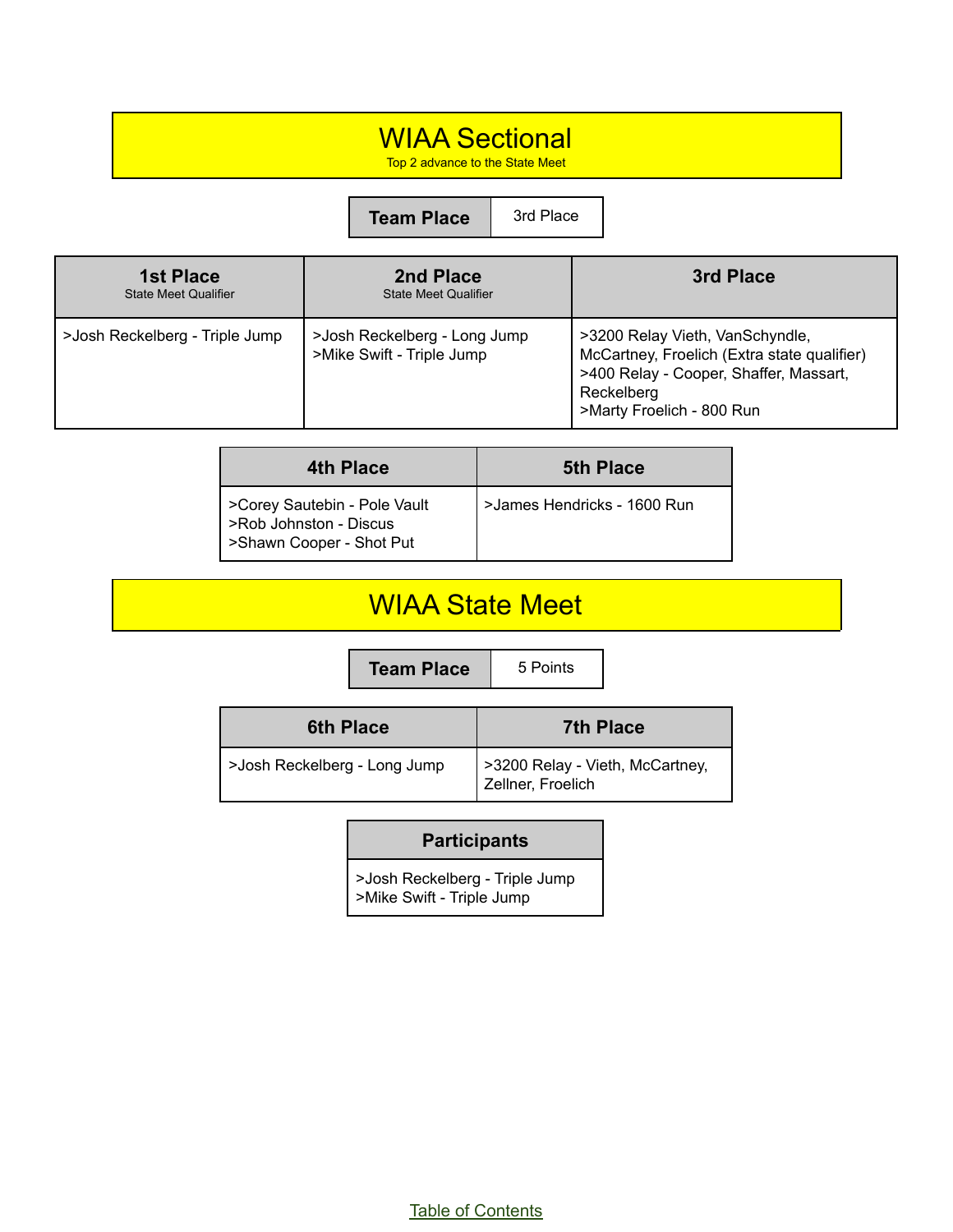# <span id="page-10-0"></span>**1996**

## Coaching Staff

#### **Head Coach** Pat Prochnow

**Assistant Coaches** Jack Drankoff, Mike VandenAvond Paul Donart, Scott Reeners

### Season Results

#### **Indoor**

**Oshkosh Titan** 5th Place

**Neenah Invite** 3rd Place

**FRVC Conference** 1st Place

#### **Outdoor**

**Preble/East Relays** 1st Place

**Plymouth Relays** 2nd Place

**City Meet** 1st Place

**Appleton East** 1st Place

**FRVC Conference** 1st Place

**FRVC Relays** 1st Place

**Brown County** 1st Place

#### **WIAA Tournament**

**WIAA Regional** 1st Place

**WIAA Sectional** 3rd Place

**WIAA State Meet** 12 Points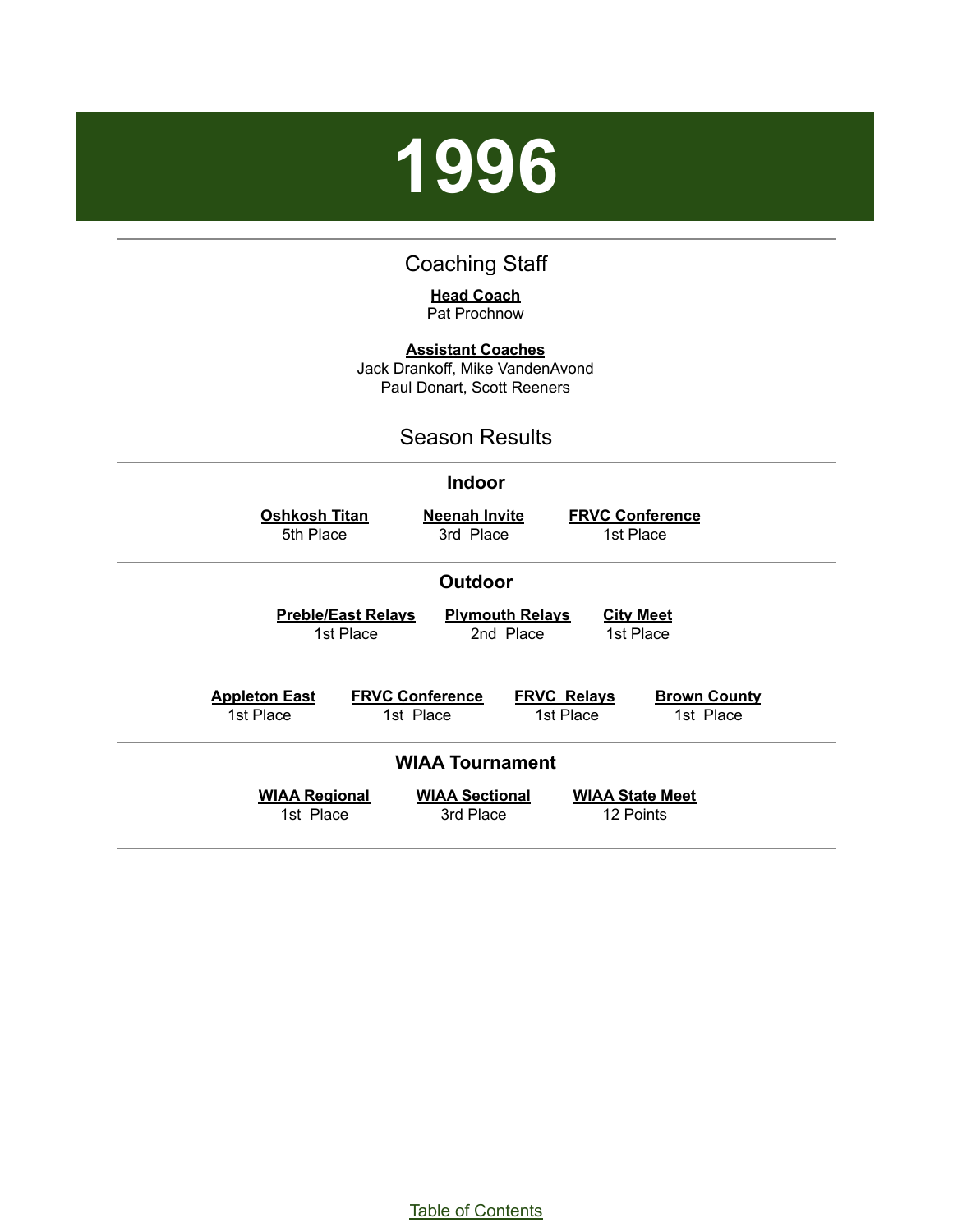## Season Highlights

The 1996 Preble Men's Track and Field Team had another successful season winning 7 out of 10 regular season meets. The victories included both indoor and outdoor FRVC Conference titles, the City Meet and the Brown County Meet as well as the Preble/East Relays. In the WIAA Tournament the team won the Regional Title, was 3rd in the Sectional and scored 12 Points at the State Meet.

Individually the team was led by Josh Reckelberg (sprints and jumps) with a 5th place at the State Meet. He also placed 8th in the 100 Meter Dash as well as setting school records in the Long Jump both indoors and outdoors. The team of Ryan Zellner, Chad McCartney, Lance Hall, and Marty Froelich also placed 5th in the 3200 Meter Relay. Marty Froelich also placed 6th in the 800 Meter Run. The Team of John Massart, Jason Bartlett, Mike Swift, and Josh Reckelberg set the Long Jump Relay Record and the 400 Meter Relay. Other individuals included James Hendricks (distance), Scott Krause (hurdles), and Bill Widmer (Pole Vault).

## Records Set

| Indoor        | Josh Reckelberg - Long Jump (23' 6")                                                                                                                                        |
|---------------|-----------------------------------------------------------------------------------------------------------------------------------------------------------------------------|
| Outdoor       | Josh Reckelberg - Long Jump (22' 3") (tie)                                                                                                                                  |
| <b>Relays</b> | John Massart, Jason Bartlett, Mike Swift, Josh Reckelberg - Long Jump Relay (78' 2")<br>Jason Bartlett, Mike Swift, John Massart, Josh Reckelberg - 400 Meter Relay (43.51) |

## Oshkosh Titan - Indoor

**Team Place** | 5th Place

| <b>1st Place</b>                                               | 2nd Place                  | 3rd Place                 |
|----------------------------------------------------------------|----------------------------|---------------------------|
| >Josh Reckelberg - Long Jump<br>>Josh Reckelberg - Triple Jump | >Josh Reckelberg - 55 Dash | >Marty Froelich - 800 Run |

## Neenah Rocket Invite - Indoor

**Team Place** | 3rd Place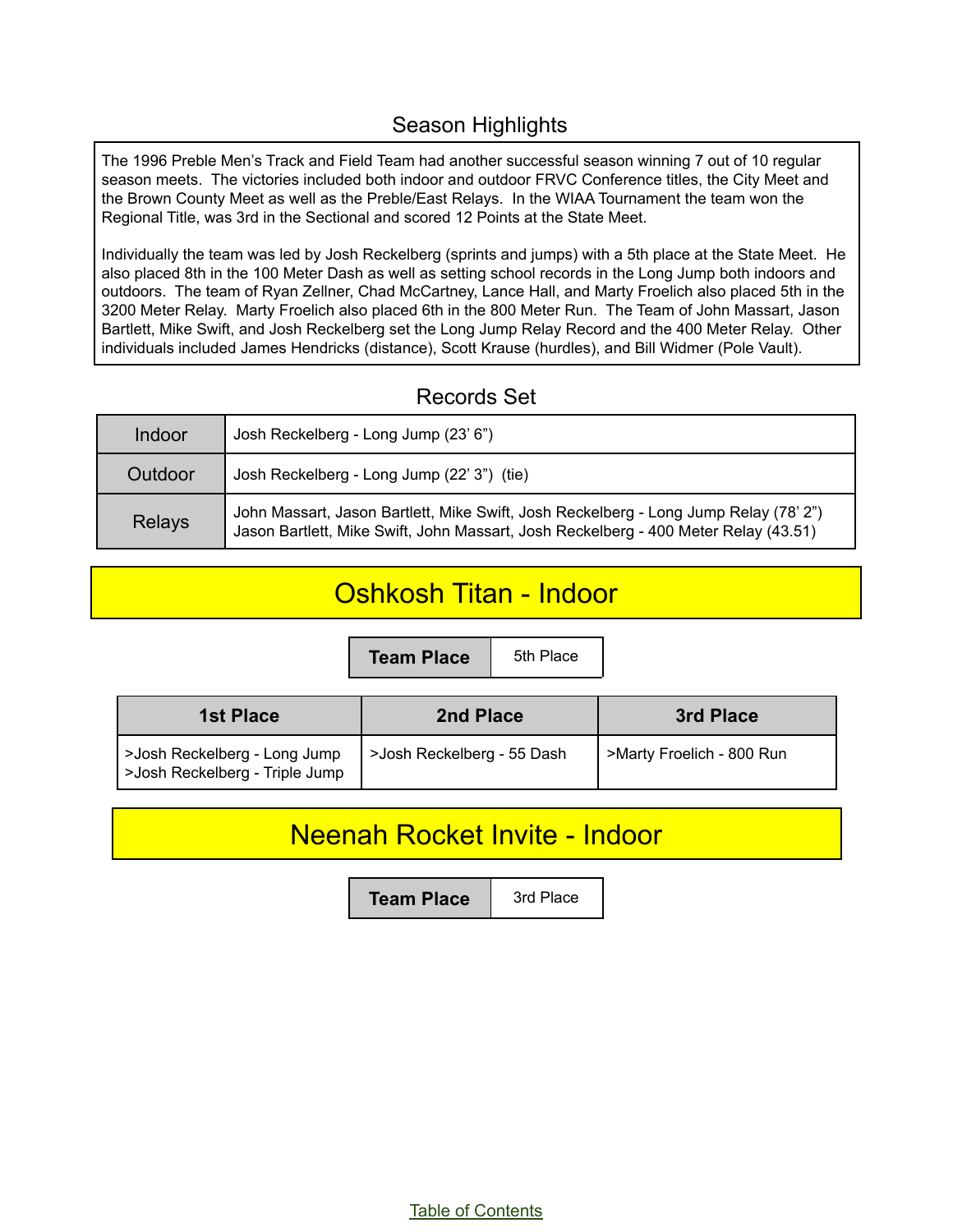## FRVC Conference - Indoor

**Team Place** | 1st Place

| 1st Place                                                                                                                                                                      | 2nd Place                                              | 3rd Place                                                                             |
|--------------------------------------------------------------------------------------------------------------------------------------------------------------------------------|--------------------------------------------------------|---------------------------------------------------------------------------------------|
| >3200 Relay - McCartney, Zellner,<br>Hagge, Froelich<br>>Josh Reckelberg - 55 Dash<br>>Josh Reckelberg - Long Jump<br>>James Hendricks - 1600 Run<br>>Marty Froelich - 800 Run | >Chad McCartney - 800 Run<br>>Bill Widmer - Pole Vault | >James Hendricks - 3200 Run<br>>1600 Relay - Zellner, McCartney,<br>Strebel, Froelich |

| 4th Place                                                                        | <b>5th Place</b>                                                                        |
|----------------------------------------------------------------------------------|-----------------------------------------------------------------------------------------|
| >Mike Swift - Long Jump<br>>Josh Reckelberg - 200 Dash<br>>Lance Hall - 3200 Run | >Brett Krause - 55 H Hurdles<br>  >4 Lap Relay - Bartlett, Massart,<br>Swift, Schwenker |

# Preble/East Relays - Outdoor

**Team Place** 1st Place

| 1st Place                                                                                                                                                                                                                                                                                                                                                 | 2nd Place                                                                                                                                                    |
|-----------------------------------------------------------------------------------------------------------------------------------------------------------------------------------------------------------------------------------------------------------------------------------------------------------------------------------------------------------|--------------------------------------------------------------------------------------------------------------------------------------------------------------|
| >Distance Medley Relay - McCartney, Zellner, Froelich, Hendricks<br>>6400 Relay - Hall, VandenBush, King, Hagge<br>>1600 Medley Relay - Zellner, Bartlett, Reckelberg, Froelich<br>>400 Relay - Bartlett, Swift, Massart, Reckelberg<br>>Triple Jump Relay - Ropson, Siegel, Swift, Reckelberg<br>>Long Jump Relay - Massart, Bartlett, Swift, Reckelberg | >High Jump Relay - Bartlett, Dainsburg, Siegel, Ropson<br>>3200 Relay - Farrell, Hendricks, Hall, Hagge<br>>Pole Vault Relay - Schauer, T. Widmer, B. Widmer |

| 3rd Place                                                                                                                                                   | <b>5th Place</b>                                                                                              |
|-------------------------------------------------------------------------------------------------------------------------------------------------------------|---------------------------------------------------------------------------------------------------------------|
| >440 H Hurdle Relay - Krause, Frisque, Smith, Wery<br>>1600 Relay - Strebel, Krause, Schauer, McCartney<br>>900   Hurdle Relay - Krause, McCartney, Schauer | >Discus Relay - Wassenberg, Christoff, Pelkin, Schwenker<br>>800 Relay - Leiterman, Swift, Massert, Schwenker |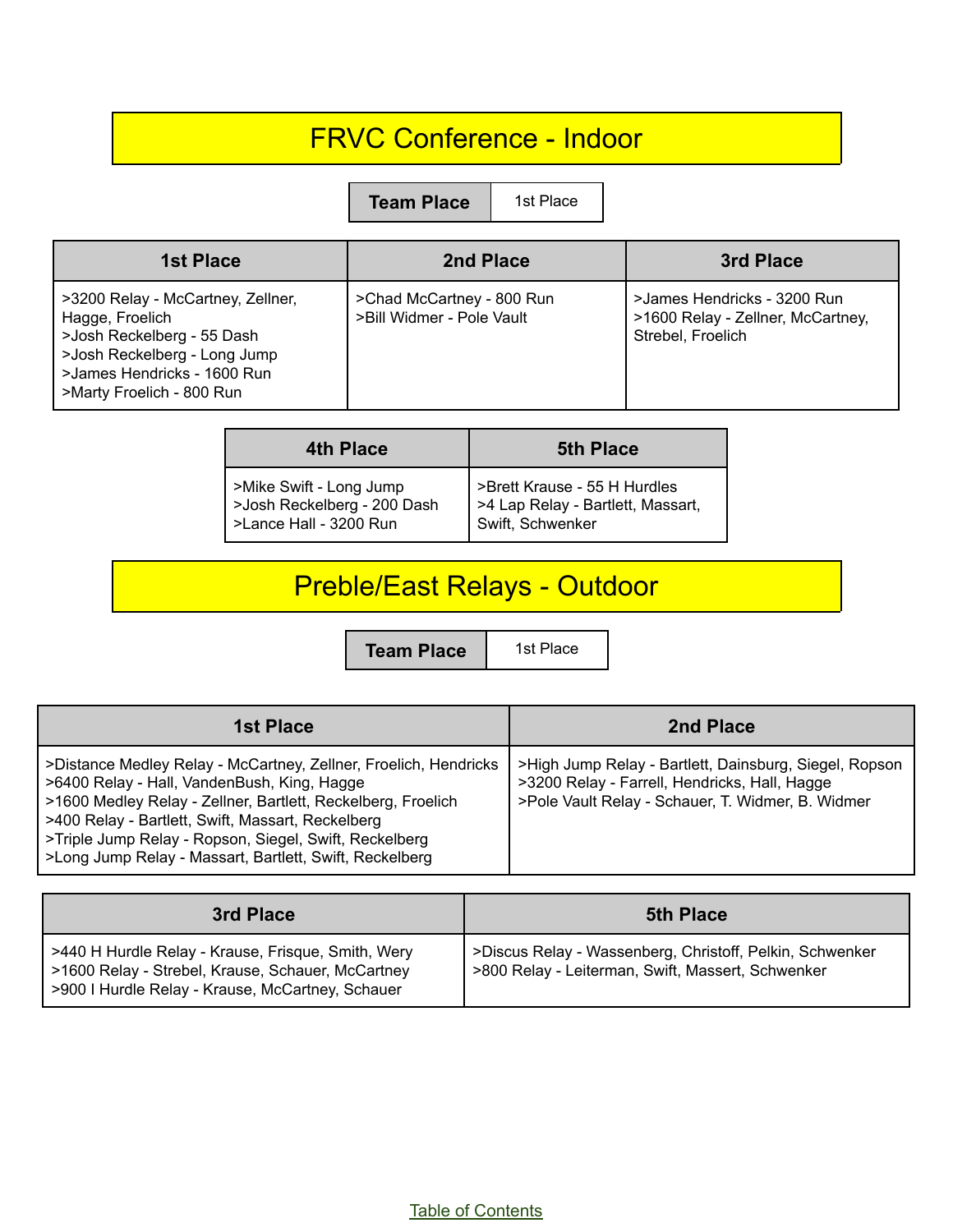# Plymouth Relays - Outdoor

**Team Place** 1st Place

# Green Bay City Meet - Outdoor

**Team Place** 1st Place

| <b>1st Place</b>                                                                                                                                                                                                                                                        | 2nd Place                                                                                                                                         | 3rd Place                                                                                                            |
|-------------------------------------------------------------------------------------------------------------------------------------------------------------------------------------------------------------------------------------------------------------------------|---------------------------------------------------------------------------------------------------------------------------------------------------|----------------------------------------------------------------------------------------------------------------------|
| >3200 Relay - McCartney, Zellner,<br>Farrell, Froelich<br>>Josh Reckelberg - 100 Dash<br>>Marty Froelich - 400 Dash<br>>400 Relay - Bartlett, Swift, Massart,<br>Reckelberg<br>>Marty Froelich - 800 Run<br>>Josh Reckelberg - Long Jump<br>>Jason Bartlett - High Jump | >James Hendricks - 1600 Run<br>>Chad McCartney - 800 Run<br>>James Hendricks - 3200 Run<br>>Mike Swift - Triple Jump<br>>Bill Widmer - Pole Vault | >Brett Krause - 110 H Hurdles<br>>Jason Bartlett - 100 Dash<br>>Jason Bartlett - 200 Dash<br>>Mike Swift - Long Jump |

| <b>4th Place</b>          | <b>5th Place</b>                                                                                           |
|---------------------------|------------------------------------------------------------------------------------------------------------|
| >John Massart - Long Jump | >Lance Hall - 1600 Run<br>>1600 Relay - Farrell, McCartney,<br>Schauer, Swift<br>>Rick Ebbers - Pole Vault |

# Appleton East Invite - Outdoor

**Team Place** 1st Place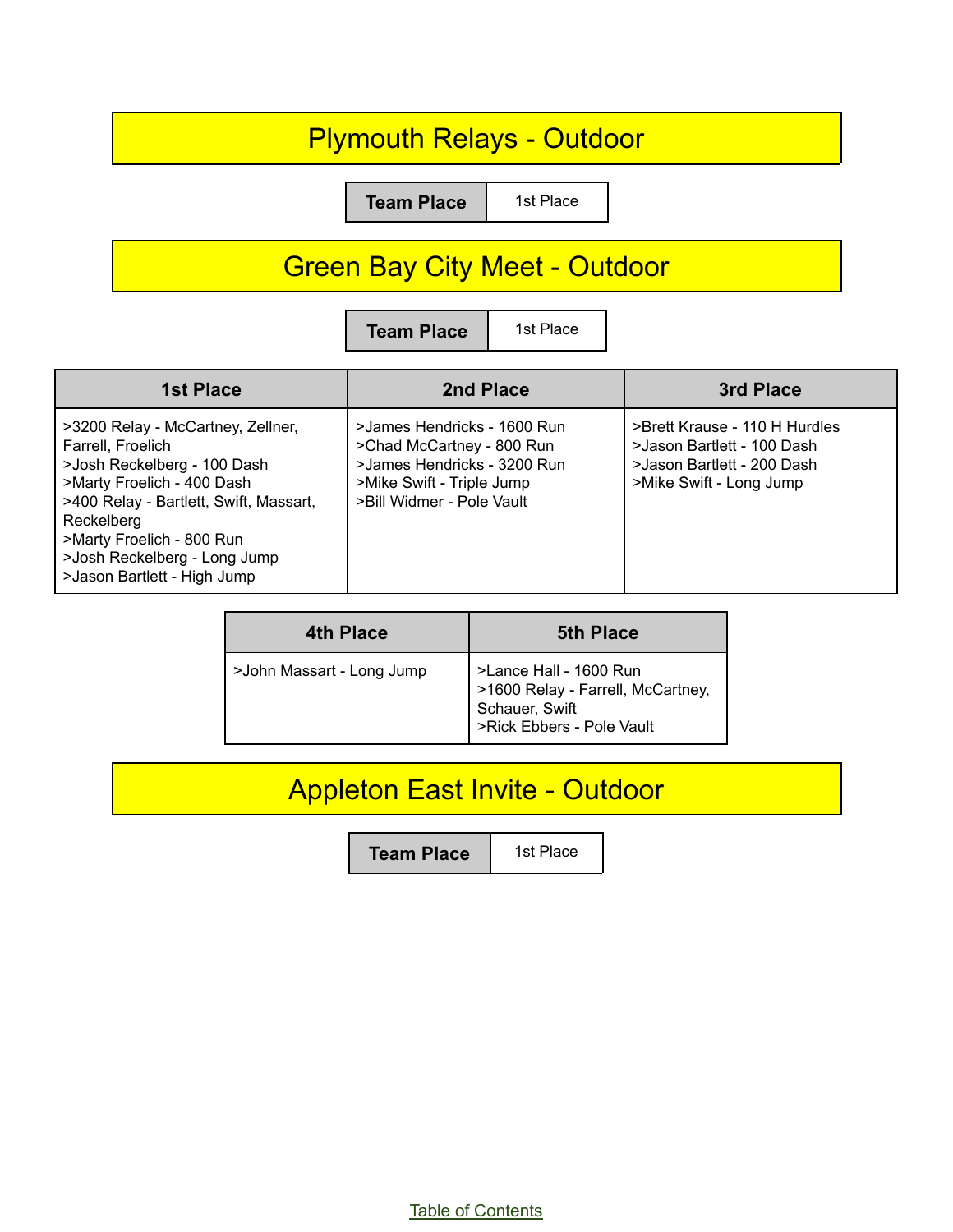## FRVC Conference Meet - Outdoor

**Team Place** | 1st Place

| <b>1st Place</b>                                                                                                                                                                                        | 2nd Place                                                                                                              | 3rd Place                                                |
|---------------------------------------------------------------------------------------------------------------------------------------------------------------------------------------------------------|------------------------------------------------------------------------------------------------------------------------|----------------------------------------------------------|
| >3200 Relay - McCartney, Zellner, Hall,<br>Froelich<br>>Mike Swift - Triple Jump<br>>Josh Reckelberg - 100 Dash<br>>400 Relay - Bartlett, Swift, Massart,<br>Reckelberg<br>>Josh Reckelberg - Long Jump | >Josh Reckelberg - Triple Jump<br>>Bill Widmer - Pole Vault<br>>Marty Froelich - 400 Dash<br>>Marty Froelich - 800 Run | >James Hendricks - 1600 Run<br>>Mike Swift - Triple Jump |

| 4th Place                                                                                                                  | <b>5th Place</b>         |
|----------------------------------------------------------------------------------------------------------------------------|--------------------------|
| >Brett Krause - 110 H Hurdles<br>>Jason Bartlett - 100 Dash<br>>Brett Krause - 300 I Hurdles<br>>Jason Bartlett - 200 Dash | >Tom Widmer - Pole Vault |

# FRVC Conference Relays - Outdoor

**Team Place** 1st Place

| 1st Place                                                                                                                                                                                                                                                                         | 2nd Place                                                                               |
|-----------------------------------------------------------------------------------------------------------------------------------------------------------------------------------------------------------------------------------------------------------------------------------|-----------------------------------------------------------------------------------------|
| >Distance Medley Relay - Froelich, McCartney, Hall, Hendricks<br>>Long Jump Relay - Swift, Massart, Bartlett<br>>1600 Medley Relay - Zellner, Thomas, Strebel, Froelich<br>>400 Relay - Bartlett, Swift, Massart, Reckelberg<br>>Pole Vault Relay - B. Widmer, T. Widmer, Frisque | >900 I Hurdle Relay - Krause, McCartney, Smith<br>>Triple Jump Relay - Swift, Ropson, ? |

| 3rd Place                                                                                                                                                                                        | <b>4th Place</b>                                                                                                                                      |
|--------------------------------------------------------------------------------------------------------------------------------------------------------------------------------------------------|-------------------------------------------------------------------------------------------------------------------------------------------------------|
| S30 H Hurdles Relay - Krause, Smith, Wery<br>>Discus Relay - Schwenker, Pelkin, Christoff<br>S6400 Relay - Hagge, Vandenbush, King, Farrell<br>S800 Relay - Bartlett, Swift, Massart, Reckelberg | >High Jump Relay - Bartlett, Ropson, Dainsberg<br>>1600 Relay - Strebel, McCartney, Schauer, Zellner<br>>3200 Relay - Hall, Farrell, Hendricks, Hagge |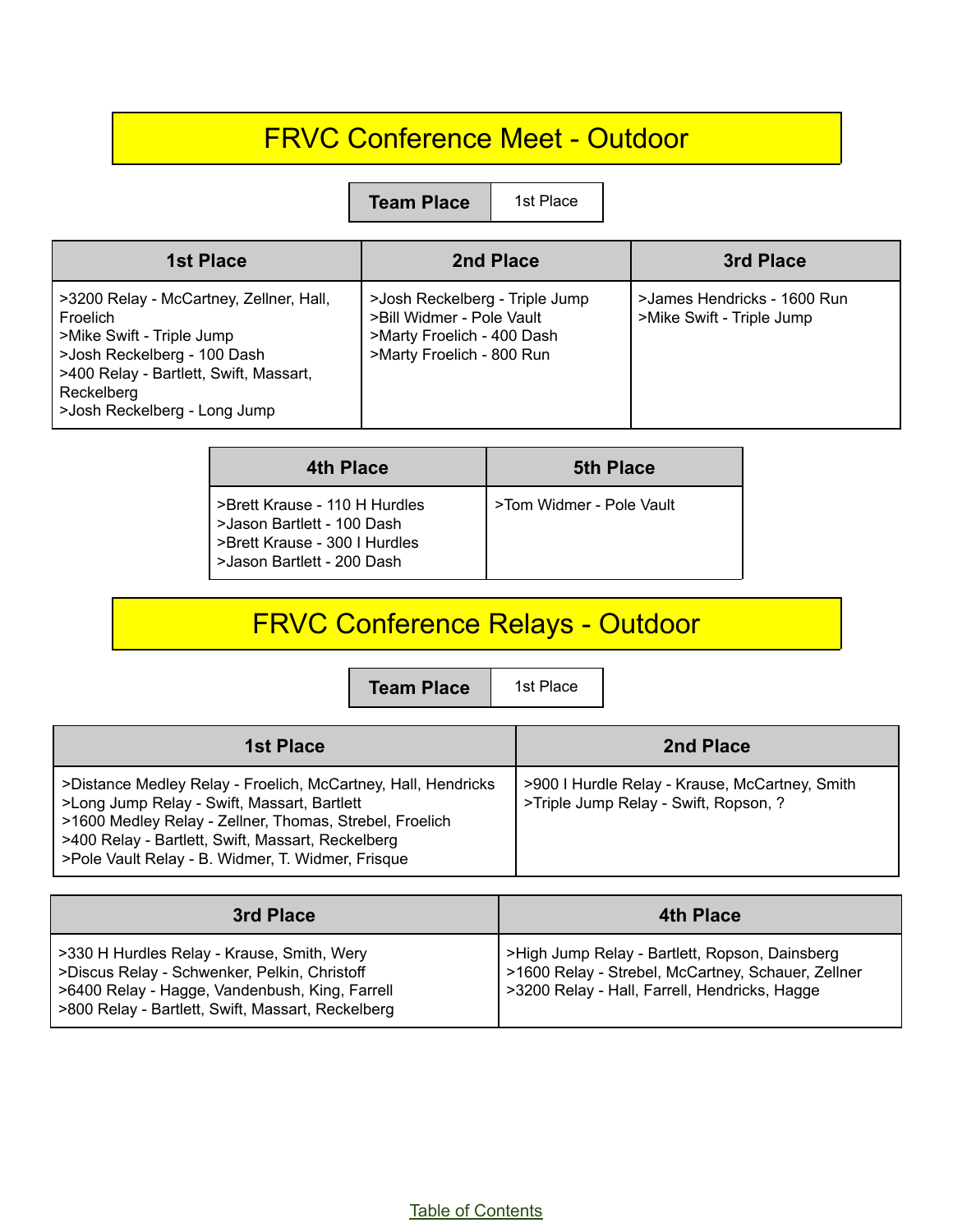# Brown County Meet - Outdoor

**Team Place** | 1st Place

| <b>1st Place</b>                                                                                                                                                                                                  | 2nd Place                                                                             | 3rd Place                 |
|-------------------------------------------------------------------------------------------------------------------------------------------------------------------------------------------------------------------|---------------------------------------------------------------------------------------|---------------------------|
| >3200 Relay - McCartney, Zellner, Hall,<br><b>Froelich</b><br>>400 Relay - Bartlett, Swift, Massart,<br>Reckelberg<br>>Marty Froelich - 800 Run<br>>Josh Reckelberg - Triple Jump<br>>Josh Reckelberg - Long Jump | >Josh Reckelberg - 100 Dash<br>>Mike Swift - Triple Jump<br>>Bill Widmer - Pole Vault | >Chad McCartney - 800 Run |

| 4th Place                                                                                                             | <b>5th Place</b>                                             |
|-----------------------------------------------------------------------------------------------------------------------|--------------------------------------------------------------|
| >Jason Bartlett - 100 Dash<br>>Brett Krause - 300 I Hurdles<br>>James Hendricks - 3200 Run<br>>Mike Swift - Long Jump | >Brett Krause - 110 H Hurdles<br>>James Hendricks - 1600 Run |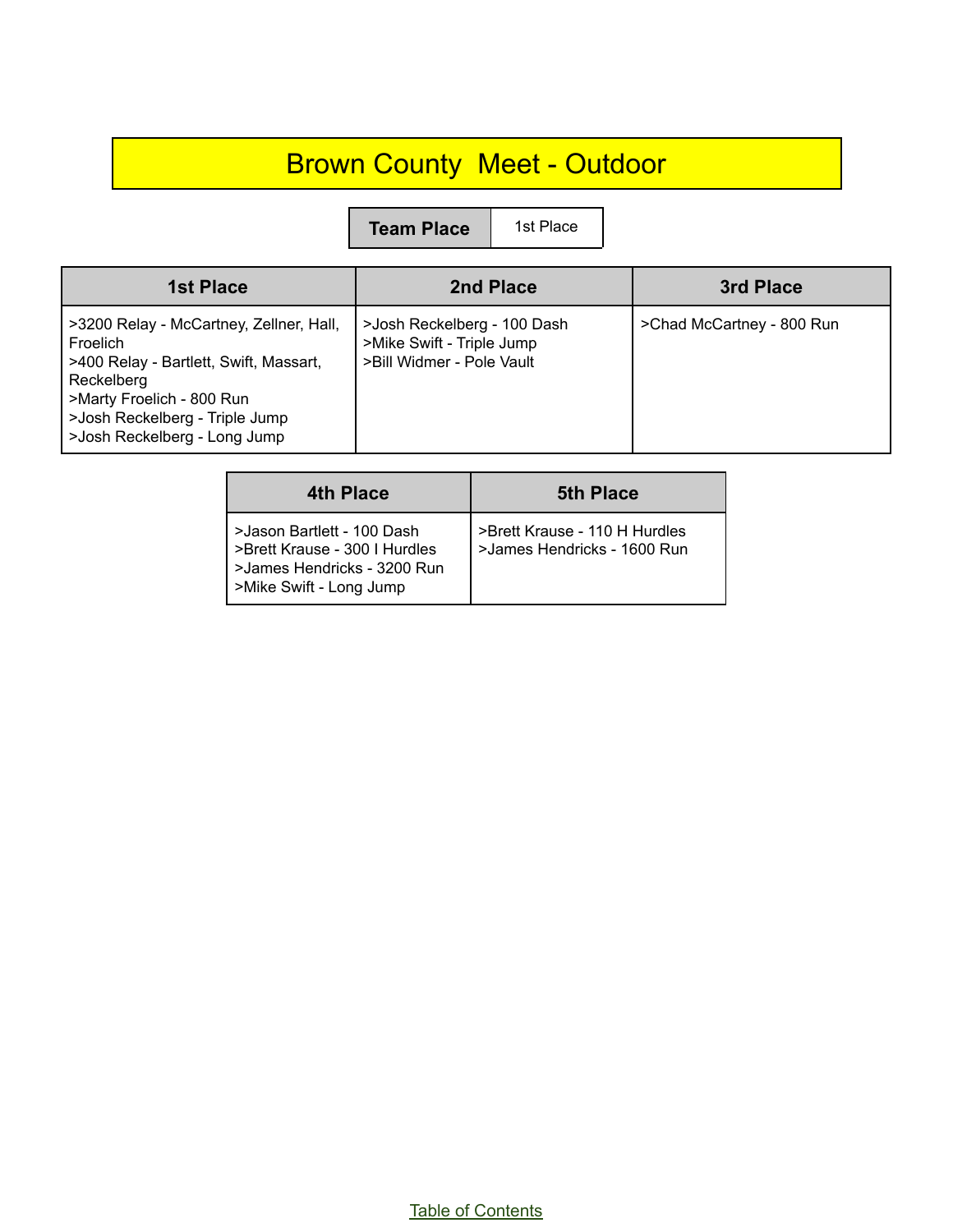## WIAA Regional

Top 4 qualify for the Sectional Meet

**Team Place** 1st Place

| <b>1st Place</b><br><b>Sectional Qualifier</b>                                                                                                                                                             | 2nd Place<br><b>Sectional Qualifier</b>                  | 3rd Place<br><b>Sectional Qualifier</b>                                                 |
|------------------------------------------------------------------------------------------------------------------------------------------------------------------------------------------------------------|----------------------------------------------------------|-----------------------------------------------------------------------------------------|
| >3200 Relay - Zellner, McCartney, Hall,<br>Froelich<br>>Josh Reckelberg - Triple Jump<br>>Josh Reckelberg - Long Jump<br>>400 Relay - Bartlett, Swift, Massart,<br>Reckelberg<br>>Marty Froelich - 800 Run | >Mike Swift - Triple Jump<br>>Josh Reckelberg - 100 Dash | >James Hendricks - 1600 Run<br>>Jason Bartlett - Long Jump<br>>Chad McCartney - 800 Run |

| <b>4th Place</b><br><b>Sectional Qualifier</b>                                          | <b>5th Place</b>                                                                                                                                                          |
|-----------------------------------------------------------------------------------------|---------------------------------------------------------------------------------------------------------------------------------------------------------------------------|
| >Scott Krause - 110 H Hurdles<br>>Mike Swift - Long Jump<br>>James Hendricks - 3200 Run | >Jason Bartlett - 100 Dash<br>>Brad Strebel - 400 Dash<br>>Bill Widmer - Pole Vault<br>>Jason Bartlett - 200 Dash<br>>1600 Relay - Zellner,<br>McCartney, Swift, Froelich |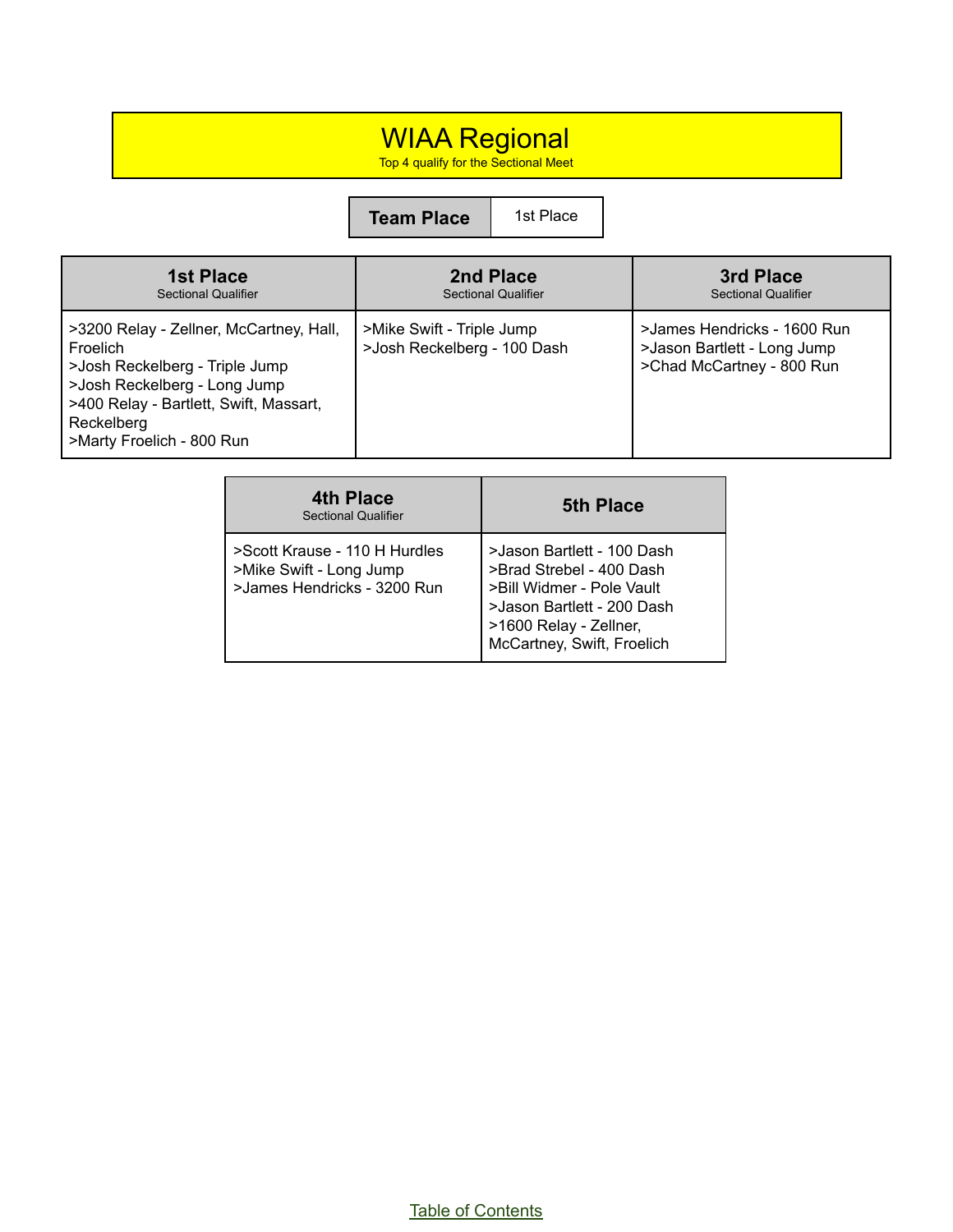## WIAA Sectional

Top 2 advance to the State Meet

**Team Place** 3rd Place

| <b>1st Place</b><br><b>State Meet Qualifier</b>           | 2nd Place<br><b>State Meet Qualifier</b>                                                                                                                                   | 3rd Place                                                |
|-----------------------------------------------------------|----------------------------------------------------------------------------------------------------------------------------------------------------------------------------|----------------------------------------------------------|
| >Josh Reckelberg - Long Jump<br>>Mike Swift - Triple Jump | >3200 Relay - McCartney, Zellner,<br>Hall, Froelich<br>>400 Relay - Bartlett, Swift, Massart,<br>Reckelberg<br>>Marty Froelich - 800 Run<br>>Josh Reckelberg - Triple Jump | >Josh Reckelberg - 100 Dash<br>>Chad McCartney - 800 Run |

| <b>4th Place</b>            | <b>5th Place</b>             |
|-----------------------------|------------------------------|
| >Jason Bartlett - Long Jump | > James Hendricks - 1600 Run |

## WIAA State Meet

| <b>5th Place</b>                                                                    | 6th Place                 | 8th Place                   |
|-------------------------------------------------------------------------------------|---------------------------|-----------------------------|
| >Josh Reckelberg - Long Jump<br>>3200 Relay - Zellner,<br>McCartney, Hall, Froelich | >Marty Froelich - 800 Run | >Josh Reckelberg - 100 Dash |

| <b>Participants</b> |
|---------------------|
|---------------------|

>Josh Reckelberg - Triple Jump >Mike Swift - Triple Jump >400 Relay - Bartlett, Swift, Massart, Reckelberg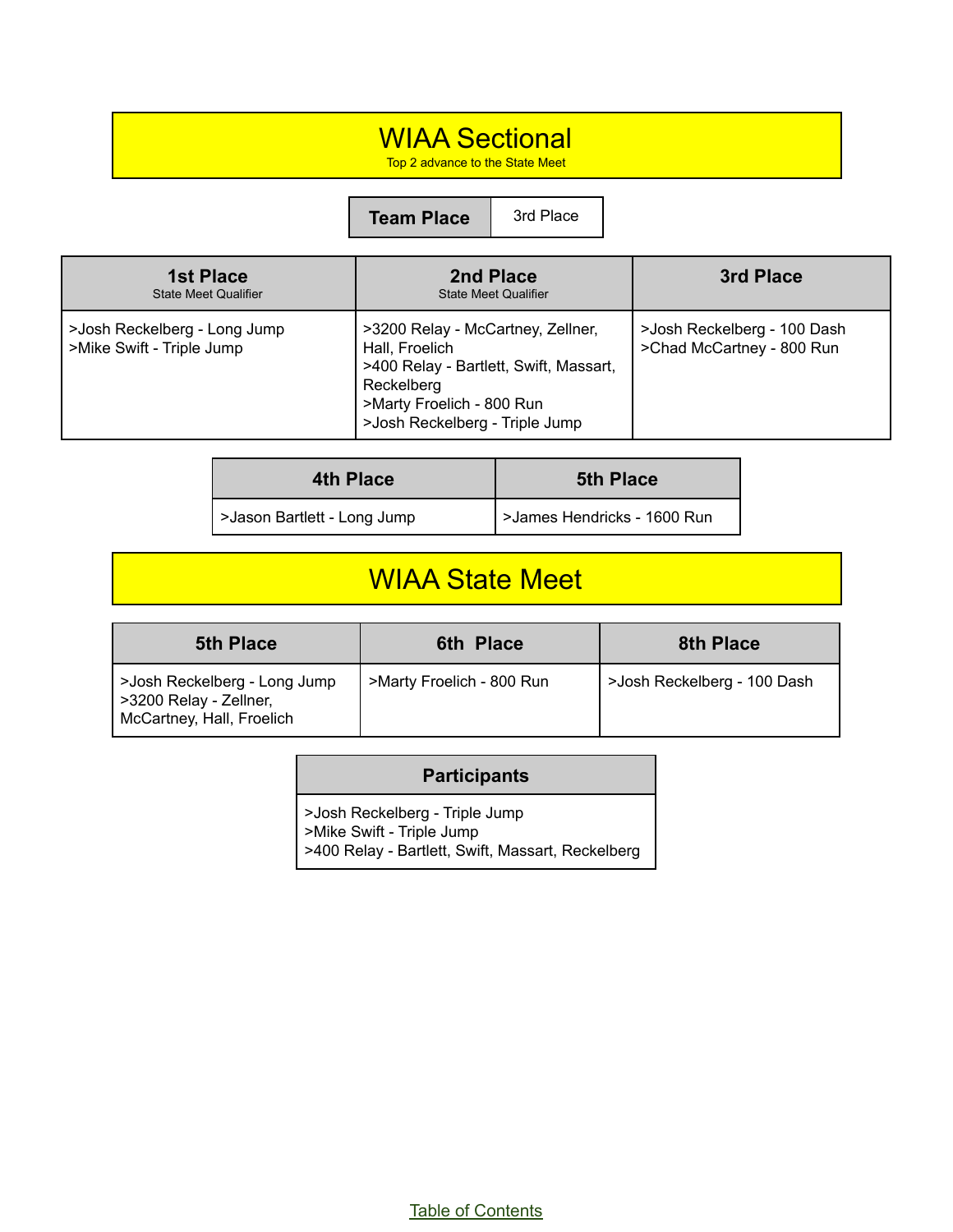# <span id="page-18-0"></span>**1997**

## Coaching Staff

#### **Head Coach** Pat Prochnow

**Assistant Coaches** Jack Drankoff, Mike VandenAvond Paul Donart, Kevin Kirchman

## Season Results

#### **Indoor**

**Oshkosh Titan** 14th Place

**Neenah Invite** 3rd Place

**FRVC Conference** 3rd Place

#### **Outdoor**

**Preble/East Relays** 1st Place

**City Meet** 1st Place

**Appleton East Patriot Invite** 1st Place

**FRVC Conference** 2nd Place

**Brown County** 1st Place

**FRVC Conference Relays** 1st Place

#### **WIAA Tournament**

**WIAA Regional** 1st Place

**WIAA Sectional** 4th Place

**WIAA State Meet** 0 Points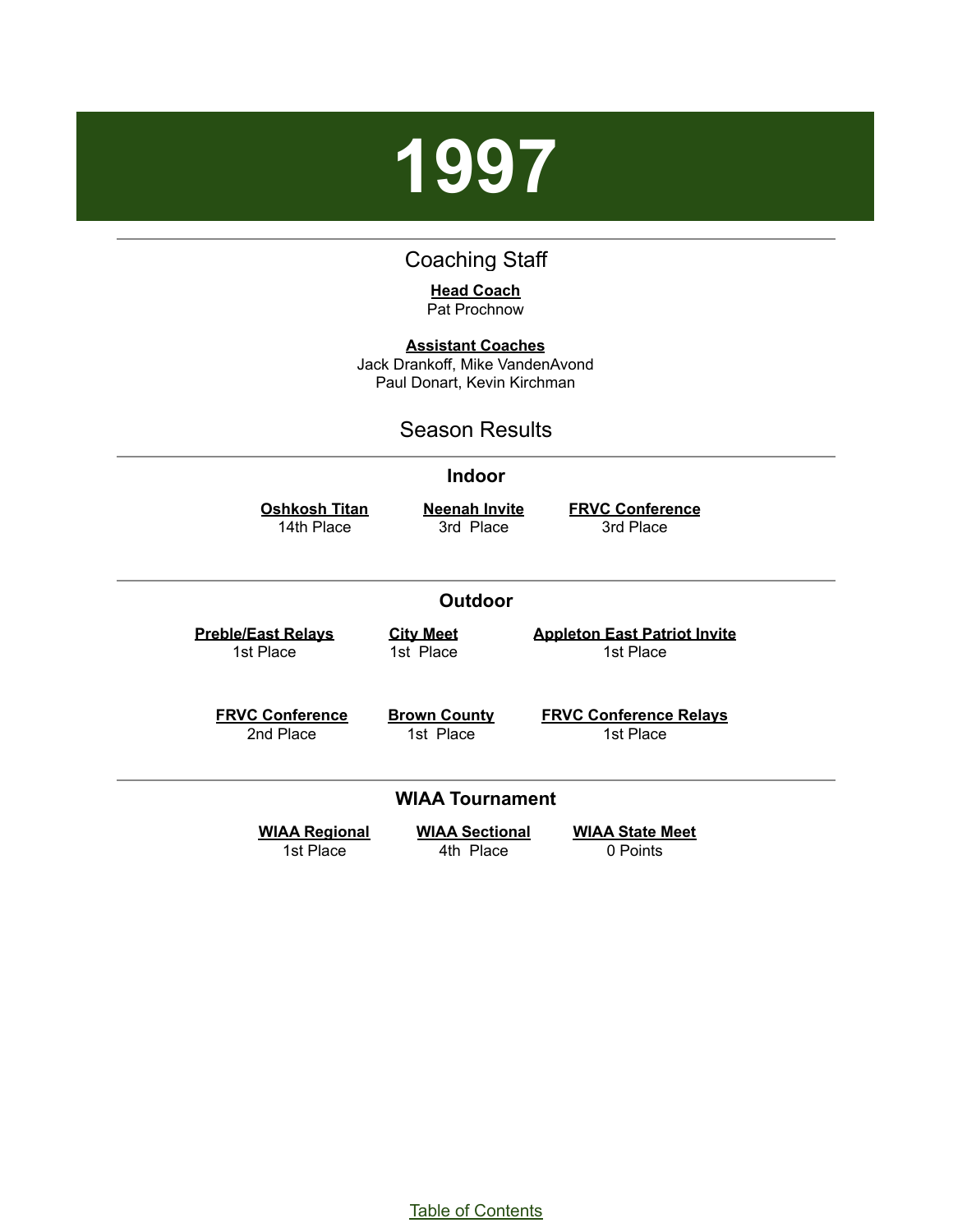## Season Highlights

The Preble Boy's Track and Field Team had another successful season winning 5 of 9 regular season meets. Wins included the City Meet, the Brown County Meet, and the FRVC Conference Relays. They went on to win the WIAA Regional Meet and placed 4th at the Sectional Meet.

Individually the team was led by Mike Swift, Jason Bartlett, who qualified for the State Meet in the Long Jump and Brad Strebel who all qualified for the WIAA State Meet in the Triple Jump. Records were set in the 300 Intermediate Hurdles by Nick Pinchart and the team of Brett Krause, Nick Pinchart, and Rick Wery set the record in the 900 Intermediate Hurdle Relay. Other top performers were Nate Schauer, Lance Hall, Charlie Froelich, and Chad McCartney (3200 Relay), John Massart and Jason Bartlett (400 Relay), Brett Krause (Hurdles), Adam Frisque (Pole Vault), Kevin Stemke (High Jump),James Hendricks (distance), Matt VanBeek (distance), Bill Widmer (Pole Vault), and Aaron Schauer (Pole Vault).

## Records Set

| <b>Indoor</b>  | None                                                                                              |
|----------------|---------------------------------------------------------------------------------------------------|
| <b>Outdoor</b> | Nick Pinchart - 300 Intermediate Hurdles (41.3) (New Hurdle Height)                               |
| <b>Relays</b>  | Brett Krause, Nick Pinchart, Rick Wery - 900 Intermediate Hurdles (2:10.7) (New<br>Hurdle Height) |

## Oshkosh Titan Invite - Indoor

**Team Place** | 14th Place

| 2nd Place               | 3rd Place                 |
|-------------------------|---------------------------|
| >Mike Swift - Long Jump | >Mike Swift - Triple Jump |

## Neenah Invite - Indoor

**Team Place** 1st Place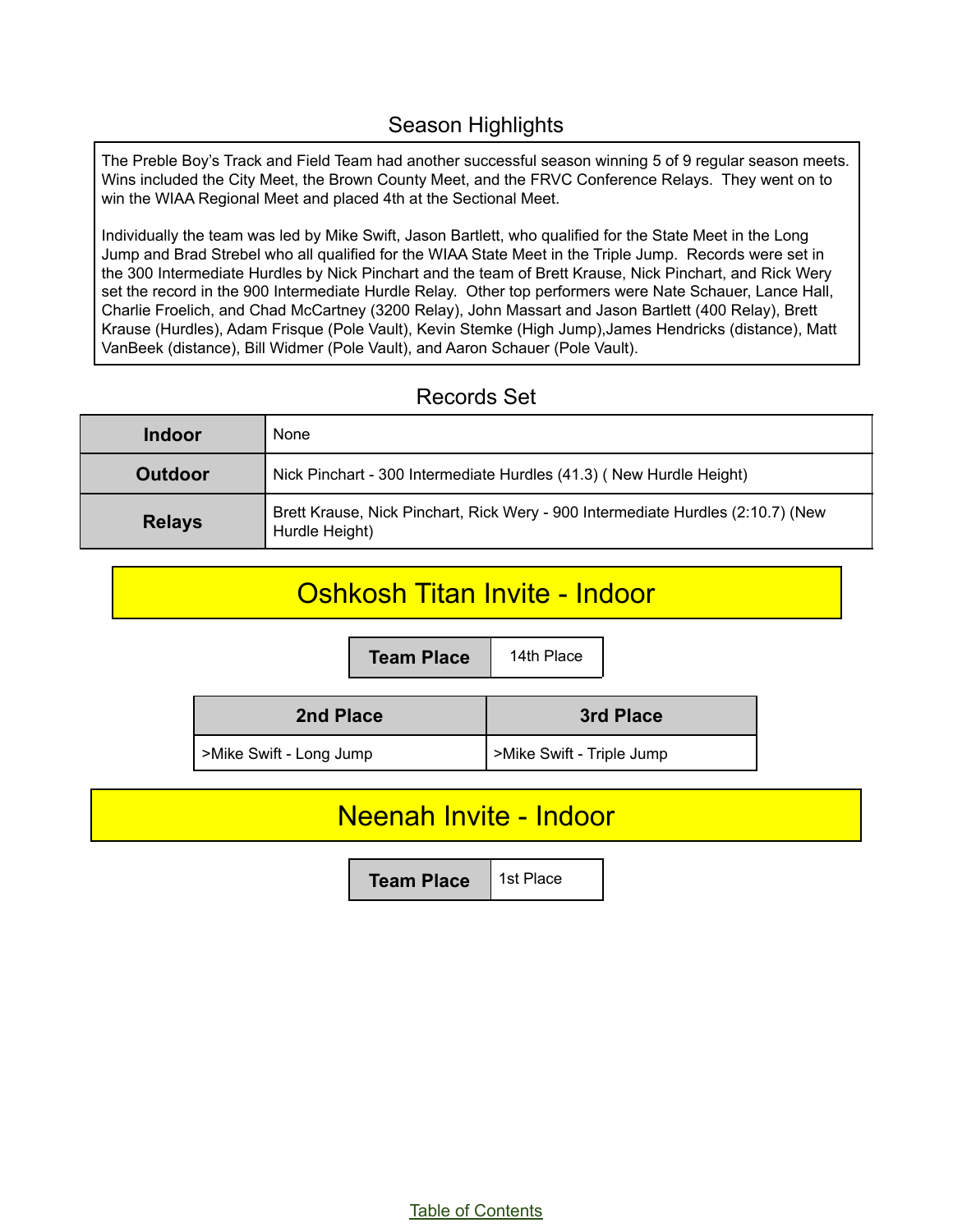# FRVC Conference Meet - Indoor

**Team Place** 3rd Place

| <b>1st Place</b>         | 2nd Place                                                                                                       | 3rd Place                                                                                                                                        |
|--------------------------|-----------------------------------------------------------------------------------------------------------------|--------------------------------------------------------------------------------------------------------------------------------------------------|
| >Tom Widmer - Pole Vault | >3200 Relay - Hall, Schauer, Froelich,<br>McCartney<br>>James Hendricks - 1600 Run<br>>Chad McCartney - 800 Run | >Brett Krause - 55 H Hurdles<br>>Aaron Schauer - Pole Vault<br>>Jason Ropson - High Jump<br>>4 Lap Relay - Bartlett, Swift,<br>Thomas, Leiterman |

| 4th Place                 | <b>5th Place</b>                                                                                             |
|---------------------------|--------------------------------------------------------------------------------------------------------------|
| >Jason Bartlett - 55 Dash | >Matt VanBeek - 3200 Run<br>>1600 Relay - McCartney, Krause,<br>Pinchart, Strebel<br>>Mike Swift - Long Jump |

# Preble/East Relays - Outdoor

**Team Place** | 1st Place

| <b>1st Place</b>                                                                                                                                                                                                                                                                               | 2nd Place                                                                                                                                                                   | 3rd Place                                                                                                    |
|------------------------------------------------------------------------------------------------------------------------------------------------------------------------------------------------------------------------------------------------------------------------------------------------|-----------------------------------------------------------------------------------------------------------------------------------------------------------------------------|--------------------------------------------------------------------------------------------------------------|
| >Distance Medley Relay - McCartney,<br>Yineman, Hall, Hendricks<br>>440 H Hurdle Relay - Krause,<br>Pinchart, Smith, Wery<br>>900 I Hurdle Relay - Krause, Pinchart,<br>Wery<br>>1600 Medley Relay - Strebel, Bartlett,<br>Swift, McCartney<br>>Pole Vault Relay - Frisque, Ebbers,<br>Schauer | >Triple Jump Relay - Frisque,<br>Ropson, Strebel, Swift<br>>Discus Relay - Wassenberg,<br>Coppens, Schott, Christoff<br>>3200 Relay - Hall, Froelich,<br>Hendricks, Schauer | >Long Jump Relay - Frisque, Ropson,<br>Bartlett, Swift<br>>1600 Relay - Yineman, Krause,<br>Reuter, Pinchart |

| <b>4th Place</b>              | <b>5th Place</b>                 |
|-------------------------------|----------------------------------|
| >Shot Put Relay - Wassenberg, | >800 Relay - Strebel, Leiterman, |
| Holtman, Coppins, Christoff   | Thomas, Bartlett                 |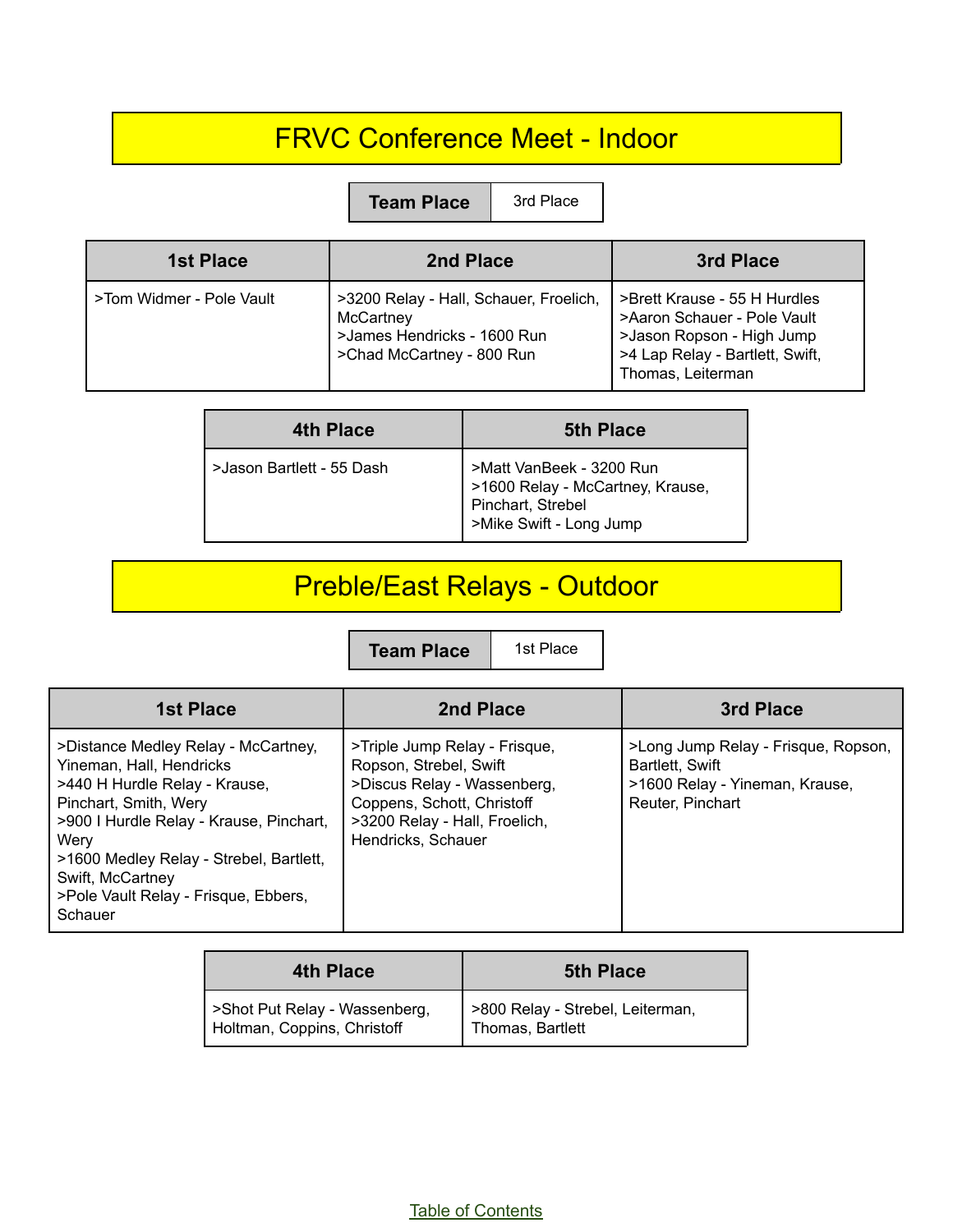# Green Bay City Meet - Outdoor

**Team Place** | 1st Place

| <b>1st Place</b>                                                                | 2nd Place                                                                                                                                                                                                                                | 3rd Place                                                                                                                                              |
|---------------------------------------------------------------------------------|------------------------------------------------------------------------------------------------------------------------------------------------------------------------------------------------------------------------------------------|--------------------------------------------------------------------------------------------------------------------------------------------------------|
| >Tom Widmer - Pole Vault<br>>3200 Relay - McCartney, Hall,<br>Schauer, Froelich | >James Hendricks - 1600 Run<br>>Chad McCartney - 800 Run<br>>James Hendricks - 3200 Run<br>>Mike Swift - Long Jump<br>>Brian Christoff - Discus<br>>Kevin Stemke - High Jump<br>>Mike Swift - Triple Jump<br>>Aaron Schauer - Pole Vault | >Brett Krause - 110 H Hurdles<br>>Jason Bartlett - 100 Dash<br>>Chad McCartney - 400 Dash<br>>Brad Strebel - Triple Jump<br>>Adam Frisque - Pole Vault |

| 4th Place                                                                                                                      | <b>5th Place</b>                                                                                                                          |
|--------------------------------------------------------------------------------------------------------------------------------|-------------------------------------------------------------------------------------------------------------------------------------------|
| >Nick Pinchart - 110 H Hurdles<br>>Nick Pinchart - 300   Hurdles<br>>Jason Bartlett - Long Jump<br>>John Massert - Triple Jump | >Chris King - 1600 Run<br>>Brett Krause - 300 I Hurdles<br>>1600 Relay - Strebel, Krause,<br>Swift, Pinchart<br>>Brad Strebel - Long Jump |

# Appleton East Invite - Outdoor

**Team Place** | 1st Place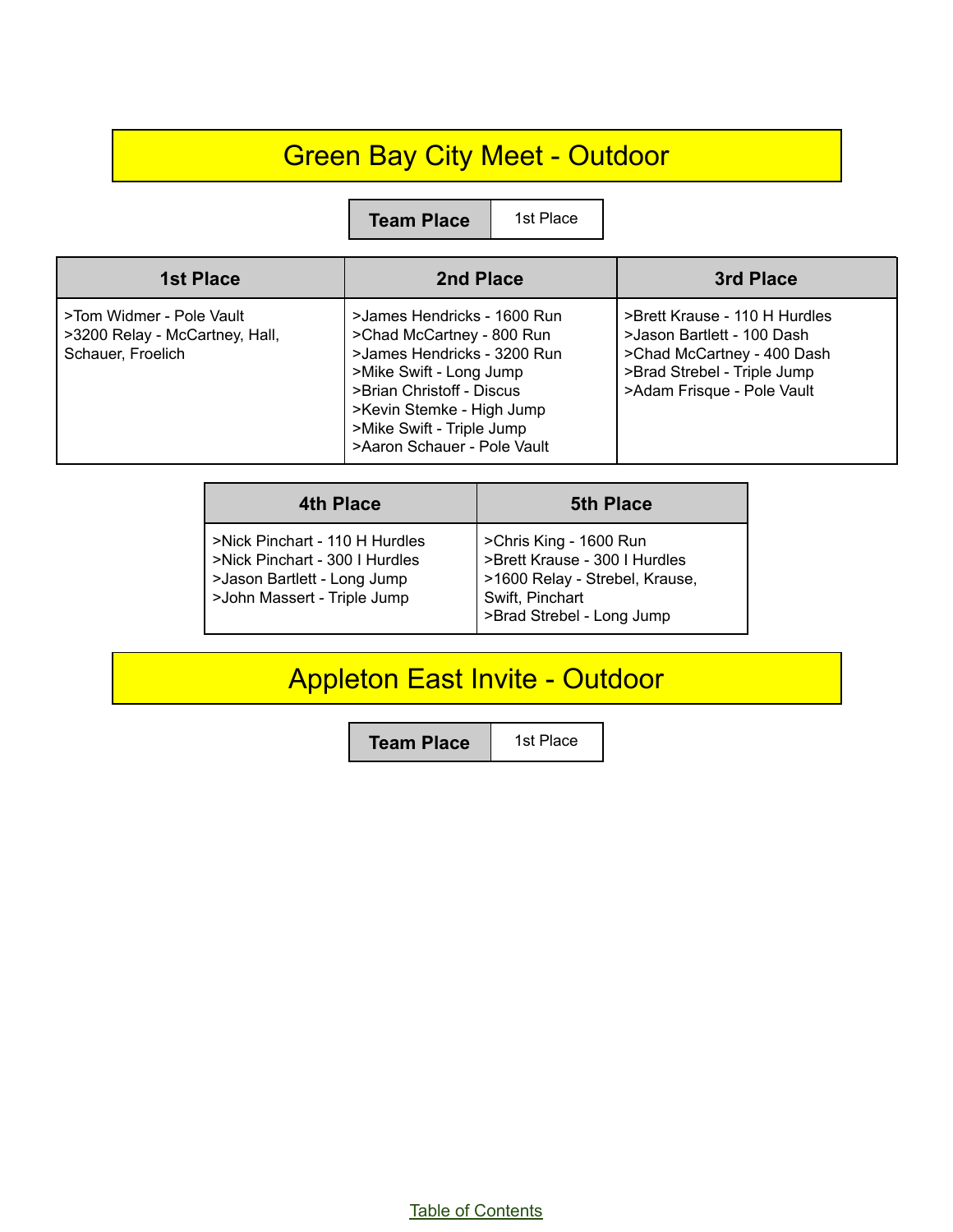## FRVC Conference Meet - Outdoor

**Team Place** 2nd Place

| <b>1st Place</b>                                                                                                   | 2nd Place                                                                               | 3rd Place                                                |
|--------------------------------------------------------------------------------------------------------------------|-----------------------------------------------------------------------------------------|----------------------------------------------------------|
| S400 Relay - Strebel, Swift, Massart,<br><b>Bartlett</b><br>>Mike Swift - Triple Jump<br>SBill Widmer - Pole Vault | >Chad McCartney - 800 Run<br>>James Hendricks - 3200 Run<br>>Aaron Schauer - Pole Vault | >James Hendricks - 1600 Run<br>>Brad Strebel - Long Jump |

| <b>4th Place</b>                                                                                                                                                                                           | <b>5th Place</b>                                                                                                                                             |
|------------------------------------------------------------------------------------------------------------------------------------------------------------------------------------------------------------|--------------------------------------------------------------------------------------------------------------------------------------------------------------|
| >3200 Relay - Hall, Schauer,<br>Froelich, McCartney<br>>Brett Krause - 110 H Hurdles<br>>Jason Bartlett - 100 Dash<br>>Mike Swift - Long Jump<br>>Brad Strebel - Triple Jump<br>>Adam Frisque - Pole Vault | >Nick Pinchart - 110 H Hurdles<br>>Chad McCartney - 400 Dash<br>>Nick Pinchart - 300 I Hurdles<br>>Jason Bartlett - Long Jump<br>>John Massart - Triple Jump |

# Brown County Meet - Outdoor

**Team Place** | 1st Place

| 1st Place                 | 2nd Place                                                                                                                                                                      | 3rd Place                                                                                                                                                                          |
|---------------------------|--------------------------------------------------------------------------------------------------------------------------------------------------------------------------------|------------------------------------------------------------------------------------------------------------------------------------------------------------------------------------|
| >Chad McCartney - 800 Run | >3200 Relay - N. Schauer, Hall,<br>Froelich, McCartney<br>>James Hendricks - 1600 Run<br>>James Hendricks - 3200 Run<br>>Bill Widmer - Pole Vault<br>>Mike Swift - Triple Jump | >Brett Krause - 110 H Hurdles<br>>Jason Bartlett - 100 Dash<br>>400 Relay - Strebel, Swift, Massart,<br><b>Bartlett</b><br>>Adam Frisque - Pole Vault<br>>Brad Strebel - Long Jump |

| 4th Place                                                  | <b>5th Place</b>                                                                                                   |
|------------------------------------------------------------|--------------------------------------------------------------------------------------------------------------------|
| >Jason Bartlett - Long Jump<br>>Brad Strebel - Triple Jump | >Nate Yineman - 400 Dash<br>>Nick Pinchart - 300 I Hurdles<br>>Lance Hall - 800 Run<br>>John Massert - Triple Jump |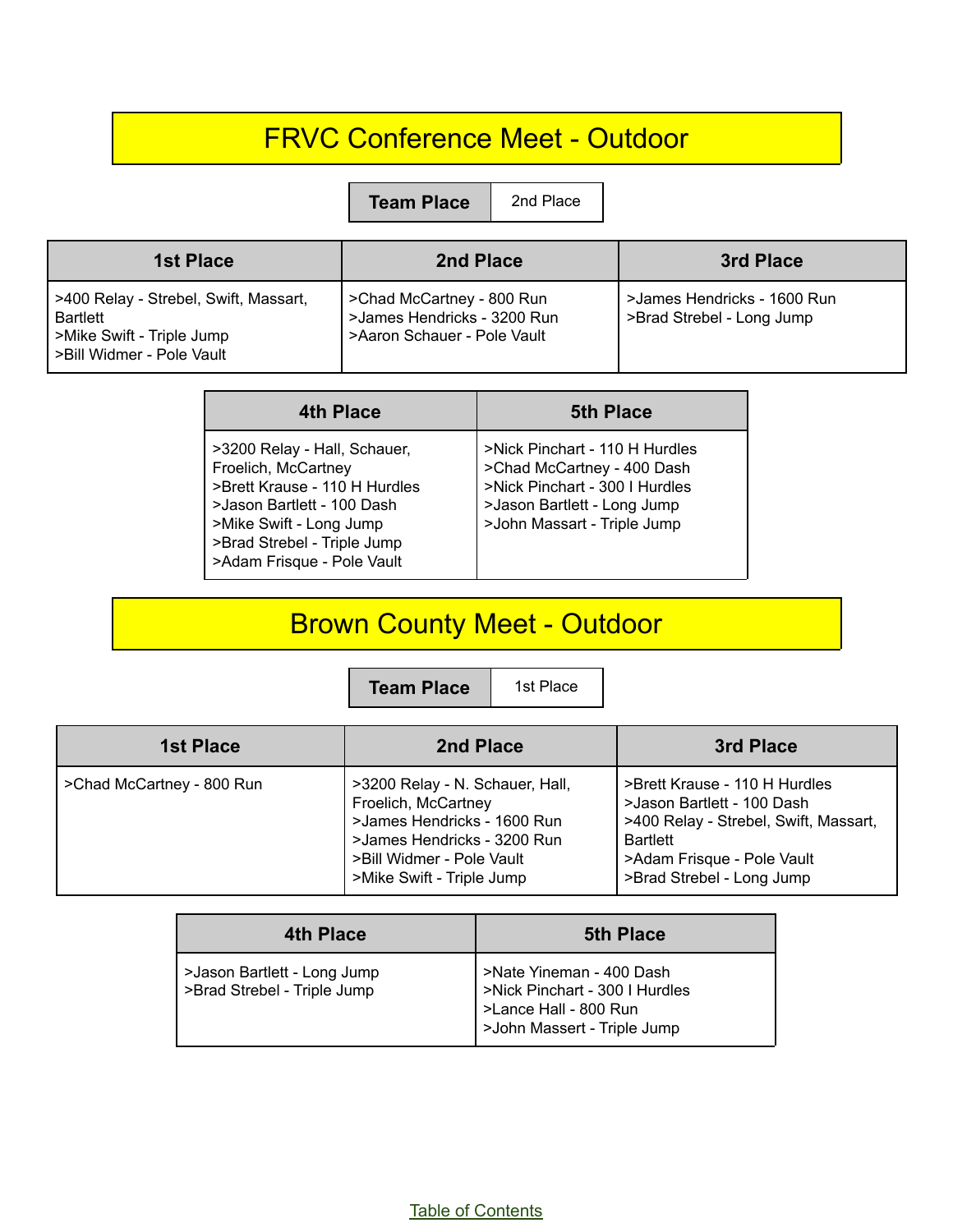# FRVC Conference Relays - Outdoor

**Team Place** 

| <b>1st Place</b>                                                                                                                                                                                                                                                                                                                                           | 2nd Place                                                                                                                                                  | 3rd Place                                                                                                          |
|------------------------------------------------------------------------------------------------------------------------------------------------------------------------------------------------------------------------------------------------------------------------------------------------------------------------------------------------------------|------------------------------------------------------------------------------------------------------------------------------------------------------------|--------------------------------------------------------------------------------------------------------------------|
| >Distance Medley Relay - McCartney,<br>Yineman, Hall, Hendricks<br>>Discus Relay - Christoff, Coppens,<br>Wassenberg<br>>Long Jump Relay - Swift, strebel,<br><b>Bartlett</b><br>>1600 Relay - Medley Relay - Strebel,<br>Massart, Swift, McCartney<br>>Pole VAult Relay - Widmer, Schauer,<br>Frisque<br>>Triple Jump Relay o- Swift, Strebel,<br>Massart | >330 H Hurdle Relay - Krause,<br>Pinchart, Smith<br>>900 I Hurdle Relay o- Krause,<br>Pinchart, Smith<br>>Shot Put Relay - Christoff, Mason,<br>Wassenberg | >400 Relay - Strebel, Swift, Massart,<br><b>Bartlett</b><br>>3200 Relay - Hendricks, Hall,<br>Froelich, N. Schauer |

| 4th Place                                                                                               | <b>5th Place</b>                   |
|---------------------------------------------------------------------------------------------------------|------------------------------------|
| >6400 Relay - VanBeek, Hagge,<br>VandenBush, King<br>>1600 Relay - Yineman, Krause,<br>Reuter, Pinchart | >High Jump Relay - Stemke, Bartell |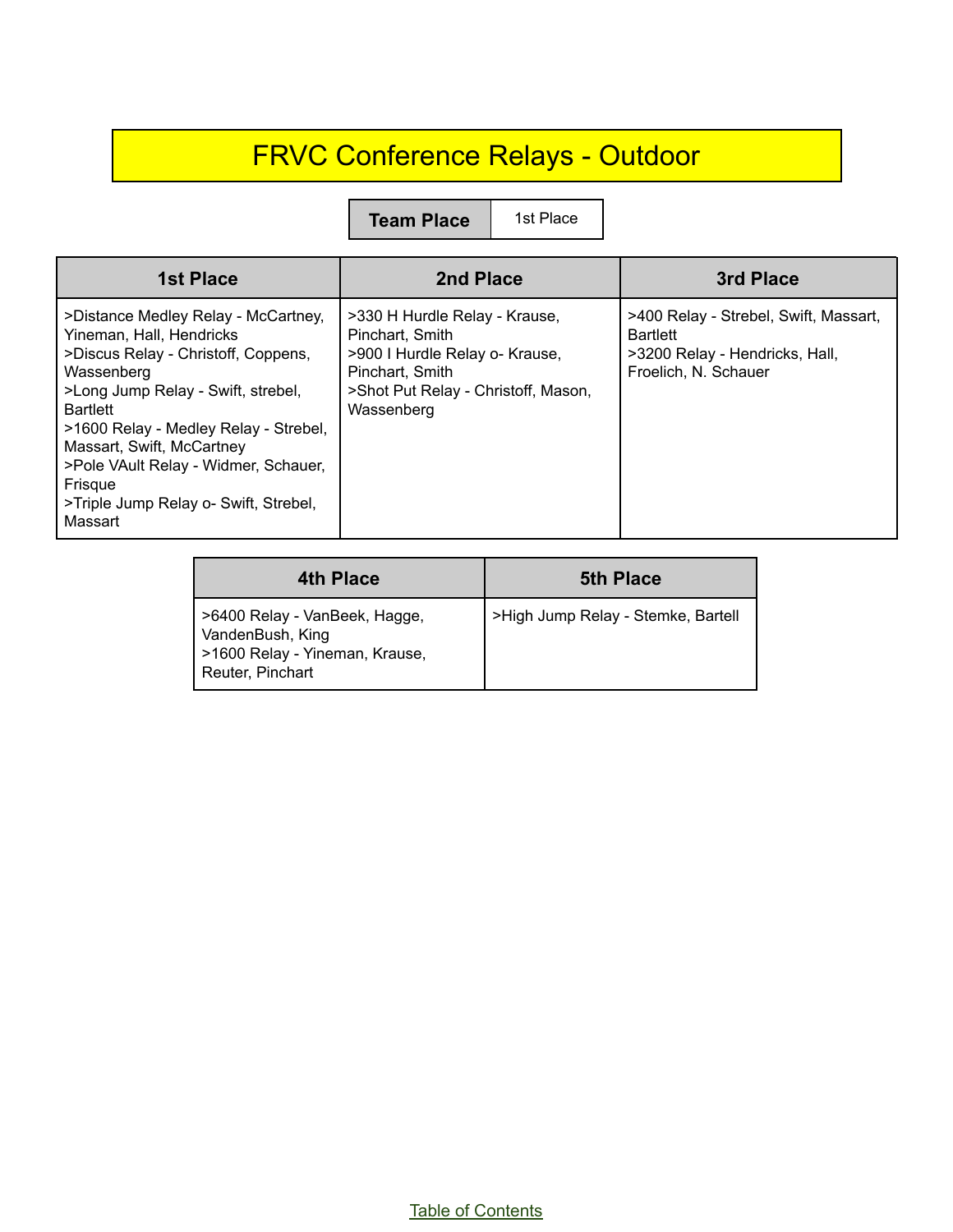## WIAA Regional

Top 4 qualify for the Sectional Meet

**Team Place** 1st Place

| <b>1st Place</b>                                                                                                     | 2nd Place                                                                                                               | 3rd Place                                                                                                                                                                                                       |
|----------------------------------------------------------------------------------------------------------------------|-------------------------------------------------------------------------------------------------------------------------|-----------------------------------------------------------------------------------------------------------------------------------------------------------------------------------------------------------------|
| Sectional Qualifier                                                                                                  | Sectional Qualifier                                                                                                     | Sectional Qualifier                                                                                                                                                                                             |
| >James Hendricks - 1600 Run<br>>Chad McCartney - 800 Run<br>>James Hendricks - 3200 Run<br>>Brad Strebel - Long Jump | >Nick Pinchart - 300 I Hurdles<br>>Aaron Schauer - Pole Vault<br>>Kevin Stemke - High Jump<br>>Mike Swift - Triple Jump | >3200 Relay - N. Schauer, Hall,<br>Froelich, McCartney<br>>Brett Krause - 110 H Hurdles<br>>Jason Bartlett - 100 Dash<br>>400 Relay - Strebel, Swift, Massart,<br><b>Bartlett</b><br>>Adam Frisque - Pole Vault |

| 4th Place<br><b>Sectional Qualifier</b>                                                                                                             | <b>5th Place</b>                                         |
|-----------------------------------------------------------------------------------------------------------------------------------------------------|----------------------------------------------------------|
| >Brett Krause - 300 I Hurdles<br>>1600 Relay - Strebel, Pinchart, Swift,<br>McCartney<br>>Jason Bartlett - Long Jump<br>>Brad Strebel - Triple Jump | >Nick Pinchart - 110 H Hurdles<br>>Chris King - 3200 Run |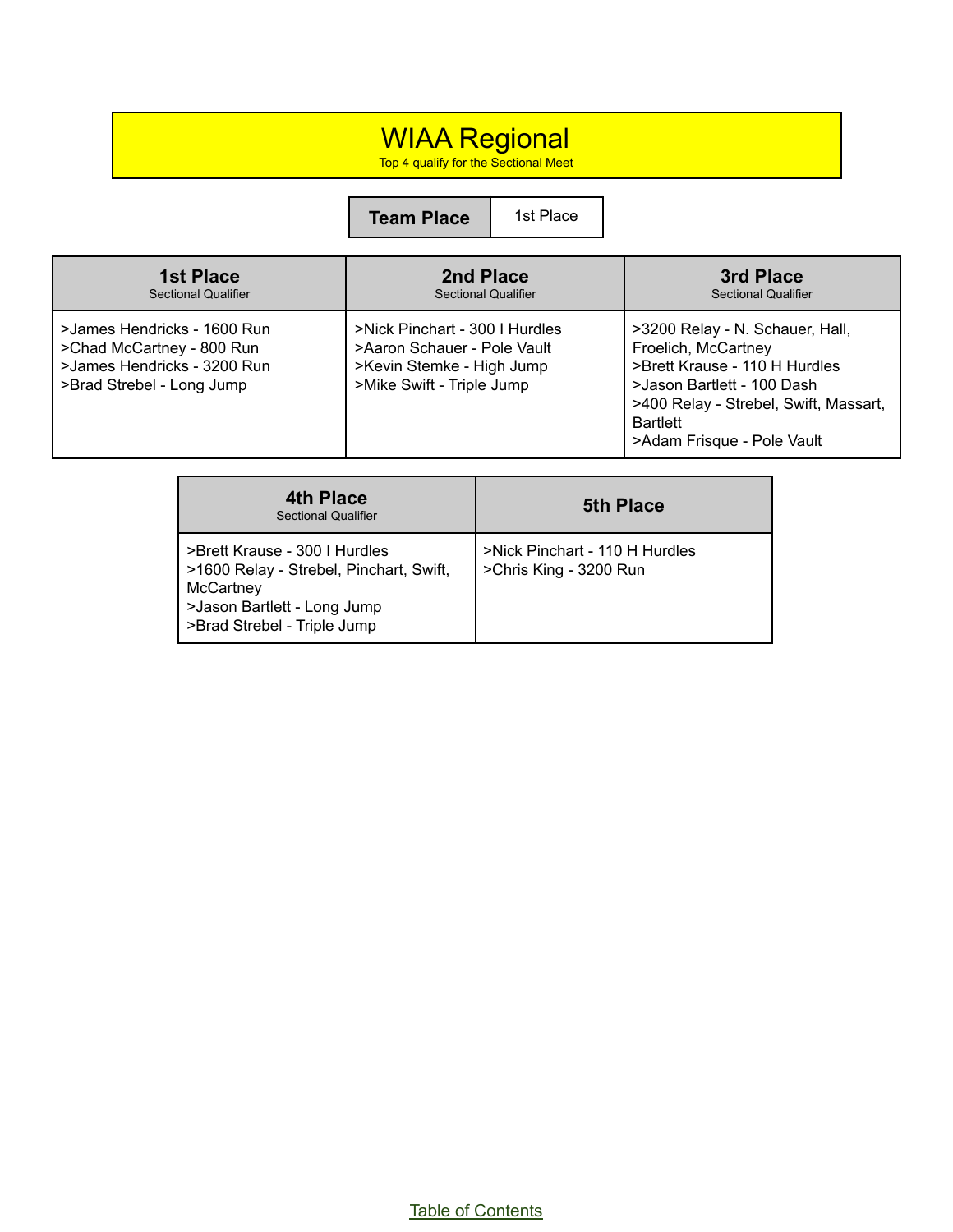# WIAA Sectional

Top 2 advance to the State Meet

#### **Team Place** 2nd Place

| <b>1st Place</b><br>State Meet Qualifier                 | 2nd Place<br><b>State Meet Qualifier</b> | 3rd Place                                         |
|----------------------------------------------------------|------------------------------------------|---------------------------------------------------|
| >Jason Bartlett - Long Jump<br>>Mike Swift - Triple Jump | >Brad Strebel - Long Jump                | >400 Relay - Strebel, Swift,<br>Massart, Bartlett |

| 4th Place                                                                           | <b>5th Place</b>                                                                          |
|-------------------------------------------------------------------------------------|-------------------------------------------------------------------------------------------|
| >3200 Relay - Strebel, Swift,<br>Massart, Bartlett<br>>Brett Krause - 110 H Hurdles | >Nick Pinchart - 300 I Hurdles<br>>Adam Frisque - Pole Vault<br>>Kevin Stemke - High Jump |

## WIAA State Meet

**Team Place** | 0 Points

### **Participants**

>Mike Swift - Triple Jump >Brad Strebel - Long Jump >Jason Bartlett - Long Jump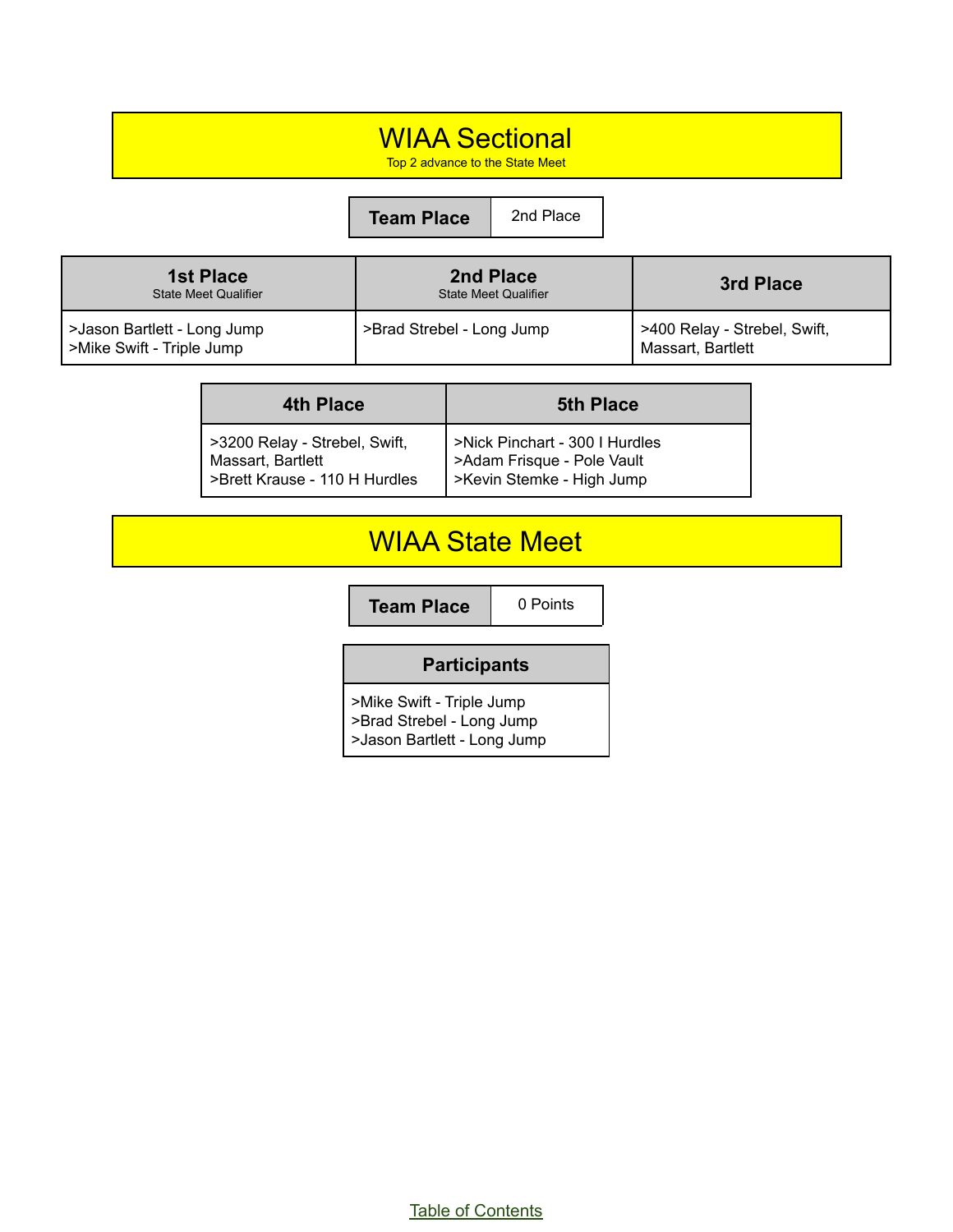# <span id="page-26-0"></span>**1998**

## Coaching Staff

#### **Head Coach** Pat Prochnow

**Assistant Coaches** Jack Drankoff, Kevin Kirchman Paul Donart, Mike VandenAvond, Jodi

### Season Results

#### **Indoor**

**Oshkosh Titan** 7th Place

**Neenah Invite** 2nd Place

**FRCC Conference Meet** 1st Place

#### **Outdoor**

**Preble / East Relays** 1st Place **Plymouth Relays** 1st Place

**City Meet** 2nd Place

**Appleton East Invite** 1st Place

**FRVC Conference** 1st Place

**Brown County** 1st Place

**FRCC Conference Relays** 1st Place

#### **WIAA Tournament**

**WIAA Regional** 1st Place

**WIAA Sectional** 3rd Place

**WIAA State Meet** 3 Points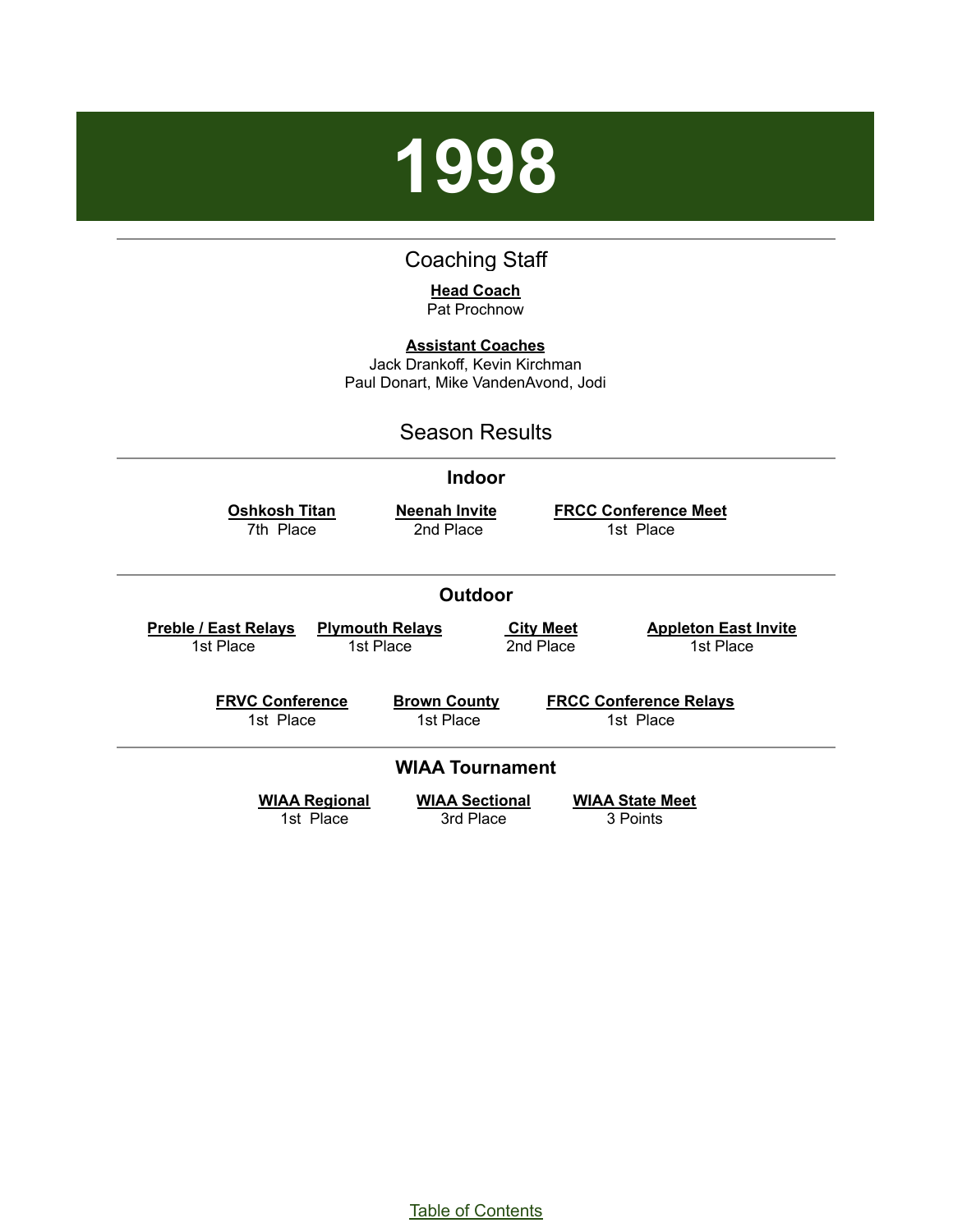## Season Highlights

The 1998 Preble Men's Track and Field Team had a very successful season winning 7 out of ten regular season meets. They included both indoor and outdoor FRVC Conference Meets, 3 relays meets, and the Brown County Meet. In the WIAA Tournament Meets the Hornets won the Regional Meet and was 3rd at the Sectional Meet.

Individually the team was led by Mike Swift who qualified for the State Meet in the Triple Jump for the 4th time and placed 6th. He also qualified in the Long Jump. The other State Meet qualifier was Nick Pinchart in the 300 Meter Intermediate Hurdles. Nick also set the school record in the 300 Intermediate Hurdles. Other new records set were Mike Swift, Brad Strebel, Brian Evraets, and Mike Pierrard in the Long Jump Relay, and Nick Pinchart, Brett Krause, and Brian Janeshek in the 900 Meter Intermediate Hurdle Relay. Other contributors for the team were Charles Moutry (jumps), Brett Krause (hurdles), Chad Mccartney (distance), Mike Pierrard (sprints and relays), Nate Thomas (sprints and relays), Zac Schott (weights), Kris Reuter (distance and relays), Shaun Nick (distance and relays), Matt VanBeek (distance and relays), Casey Bins (distance), and Jason Whitmire (Pole Vault)

## Records Set

| Indoor        | No Records Set                                                                                                                                                                  |
|---------------|---------------------------------------------------------------------------------------------------------------------------------------------------------------------------------|
| Outdoor       | Nick Pinchart - 300 Meter intermediate Hurdles (40.2)                                                                                                                           |
| <b>Relays</b> | Mike Swift, Brad Strebel, Brian Evraets, Mike Pierrard - Long Jump Relay (78' 10 1/2")<br>Mick Pinchart, Brett Krause, Brian Janeshek - 900 Meter Intermediate Hurdles (2:07.6) |

# Oshkosh Titan - Indoor

**Team Place** 7th Place

| 2nd Place                 | <b>5th Place</b>                                          |
|---------------------------|-----------------------------------------------------------|
| >Mike Swift - Triple Jump | >Chad McCartney - 800 Run<br>>Brett Krause - 55 H Hurdles |

## Neenah Invite - Indoor

**Team Place** | 2nd Place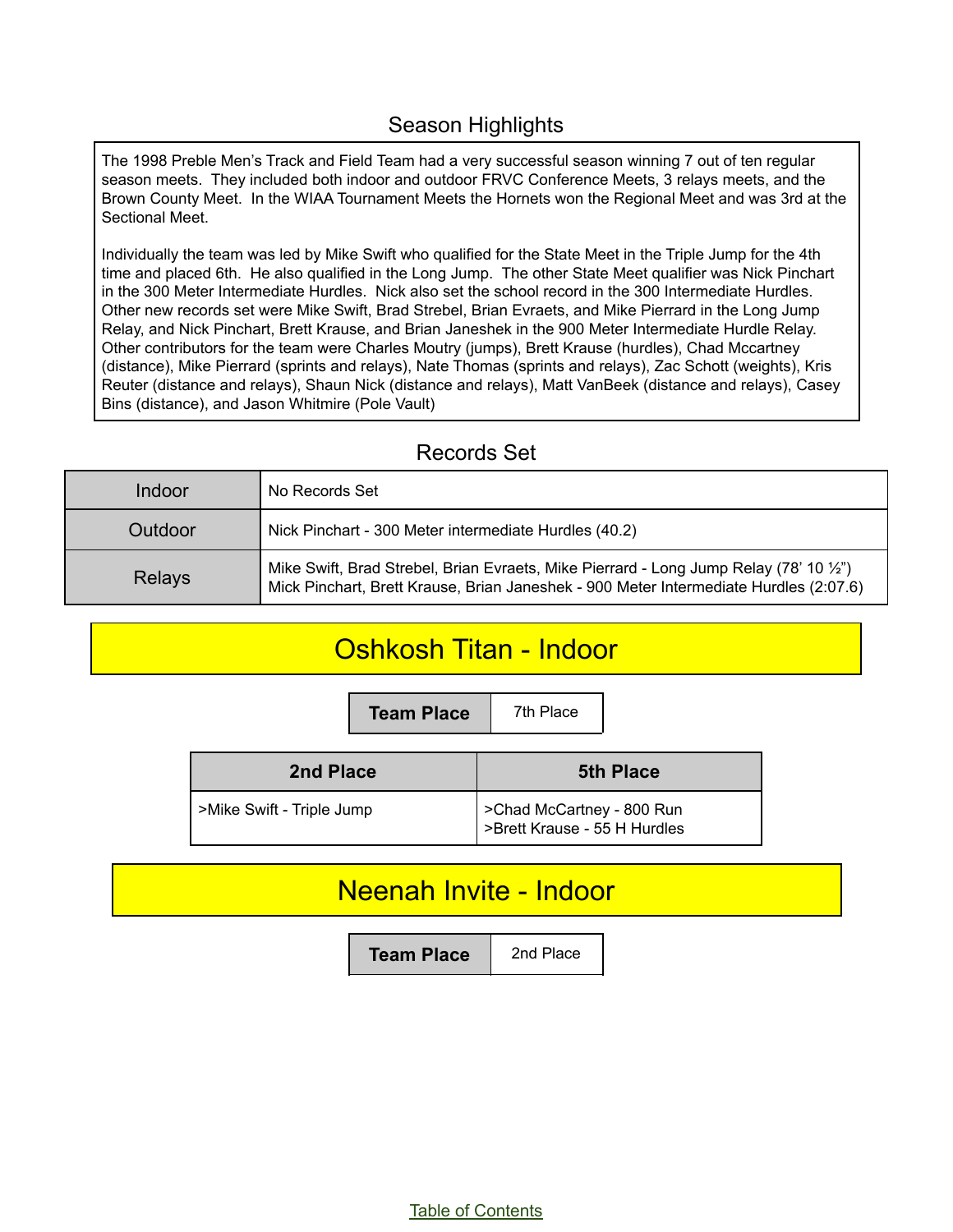# FRVC Conference - Indoor

**Team Place** | 1st Place

| 1st Place                                                  | 2nd Place                                                                             | 3rd Place                                                                           |
|------------------------------------------------------------|---------------------------------------------------------------------------------------|-------------------------------------------------------------------------------------|
| >Brett Krause - 55 H Hurdles<br>SChad McCartney - 1600 Run | >Nick Pinchart - 55 H Hurdles<br>>Bill Widmer - Pole Vault<br>>Mike Swift - Long Jump | >Matt VanBeek - 3200 Run<br>>Adam Frisque - Pole Vault<br>>Brad Strebel - Long Jump |

| <b>4th Place</b>                                                                                                                                                        | <b>5th Place</b>                                                                   |
|-------------------------------------------------------------------------------------------------------------------------------------------------------------------------|------------------------------------------------------------------------------------|
| >Nick Pinchart - 400 Dash<br>>Chad McCartney - 800 Run<br>>Brad Strebel - 200 Dash<br>>1600 Relay - Pinchart, Strebel, Swift,<br>McCartney<br>>Jason Ropson - High Jump | >3200 Relay - Froelich, VandenBush,<br>Jacques, Reuter<br>>Mike Pierrard - 55 Dash |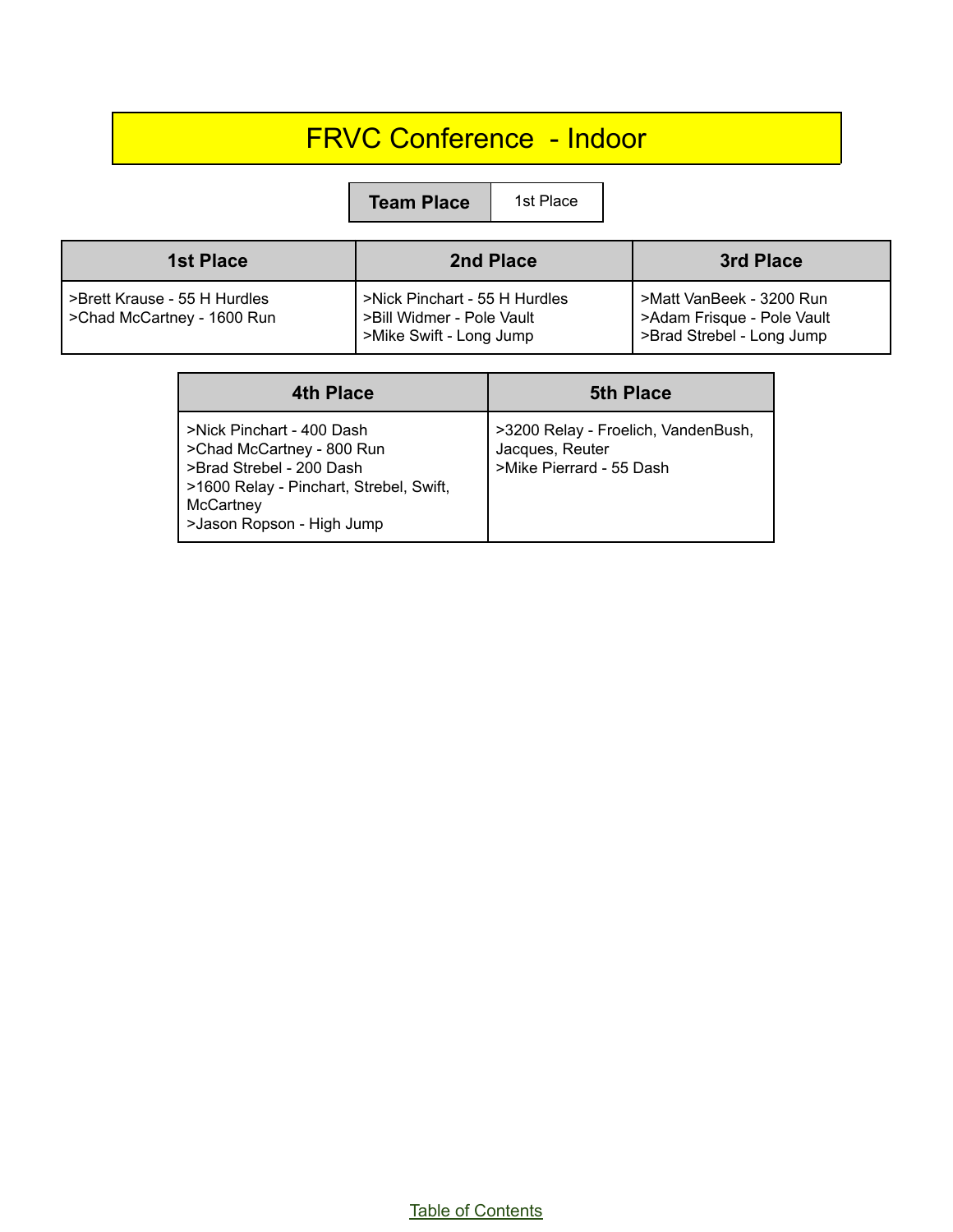# Preble/East Relays - Outdoor

**Team Place** 1st Place

| 1st Place                                                                                                                                                                                                                                                                                                                                                                                                                                        | <b>2nd Place</b>                                                                                                                                           |
|--------------------------------------------------------------------------------------------------------------------------------------------------------------------------------------------------------------------------------------------------------------------------------------------------------------------------------------------------------------------------------------------------------------------------------------------------|------------------------------------------------------------------------------------------------------------------------------------------------------------|
| >440 H Hurdle Relay - Krause, Deprez, Pinchart, Janeshek<br>>900 I Hurdle Relay - Pinchart, Krause, Deprez<br>>1600 Medley Relay - Belland, Thomas, Pierrard, VanBeek<br>>400 Relay - Pierrard, Thomas, Swift, Strebel<br>>Triple Jump Relay - Swift, G. Schott, Strebel, Ropson<br>>Long Jump Relay - Swift, Strebel, Evraets, Pierrard<br>>Discus Relay - Christoff, Coppens, Z. Schott, Mathu<br>>Pole Vault Relay - Schauer, Frisque, Widmer | >6400 Relay - Hagge, Nick, Reuter, VandenBush<br>>Shot Put Relay - Christoff, Holtman, Coppens, Z. Schott<br>>800 Relay - Pierrard, Thomas, Swift, Strebel |

| 3rd Place                                           | <b>4th Place</b>                                                                                                                                                     |
|-----------------------------------------------------|----------------------------------------------------------------------------------------------------------------------------------------------------------------------|
| >1600 Relay - Yineman, Reidinger, Steffek, Pinchart | >Distance Medley Relay - Froelich, Bins, Yineman, VanBeek<br>SHigh Jump Relay - Hutchinson, Moutry, Ropson, Bartell<br>>3200 Relay - Bins, Jacques, Froelich, Reuter |

# Plymouth Relays - Outdoor

**Team Place** | 1st Place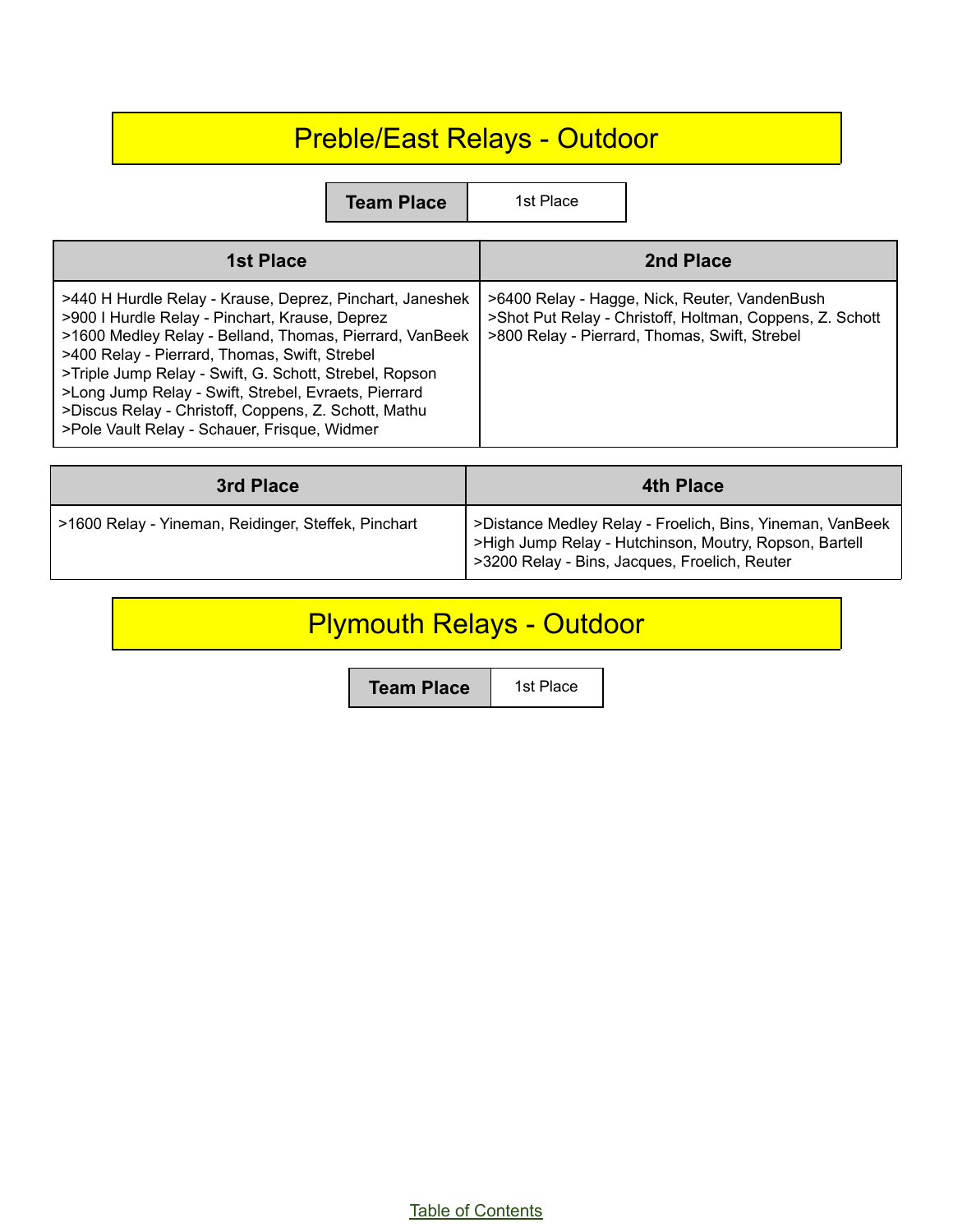# **Green Bay City Meet - Outdoor**

**Team Place** 3rd Place

| 1st Place                                                                                | 2nd Place                                                                                   | 3rd Place                                                                                                                                                                                                                                                               |
|------------------------------------------------------------------------------------------|---------------------------------------------------------------------------------------------|-------------------------------------------------------------------------------------------------------------------------------------------------------------------------------------------------------------------------------------------------------------------------|
| >Brett Krause - 110 H Hurdles<br>>Adam Frisque - Pole Vault<br>>Mike Swift - Triple Jump | >Chad McCartney - 1600 Run<br>>Nick Pinchart - 300 I Hurdles<br>>Brad Strebel - Triple Jump | >3200 Relay - Froelich, Reuter,<br>VandenBush, Jacques<br>>Nick Pinchart - 110 H Hurdles<br>>Matt VanBeek - 1600 Run<br>>Matt VanBeek - 3200 Run<br>>Mike Coppens - Discus<br>>Charles Moutry - High Jump<br>>Aaron Schauer - Pole Vault<br>>Jason Ropson - Triple Jump |

| 4th Place                                                                                                                                  | 5th Place                                                                                                                                                         |
|--------------------------------------------------------------------------------------------------------------------------------------------|-------------------------------------------------------------------------------------------------------------------------------------------------------------------|
| >Brett Krause - 300 I Hurdles<br>>1600 Relay - Swift, Krause, Steffek,<br>Pinchart<br>>Jason Ropson - High Jump<br>>Mike Swift - Long Jump | >400 Relay - Pierrard, Thomas,<br>Evraets, Strebel<br>>Kris Reuter - 800 Run<br>>Mark Hagge - 3200 Run<br>>Brian Christoff - Discus<br>>Brian Evraets - Long Jump |

# Appleton East Invite - Outdoor

**Team Place** | 1st Place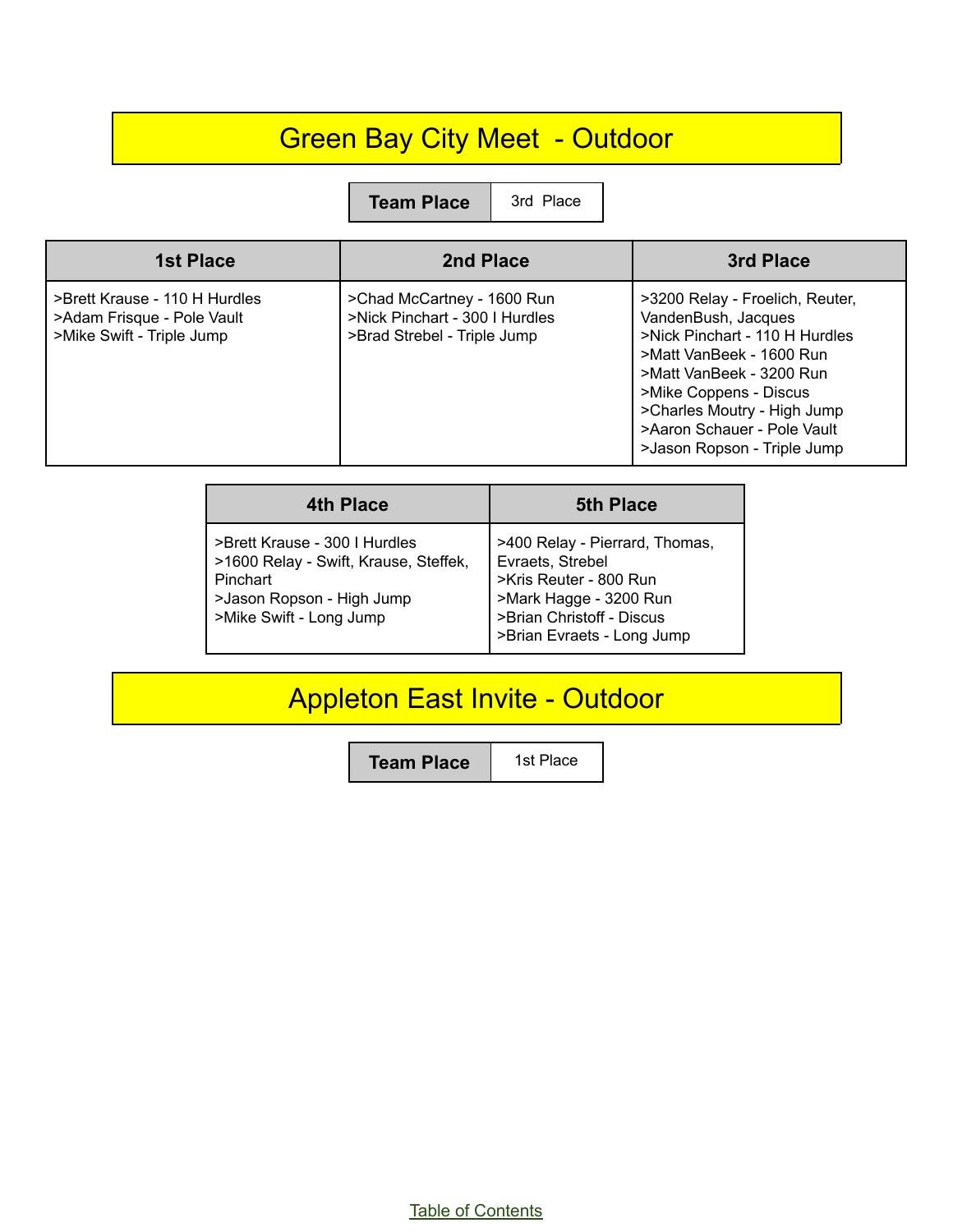# FRVC Conference - Outdoor

**Team Place** | 1st Place

| 1st Place                                                  | 2nd Place                                                                                                           | 3rd Place                                                                                                    |
|------------------------------------------------------------|---------------------------------------------------------------------------------------------------------------------|--------------------------------------------------------------------------------------------------------------|
| >Brett Krause - 110 H Hurdles<br>>Mike Swift - Triple Jump | >Nick Pinchart - 300 I Hurdles<br>>Mike Swift - Long Jump<br>>Mike Coppens - Discus<br>>Jason Whitmire - Pole Vault | >Mike Pierrard - 100 Dash<br>>400 Relay - Pierrard, Swift, Thomas,<br>Strebel<br>>Brad Strebel - Triple Jump |

| 4th Place                                                                                                                                                                                                                                     | <b>5th Place</b>                                    |
|-----------------------------------------------------------------------------------------------------------------------------------------------------------------------------------------------------------------------------------------------|-----------------------------------------------------|
| >Nick Pinchart - 110 H Hurdles<br>>Chad McCartney - 1600 Run<br>>Brian Janeshek - 300 I Hurdles<br>>Chad McCartney - 800 Run<br>>1600 Relay - Krause, Reuter,<br>Swift, Pinchart<br>>Brian Christoff - Shot Put<br>>Adam Frisque - Pole Vault | >Mark Hagge - 3200 Run<br>>Brian Christoff - Discus |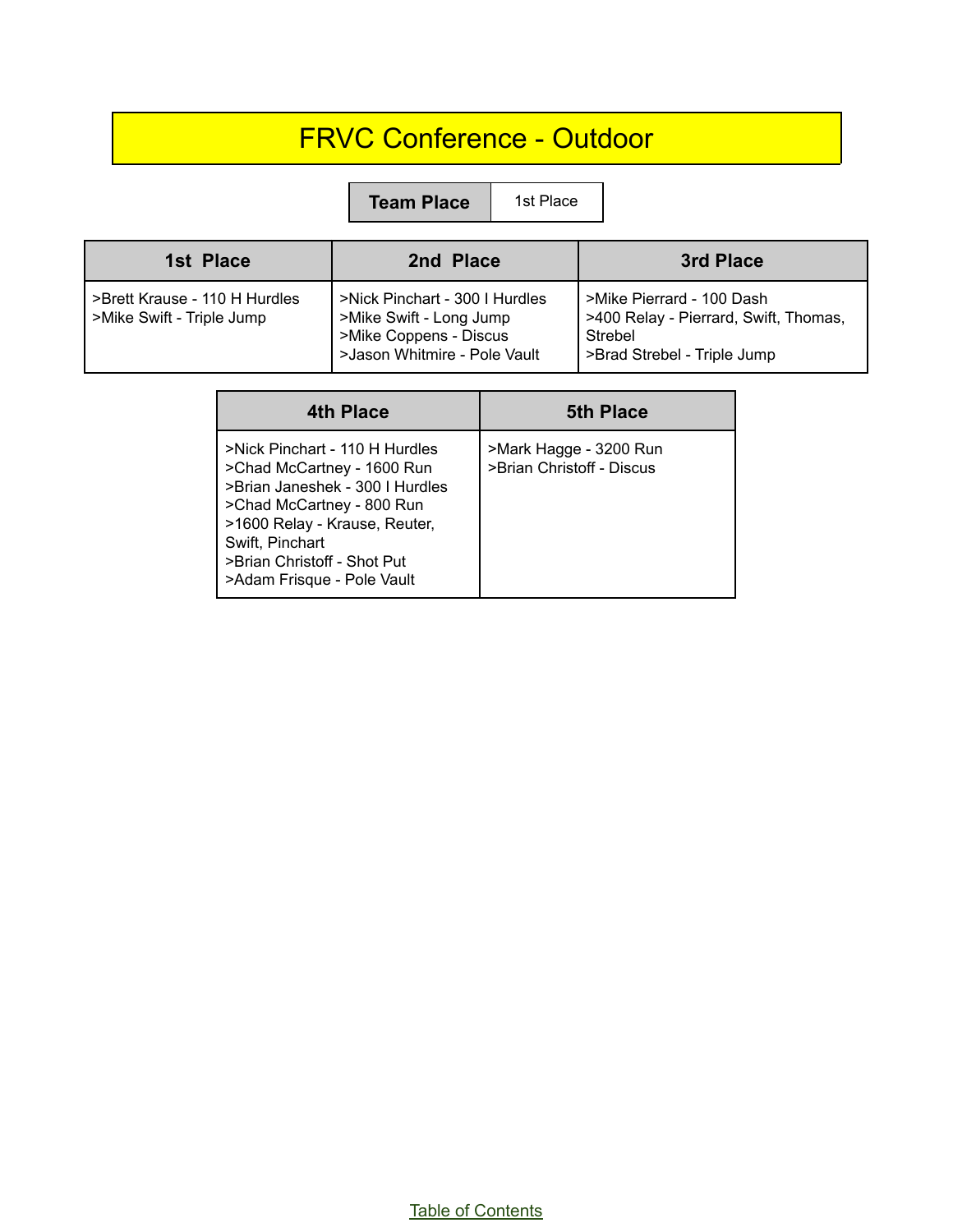# Brown County Meet - Outdoor

**Team Place** | 1st Place

| 1st Place                                                                                  | 2nd Place                                                                                                                                           | 3rd Place                                                                                                                                                                                    |
|--------------------------------------------------------------------------------------------|-----------------------------------------------------------------------------------------------------------------------------------------------------|----------------------------------------------------------------------------------------------------------------------------------------------------------------------------------------------|
| >Brett Krause - 110 H Hurdles<br>>Nick Pinchart - 300   Hurdles<br>>Mike Swift - Long Jump | >Chad McCartney - 1600 Run<br>>400 Relay - Pierrard, Swift,<br>Thomas, Strebel<br>>Triple Jump - Name not available<br>>Jason Whitmire - Pole Vault | >Jason Ropson - High Jump (tie)<br>>Brian Evraets - Long Jump<br>>Brian Christoff - Shot Put<br>>Matt VanBeek - 3200 Run<br>>Triple Jump - Name not available<br>>Aaron Schauer - Pole Vault |

| 4th Place                                                                                                                                                                                                                     | <b>5th Place</b>                                         |
|-------------------------------------------------------------------------------------------------------------------------------------------------------------------------------------------------------------------------------|----------------------------------------------------------|
| >3200 Relay - Nick, VanSchyndle,<br>Thut, VAndenBush<br>>Nick Deprez - 110 H Hurdles<br>>Mike Coppens - Discus<br>>Brad Strebel - Long Jump<br>>1600 Relay - Krause, Reuter,<br>Swift, Pinchart<br>>Adam Frisque - Pole Vault | >Nick Pinchart - 110 H Hurdles<br>>Mark Hagge - 3200 Run |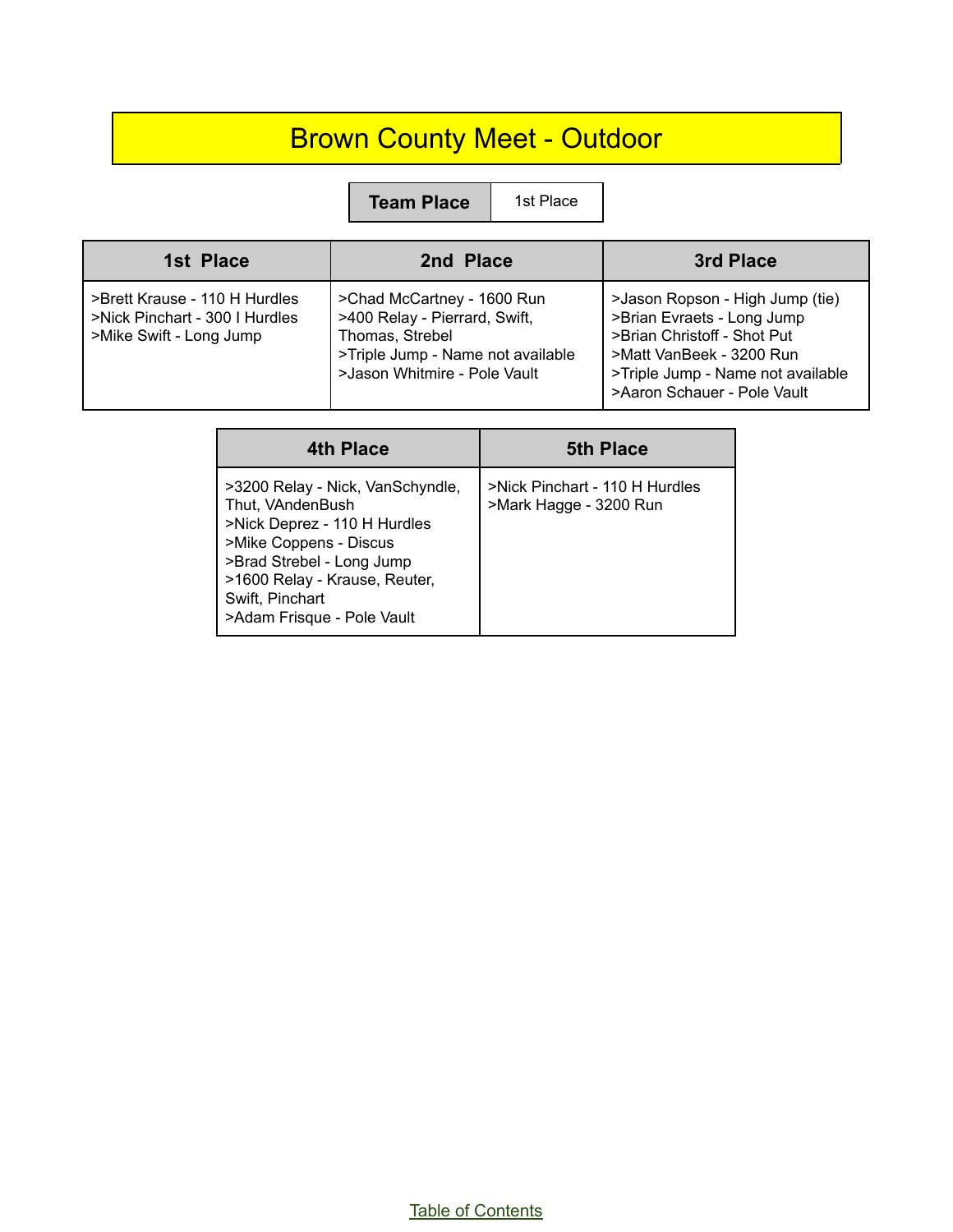# FRVC Conference Relays - Outdoor

**Team Place** | 1st Place

| <b>1st Place</b>                                                                                                                                                                                                                                                                                                   | 2nd Place                                                                                                      | 3rd Place                                                                                                                                                                                                                        |
|--------------------------------------------------------------------------------------------------------------------------------------------------------------------------------------------------------------------------------------------------------------------------------------------------------------------|----------------------------------------------------------------------------------------------------------------|----------------------------------------------------------------------------------------------------------------------------------------------------------------------------------------------------------------------------------|
| >330 H Hurdle Relay - Pinchart,<br>Krause, Deprez<br>>Discus Relay - Christoff,<br>Coppens, Schott<br>>900   Hurdle Relay - Pinchart,<br>Krause, Janeshek<br>>Long Jump Relay - Swift,<br>Strebel, Evraets<br>>Triple Jump Relay - Swift,<br>Strebel, Evraets<br>>Pole Vault Relay - Frisque,<br>Schauer, Whitmire | >1600 Medley Relay - Belland,<br>Evraets, Mtzke, McCartney<br>>800 Relay - Pierrard, Swift,<br>Thomas, Strebel | >Distance Medley Relay - Reuter,<br>McCartney, Bins, VanBeek<br>>High Jump Relay (tie) - Ropson,<br>Moutry, Hutchinson<br>>Shot Put Relay - Christoff,<br>Coppens, Z. Schott<br>>400 Relay - Pierrard, Swift,<br>Thomas, Strebel |

| 4th Place                                       | <b>5th Place</b>                                  |
|-------------------------------------------------|---------------------------------------------------|
| >1600 Relay - Yineman, Steffek,<br>Bley, Reuter | >3200 Relay - Bins, Froelich,<br>Jacques, VanBeek |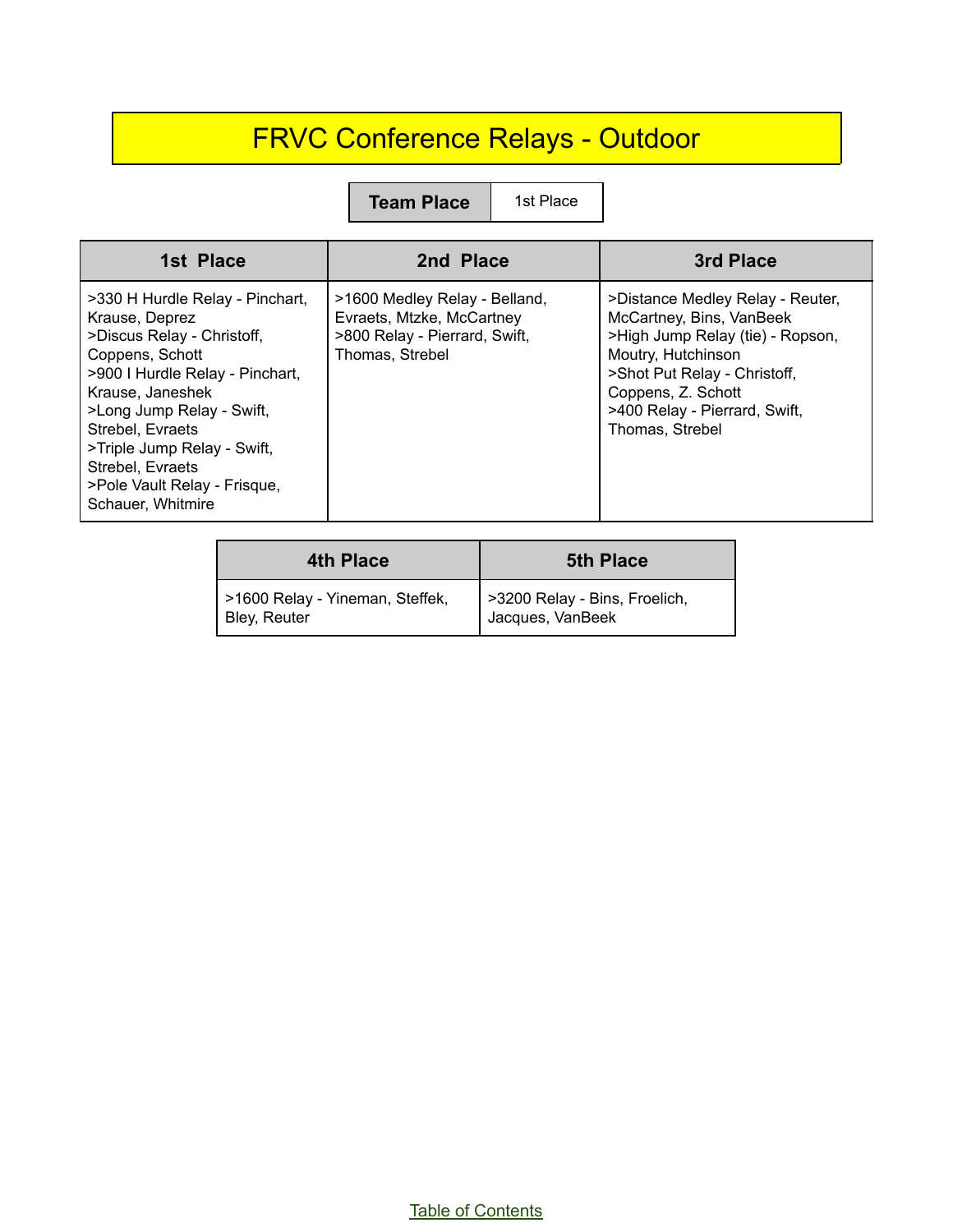## WIAA Regional

Top 4 qualify for the Sectional Meet

### **Team Place** 1st Place

| 1st Place                              | 2nd Place                     | 3rd Place                             |
|----------------------------------------|-------------------------------|---------------------------------------|
| <b>Sectional Qualifier</b>             | <b>Sectional Qualifier</b>    | <b>Sectional Qualifier</b>            |
| >3200 Relay - McCartney, Reuter, Nick, | >Casey Bins - 1600 Run        | >400 Relay - Pierrard, Swift, Thomas, |
| VanBeek                                | >1600 Relay - Swift, Belland, | Strebel                               |
| >Brett Krause - 110 H Hurdles          | Pinchart, McCartney           | >Zak Schott - Discus                  |
| >Mike Swift - Long Jump                | >Charles Moutry - High Jump   | >Jason Ropson - High Jump             |
| >Mike Swift - Triple Jump              | >Aaron Schauer - Pole Vault   | >Brad Strebel - Triple Jump           |

| <b>4th Place</b><br><b>Sectional Qualifier</b> | 5th Place                      |
|------------------------------------------------|--------------------------------|
| >Brian Janeshek - 300 I Hurdles                | >Nick Pinchart - 110 H Hurdles |
| >Mark Hagge - 3200 Run                         | >Mike Pierrard - 100 Dash      |
| >Brian Christoff - Discus                      | >Brett Krause - 300 I Hurdles  |
| >Adam Frisque - Pole Vault                     | >Brad Strebel - 200 Dash       |
| >Brian Christoff - Shot Put                    | >Jason Ropson - Triple Jump    |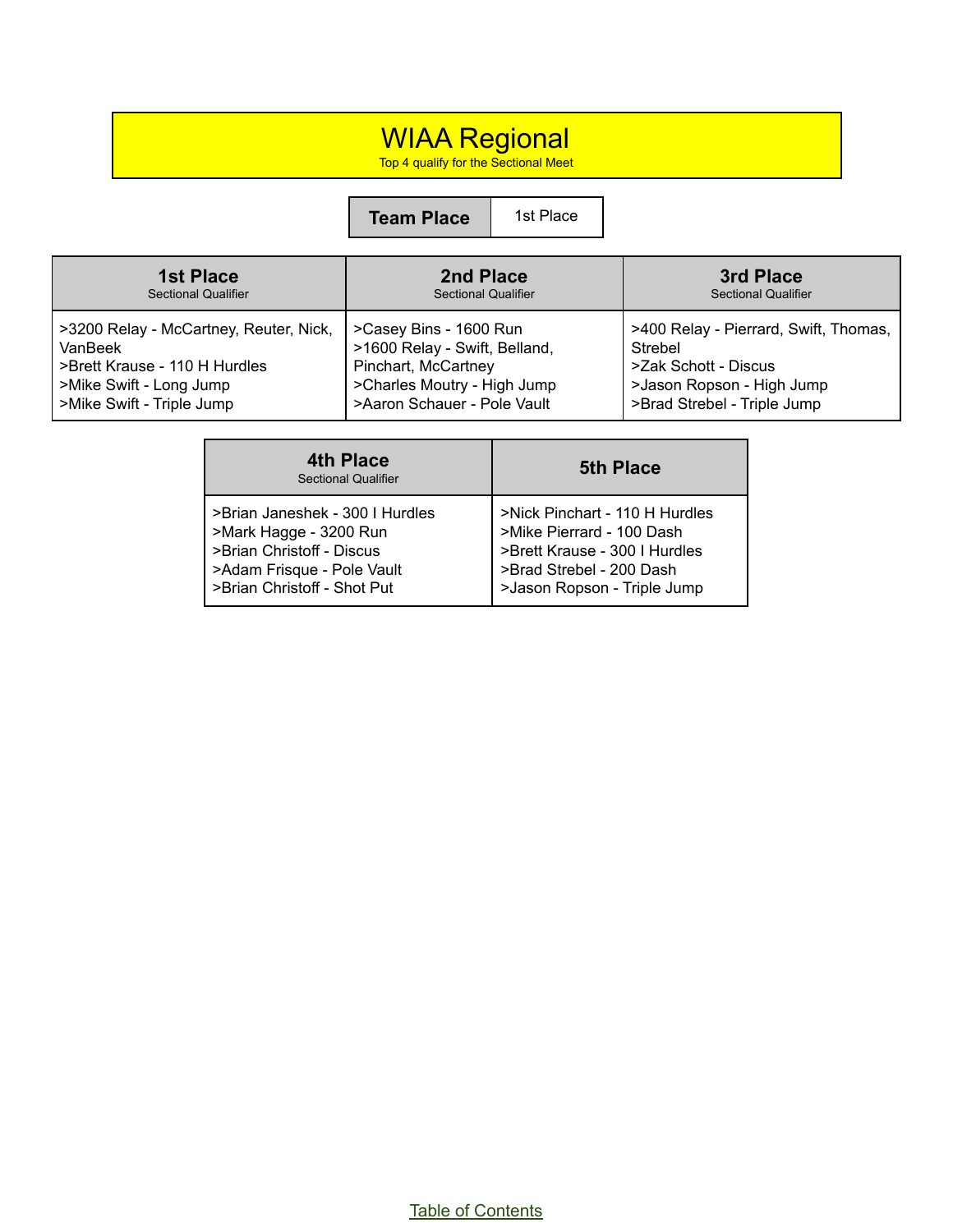# WIAA Sectional

Top 2 advance to the State Meet

**Team Place** | 3rd Place

| <b>1st Place</b><br>State Meet Qualifier                    | 2nd Place<br><b>State Meet Qualifier</b>               | 3rd Place                     |
|-------------------------------------------------------------|--------------------------------------------------------|-------------------------------|
| >Nick Pinchart - 300   Hurdles<br>>Mike Swift - Triple Jump | >Charles Moutry - High Jump<br>>Mike Swift - Long Jump | >Brett Krause - 110 H Hurdles |

| 4th Place                                                                                                                          | <b>5th Place</b>                                                                                                                                                            |
|------------------------------------------------------------------------------------------------------------------------------------|-----------------------------------------------------------------------------------------------------------------------------------------------------------------------------|
| >Chad McCartney - 800 Run<br>>400 Relay - Pierrard, Swift, Thomas,<br>Strebel<br>>Brad Strebel - Long Jump<br>>Zak Schott - Discus | >Brian Janeshek - 300 I Hurdles<br>>3200 Relay - McCartney, Reuter,<br>Nick, VanBeek<br>>1600 Relay - Swift, Belland,<br>Pinchart, McCartney<br>>Brad Strebel - Triple Jump |

# WIAA State Meet

**Team Place** 3 Points

| <b>6th Place</b>                                                                                                      | <b>Participants</b>                                       |
|-----------------------------------------------------------------------------------------------------------------------|-----------------------------------------------------------|
| >Mike Swift - Triple Jump (first Preble<br>Track and Field Athlete to qualify for the<br>State Meet 4 straight years) | >Nick Pinchart - 300 I Hurdles<br>>Mike Swift - Long Jump |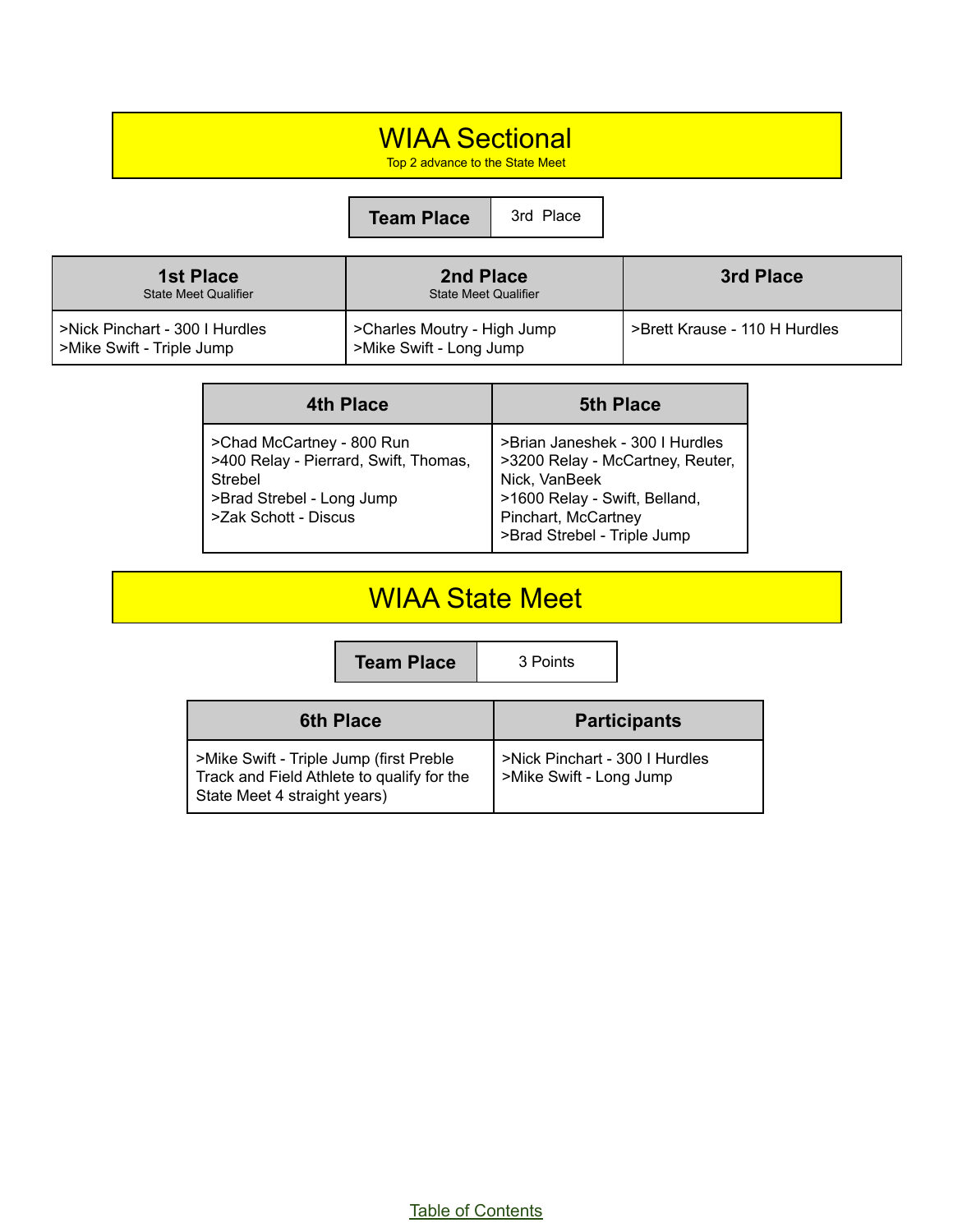<span id="page-36-0"></span>

## Coaching Staff

#### **Head Coach** Pat Prochnow

**Assistant Coaches** Jack Drankoff, Kevin Kirchman, Paul Donart, Mike VandenAvond

### Season Results

|                                           |                                        | <b>Indoor</b>                       |                                     |                                            |  |
|-------------------------------------------|----------------------------------------|-------------------------------------|-------------------------------------|--------------------------------------------|--|
|                                           | <b>Oshkosh Titan</b><br>8th Place      | <b>Neenah Invite</b><br>1st Place   | <b>FRVC Conference</b><br>2nd Place |                                            |  |
|                                           |                                        | <b>Outdoor</b>                      |                                     |                                            |  |
|                                           | <b>Preble/East Relays</b><br>1st Place | <b>Plymouth Relays</b><br>1st Place |                                     | <b>City Meet</b><br>1st Place              |  |
| <u> Appleton East Invite</u><br>1st Place | <b>FRVC Conference</b><br>1st Place    |                                     | <b>Brown Co. Meet</b><br>1st Place  | <b>FRVC Conference Relays</b><br>1st Place |  |
|                                           |                                        | <b>WIAA Tournament</b>              |                                     |                                            |  |
|                                           | <b>WIAA Regional</b><br>1st Place      | <b>WIAA Sectional</b><br>4th Place  | <b>WIAA State Meet</b><br>4 Points  |                                            |  |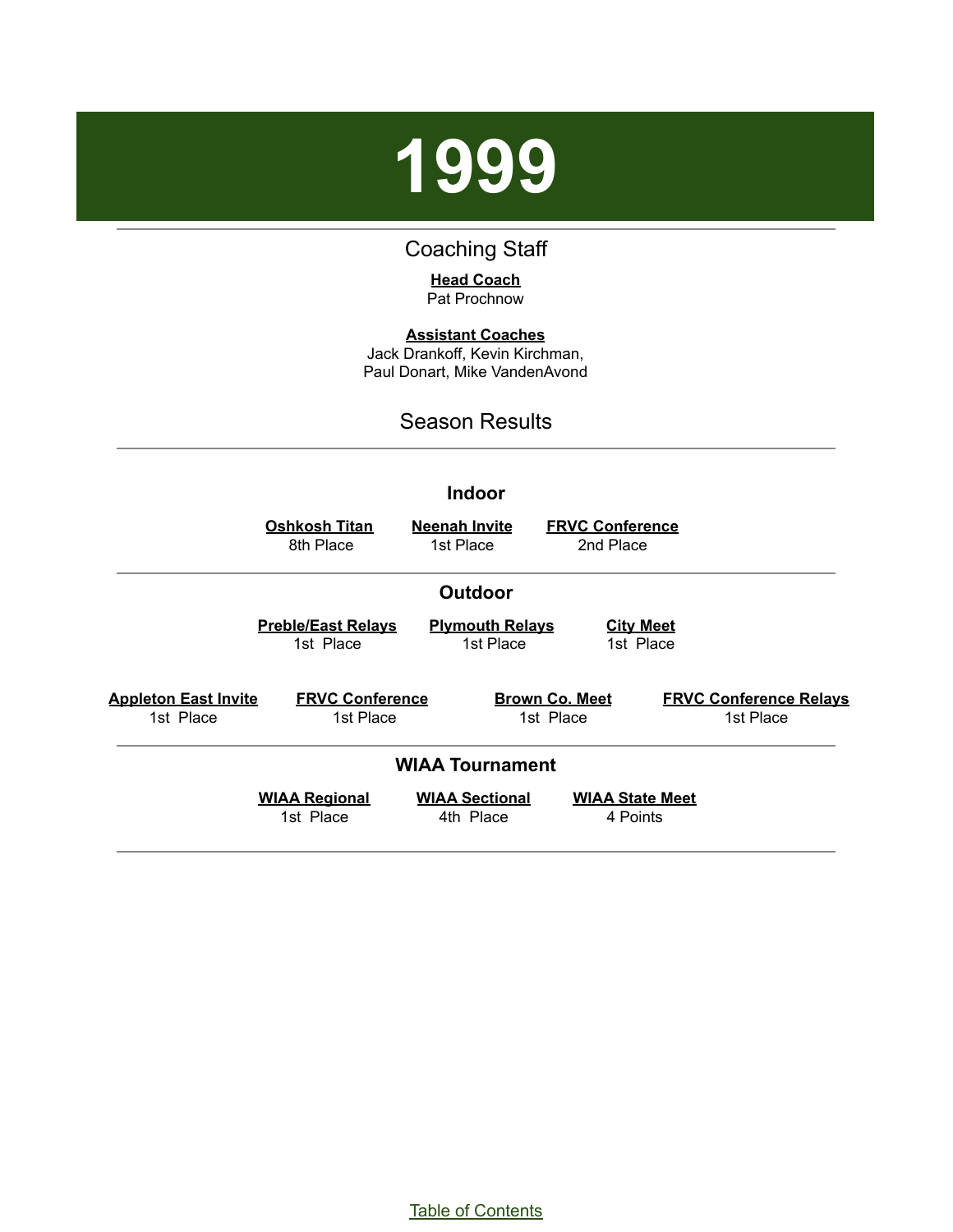## Season Highlights

The Preble Track and Field Team had a very successful season winning 9 of 13 meets. Victories included Indoor and Outdoor FRVC Conference Titles, 3 Relays Meets, City Meet and Brown County Meets. In the WIAA Tournament meets the Hornets won the Regional and placed 4th in the Sectional Meet.

Individually the hornets were let by Zak Schott's 4th place finish at the WIAA State Meet. Other top performers during the season were Mike Pierrard who set a record in the 100 Meter dash, Mark Frisque (Pole Vault), Gregg Mathu (Discus & Shot Put), Nick Deprez (hurdles), Brian Evraets (sprints & relays), Nate Thomas (sprints & relays), Brian Matzke (sprints & relays), Kent Hutchison (jumps), Jonathon Conrad (distance), Charles Moutry (high jump), Shaun Nick (distance), Dave Reidinger, Brad VandenBush, and Casey Bins (3200 relay), Brian Janeshek, and Kris Reuter (1600 relay), and Jason Whitmire (pole vault).

## Records Set

| Indoor  | No Records Set                                         |
|---------|--------------------------------------------------------|
| Outdoor | Mike Pierrard - 100 Meter Dash (10.8 - non-electronic) |
| Relay   | No Records Set                                         |

## Oshkosh Titan - Indoor

**Team Place** | 8th Place

| <b>1st Place</b>           | 2nd Place                                                |
|----------------------------|----------------------------------------------------------|
| >Mark Frisque - Pole Vault | >Mike Pierrard - 55 Dash<br>>Jason Whitmire - Pole Vault |

## Neenah Invitational - Indoor

**Team Place** | 1st Place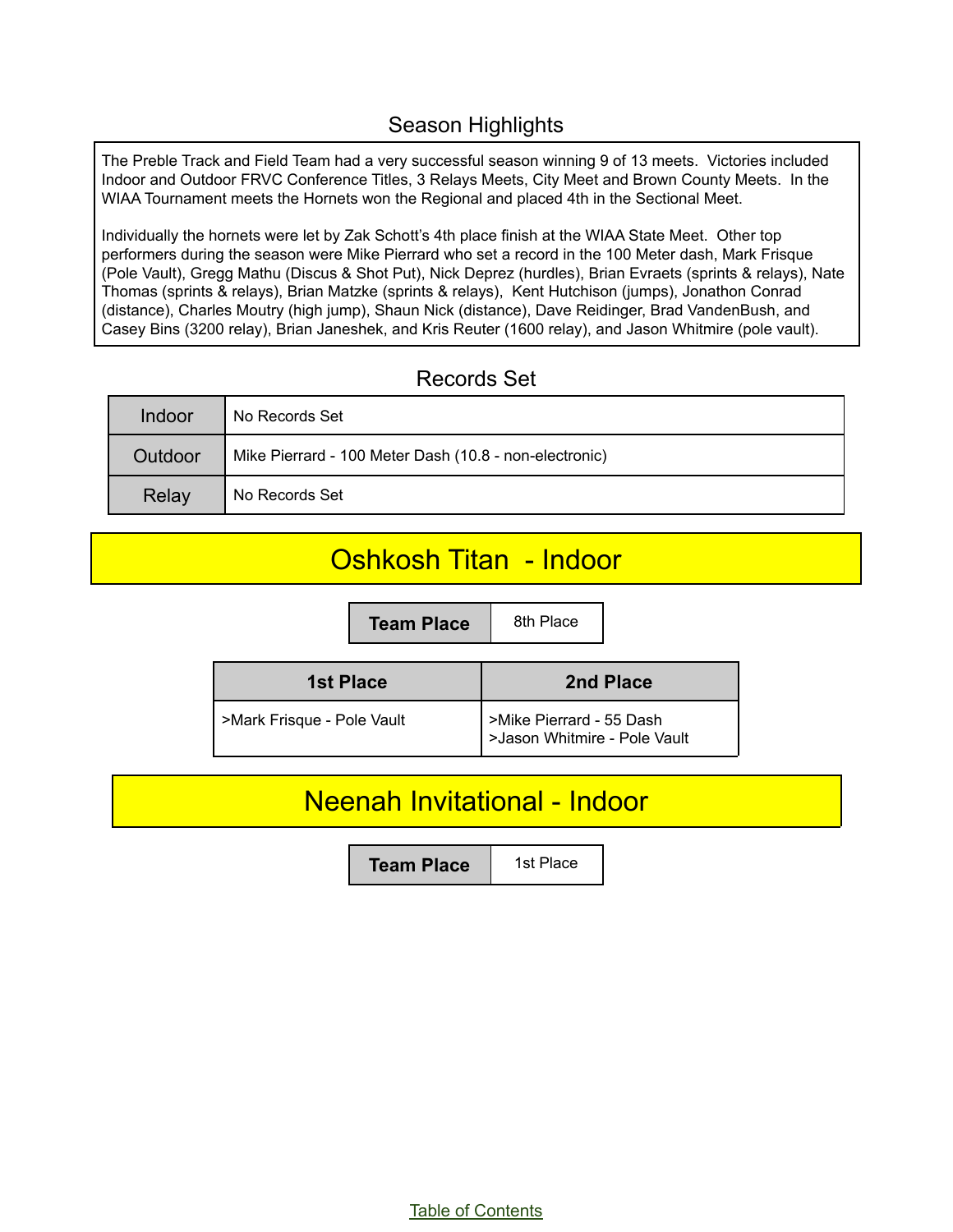# FRVC Conference Meet - Indoor

**Team Place** | 1st Place

| <b>1st Place</b>                                       | 2nd Place                                                                                                                                                         | 3rd Place                                                                                                                                                           |
|--------------------------------------------------------|-------------------------------------------------------------------------------------------------------------------------------------------------------------------|---------------------------------------------------------------------------------------------------------------------------------------------------------------------|
| >Mike Pierrard - 55 Dash<br>>Mark Frisque - Pole Vault | >3200 Relay - Bins, Hagge,<br>Conrad, Nick<br>>1600 Relay - Deprey, Janeshek,<br>Reidinger, Reuter<br>>Jason Whitmire - Pole Vault<br>>Kent Hutchison - High Jump | >Kris Reuter - 400 Dash<br>>4 Lap Relay - Pierrard,<br>Evraets, Moutry, Matzke<br>>Casey Bins - 800 Run<br>>Brian Evraets - 200 Dash<br>>Charles Moutry - High Jump |

| 4th Place                                                                                                                                       | <b>5th Place</b>           |
|-------------------------------------------------------------------------------------------------------------------------------------------------|----------------------------|
| >Brian Janeshek - 55 H Hurdles<br>>Brad VandenBush - 1600 Run<br>>Nick Deprez - 400 Dash<br>>Mike Pierrard - 200 Dash<br>>Zak Schott - Shot Put | >Brian Evraets - Long Jump |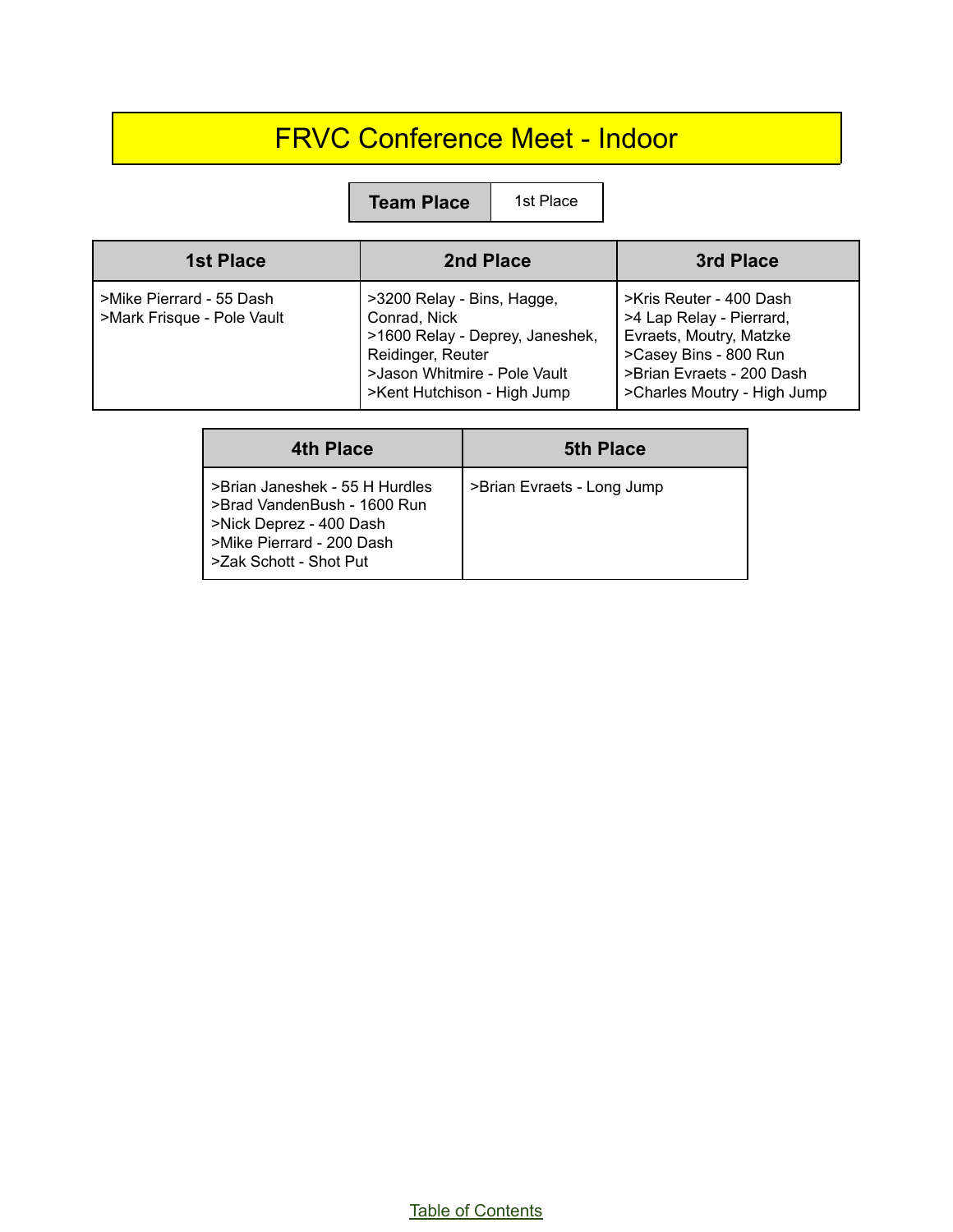# Preble/East Relays - Outdoor

**Team Place** | 1st Place

| <b>1st Place</b>                                                                                                                                                                                                                                                                                                                                                                                                                                                                                                            | 2nd Place                                                                                                                                                                | 3rd Place                                                  |
|-----------------------------------------------------------------------------------------------------------------------------------------------------------------------------------------------------------------------------------------------------------------------------------------------------------------------------------------------------------------------------------------------------------------------------------------------------------------------------------------------------------------------------|--------------------------------------------------------------------------------------------------------------------------------------------------------------------------|------------------------------------------------------------|
| >6400 Relay - Conrad, Zamzow,<br>Hagge, Larscheid<br>>Discus Relay - Detrie, Prochnow,<br>Mathu, Schott<br>>Long Jump Relay - Schott, Hutchison,<br>Reidinger, Evraets<br>>900 I Hurdle Relay - Deprez, Chaudoir,<br>Janeshek<br>>400 Relay - Pierrard, Evraerts,<br>Thomas, Matzke<br>>Triple Jump Relay - Pinchart, Frisque,<br>Schott, Hutchison<br>>High Jump Relay - Moutry, Hutchison,<br>Janeshek, Hermsen<br>>3200 Relay - Conrad, Hagge, Bins,<br>VandenBush<br>>Pole Vault Relay - Pinchart, Whitmire,<br>Frisque | >440 H Hurdle Relay - Deprez,<br>Janeshek, Chaudoir, Smith<br>>1600 Medley Relay - Reuter, Moutry,<br>Mattern, Nick<br>>800 Relay - Pierrard, Evraets,<br>Moutry, Matzke | >Distance Medley Relay - Bins,<br>Reuter, VandenBush, Nick |

| <b>4th Place</b>                                                                                        | <b>5th Place</b> |  |
|---------------------------------------------------------------------------------------------------------|------------------|--|
| 71600 Relay - Reidinger, Bley, Belland, Shot Put Relay - Johnson,<br>Strebel<br>Mathu, Prochnow, Schott |                  |  |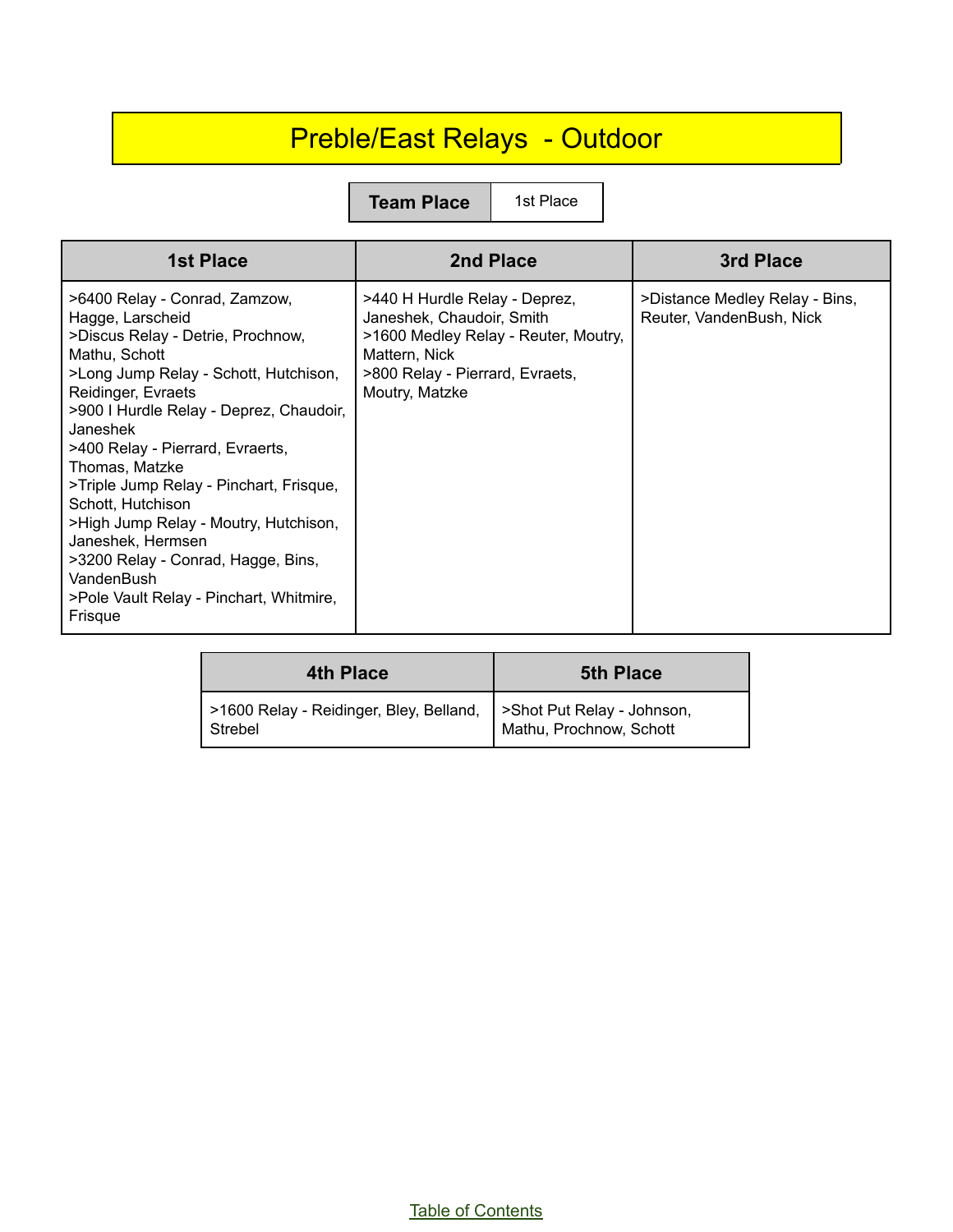# **Green Bay City Meet - Outdoor**

**Team Place** 1st Place

| <b>1st Place</b>                                   | 2nd Place                                                                                                                                                                                                                                                                                   | 3rd Place                                                                                                                                                                                                                                                                            |
|----------------------------------------------------|---------------------------------------------------------------------------------------------------------------------------------------------------------------------------------------------------------------------------------------------------------------------------------------------|--------------------------------------------------------------------------------------------------------------------------------------------------------------------------------------------------------------------------------------------------------------------------------------|
| >Mark Frisque - Pole Vault<br>>Zak Schott - Discus | >3200 Relay - VandenBush,<br>Conrad, Reuter, Hagge<br>>Nick Deprez - 110 H Hurdles<br>>Mike Pierrard - 100 Dash<br>>400 Relay - Natzke, Thomas,<br>Pierrard, Evraets<br>>Nick Deprez - 300 I Hurdles<br>>Brian Evraets - Long Jump<br>>Jason Whitmire - Pole Vault<br>>Gregg Mathu - Discus | >Brian Janeshek - 300   Hurdles<br>>Shaun Nick - 800 Run<br>>Mike Pierrard - 200 Dash<br>>1600 Relay - Deprez, Janeshek,<br>Reidinger, Reuter<br>>Kent Hutchinson - Triple Jump<br>>Adam Hermsen - High Jump (tie)<br>>Kent Hutchison - High Jump (tie)<br>>Craig Johnson - Shot Put |

| 4th Place                                                                                                   | <b>5th Place</b>                                                                                                                                                                            |
|-------------------------------------------------------------------------------------------------------------|---------------------------------------------------------------------------------------------------------------------------------------------------------------------------------------------|
| >Casey Bins - 800 Run<br>>Brian Evraets - 200 Dash<br>>Kent Hutchison - Long Jump<br>>Zak Schott - Shot Put | >Brian Matzke - 100 Dash<br>>Charles Moutry - 400 Dash<br>>JJ Chaudoir - 300 I Hurdles<br>>Brian Matzke - 200 Dash (tie)<br>>Charles Moutry - High Jump (tie)<br>>Tim Pinchart - Pole Vault |

# Appleton East Invite - Outdoor

**Team Place** | 1st Place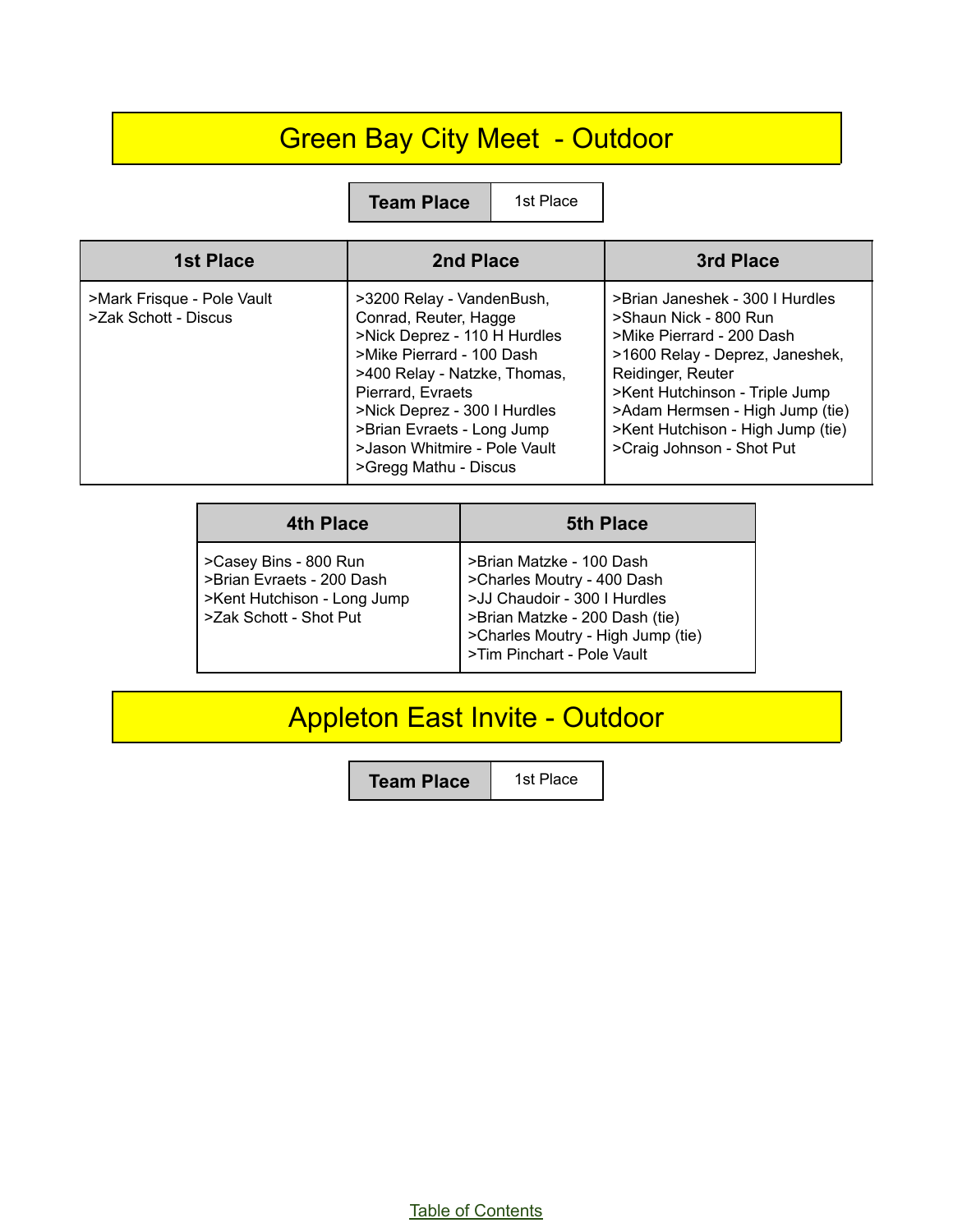# FRVC Conference Meet - Outdoor

**Team Place** 1st Place

| <b>1st Place</b>                                            | 2nd Place                                                                                                                                                                                                                           | 3rd Place                                                                                                                                |
|-------------------------------------------------------------|-------------------------------------------------------------------------------------------------------------------------------------------------------------------------------------------------------------------------------------|------------------------------------------------------------------------------------------------------------------------------------------|
| >Mark Frisque - Pole Vault<br>>Kent Hutchison - Triple Jump | >3200 Relay - VandenBush,<br>Reidinger, Conrad, Bins<br>>Zak Schott - Discus<br>>Charles Moutry - High Jump<br>>Jason Whitmire - Pole Vault<br>>Nick Deprez - 300   Hurdles<br>>1600 Relay - Reuter, Deprez,<br>Reidinger, Janeshek | >Mike Pierrard - 100 Dash<br>>Kent Hutchison - High Jump<br>>Kris Reuter - 400 Dash<br>>400 Relay - Pierrard, Evraets,<br>Thomas, Matzke |

| 4th Place                                                                                                                                 | <b>5th Place</b>                                                                            |
|-------------------------------------------------------------------------------------------------------------------------------------------|---------------------------------------------------------------------------------------------|
| >Nick Deprez - 110 H Hurdles<br>>Gregg Mathu - Discus<br>>Adam Hermsen - High Jump<br>>Brian Evraets - Long Jump<br>>Casey Bins - 800 Run | >Kent Hutchison - Long Jump<br>>Brian Janeshek - 300 I Hurdles<br>>Mike Pierrard - 200 Dash |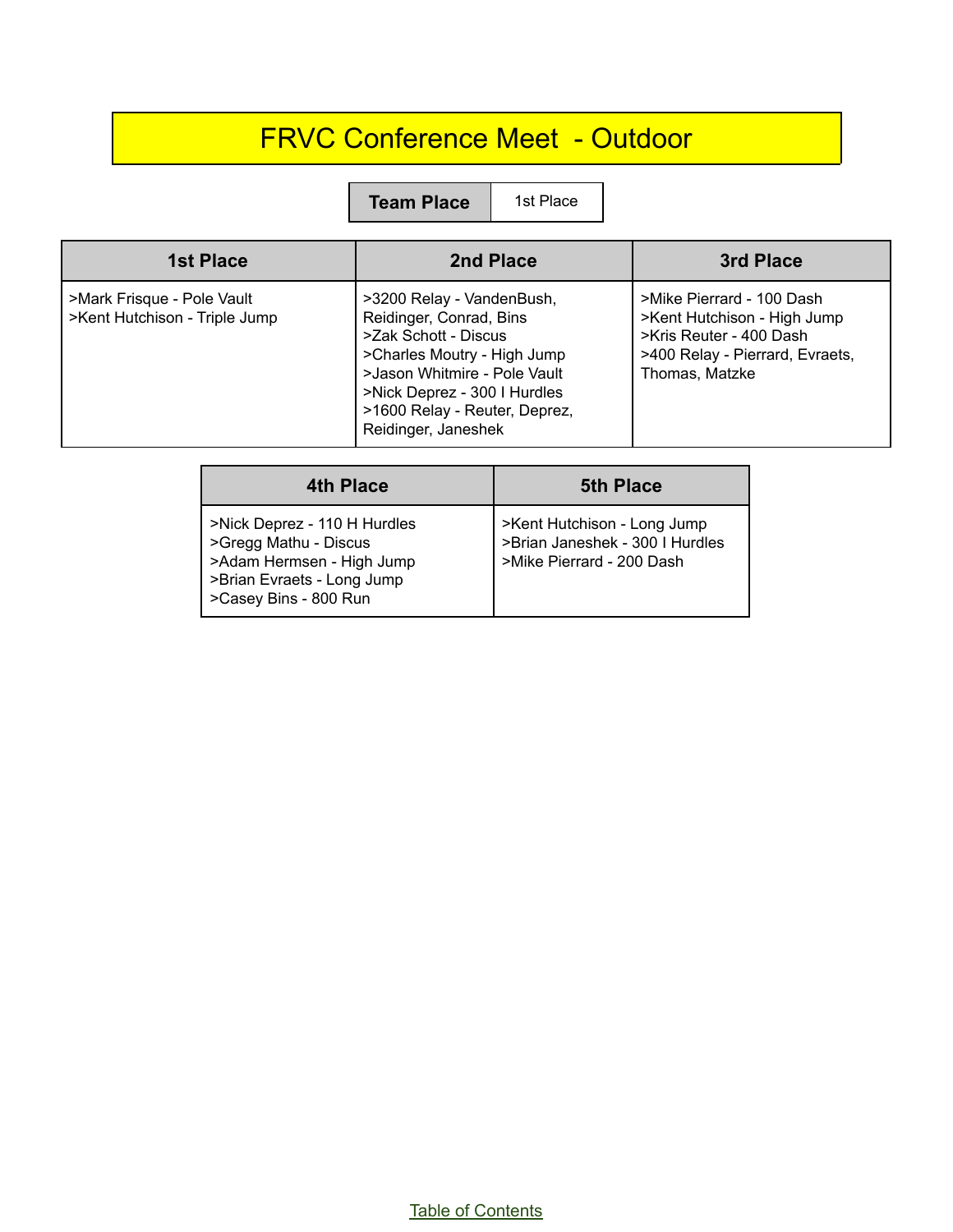# Brown County Meet - Outdoor

**Team Place** | 1st Place

| <b>1st Place</b>                                   | 2nd Place                                                                                                 | 3rd Place                                                                                                                                                                                                                        |
|----------------------------------------------------|-----------------------------------------------------------------------------------------------------------|----------------------------------------------------------------------------------------------------------------------------------------------------------------------------------------------------------------------------------|
| >Zak Schott - Discus<br>>Mark Frisque - Pole Vault | >3200 Relay - Reidinger,<br>VandenBush, Conrad, Bins<br>>1600 Relay - Deprez, Janeshek,<br>Moutry, Reuter | >Mike Pierrard - 100 Dash<br>>Shaun Nick - 1600 Run<br>>Kris Reuter - 400 Dash<br>>Nick Deprez - 300 I Hurdles<br>>Kent Hutchison - High Jump<br>>Casey Bins - 800 Run<br>>Ryan Prochnow - Discus<br>>Kent Hutchison - Long Jump |

| 4th Place                                                                            | <b>5th Place</b>                                     |
|--------------------------------------------------------------------------------------|------------------------------------------------------|
| >Brian Janeshek - 110 H Hurdles<br>>400 Relay - Pierrard, Evraets,<br>Thomas, Matzke | >Charles Moutry - High Jump<br>>Shaun Nick - 800 Run |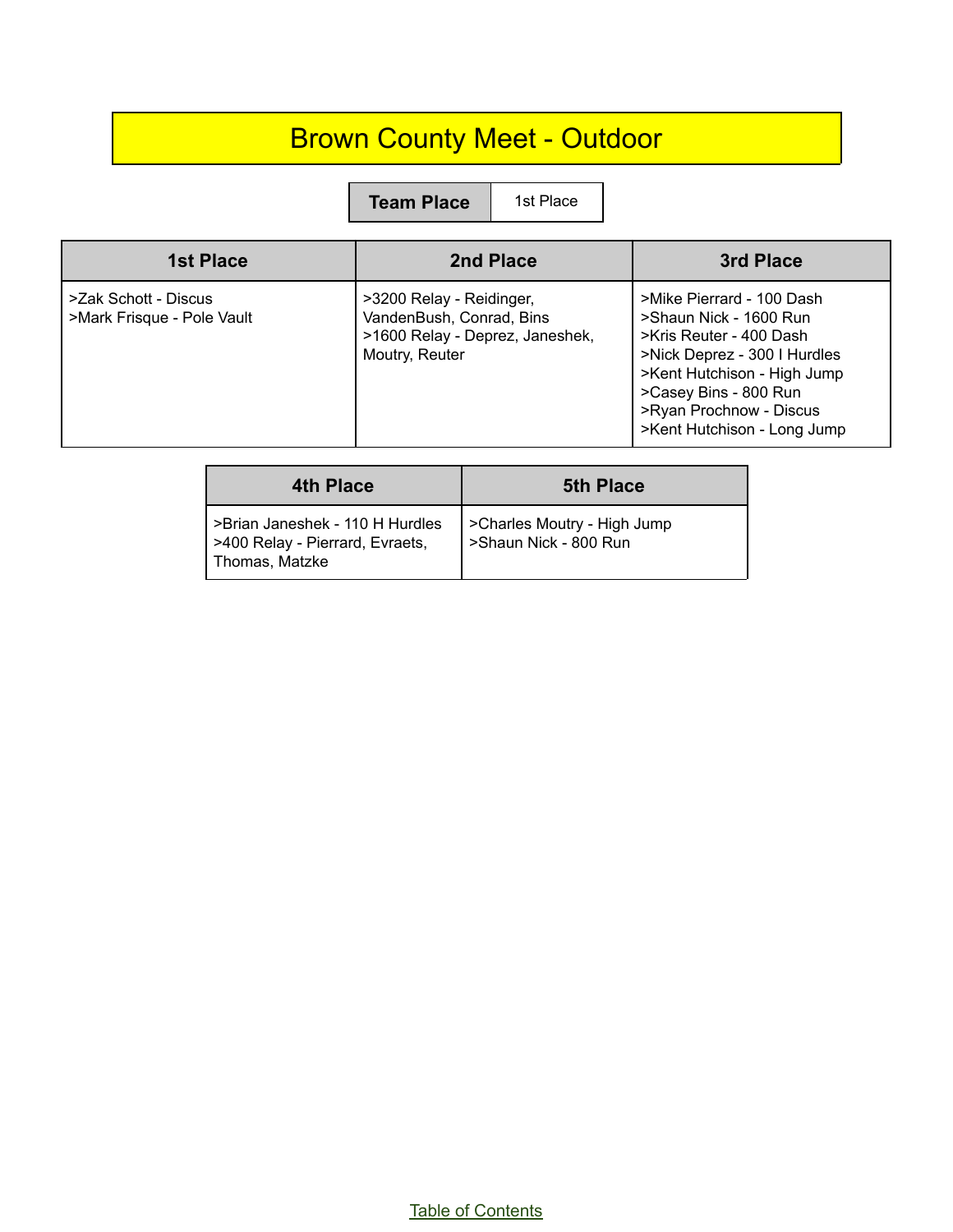# FRCC Conference Relays - Outdoor

**Team Place** | 1st

| ⊶<br>I<br>÷<br>× |  |
|------------------|--|
|------------------|--|

| 1st Place                                                                                                                                                                                             | 2nd Place                                                                                                                                                                                                                                               |
|-------------------------------------------------------------------------------------------------------------------------------------------------------------------------------------------------------|---------------------------------------------------------------------------------------------------------------------------------------------------------------------------------------------------------------------------------------------------------|
| >Triple Jump Relay - Hutchison, G. Schott, Pinchart<br>>Discus Relay - Z. Schott, Mathu, Prochnow<br>>High Jump Relay - Moutry, Hutchison, Andrews<br>>Pole Vault Relay - Frisque, Whitmire, Pinchart | >330 I Hurdle Relay - Deprey, Janeshek, Smith<br>>6400 Relay - Conrad, Zamzow, Hall, VandenBush<br>>400 Relay - Pierrard, Evraets, Thomas, Matzke<br>>Long Jump Relay - Hutchison, Evraets, Reidinger<br>>800 Relay - Pierrard, Evraets, Moutry, Matzke |

| 3rd Place                                                                                                                                                   | <b>4th Place</b>                                                                                   |
|-------------------------------------------------------------------------------------------------------------------------------------------------------------|----------------------------------------------------------------------------------------------------|
| >Distance Medley Relay - Reuter, Reidinger, Bins, Nick<br>>1600 Medley Relay - Reuter, Moutry, Mattern, Bins<br>>Shot Put Relay - Z. Schott, Johnson, Mathu | >1600 Relay - Strebel, Belland, Hoffman, Bley<br>>3200 Relay - Reidinger, VandenBush, Conrad, Nick |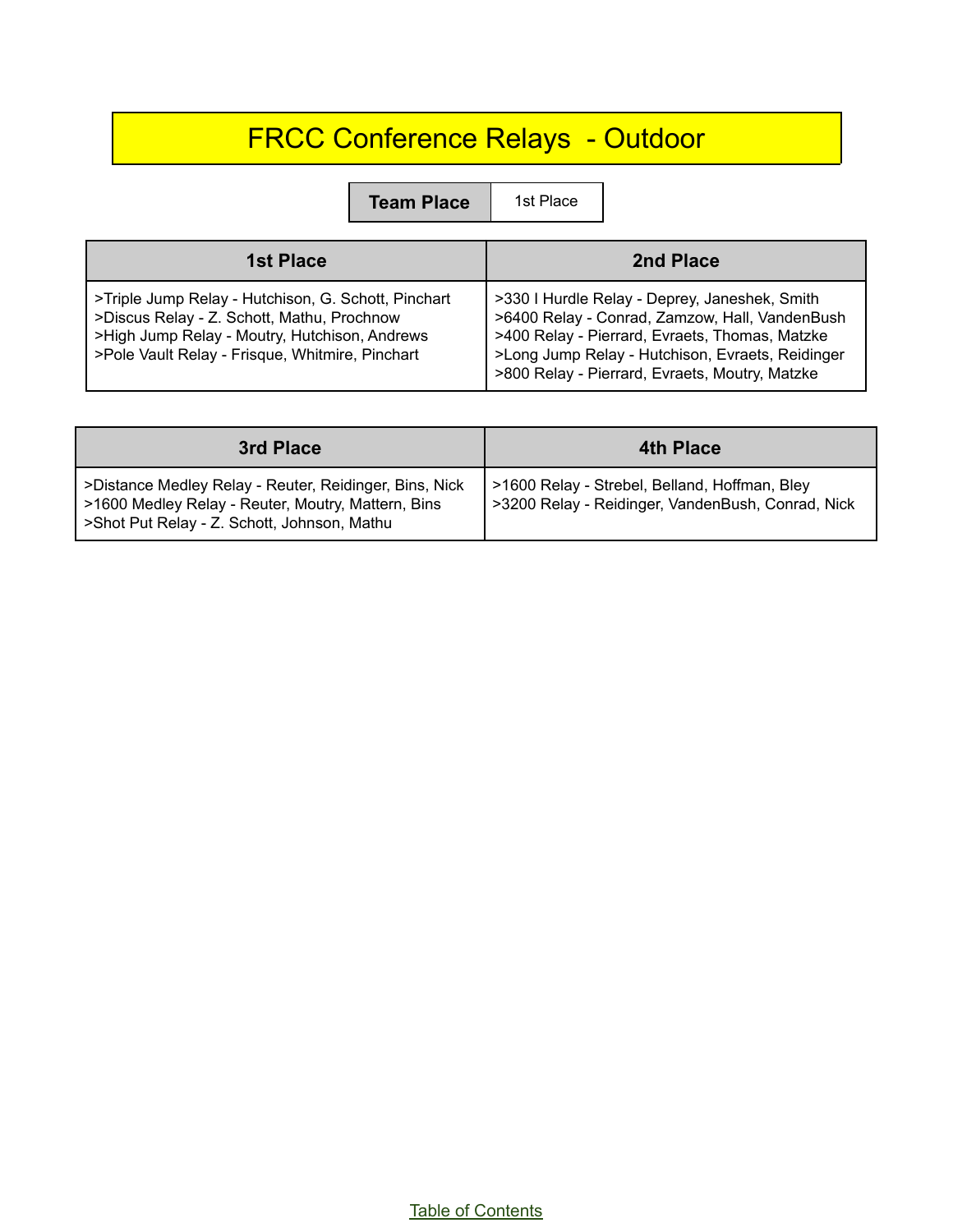## WIAA Regional

Top 4 qualify for the Sectional Meet

### **Team Place** 1st Place

| <b>1st Place</b>                                                                   | 2nd Place                                                                                   | 3rd Place                                                                                                                                                                                                                  |
|------------------------------------------------------------------------------------|---------------------------------------------------------------------------------------------|----------------------------------------------------------------------------------------------------------------------------------------------------------------------------------------------------------------------------|
| <b>Sectional Qualifier</b>                                                         | <b>Sectional Qualifier</b>                                                                  | <b>Sectional Qualifier</b>                                                                                                                                                                                                 |
| >Mark Frisque - Pole Vault<br>>Kent Hutchison - Long Jump<br>>Gregg Mathu - Discus | >Nick Deprez - 110 H Hurdles<br>>Nick Deprez - 300 I Hurdles<br>>Charles Moutry - High Jump | >3200 Relay - Reidinger,<br>VandenBush, Conrad, Bins<br>>Shaun Nick - 1600 Run<br>>Kris Reuter - 400 Dash<br>>Kent Hutchison - High Jump<br>>Mike Pierrard - 100 Dash<br>>1600 Relay - Deprez, Janeshek,<br>Moutry, Reuter |

| <b>4th Place</b><br><b>Sectional Qualifier</b> | <b>5th Place</b>                |
|------------------------------------------------|---------------------------------|
| >Tim Pinchart - Pole Vault                     | >Zad Schott - Shot Put          |
| >400 Relay - Pierrard, Evraets,                | >Brian Janeshek - 110 H Hurdles |
| Thomas, Matzke                                 | >Brian Evraets - Long Jump      |
| >Brian Janeshek - 300 I Hurdles                | >JJ Chaudoir - 300 I Hurdles    |
| >Zak Schott - Discus                           | >Shaun Nick - 800 Run           |
| >Kent Hutchison - Triple Jump                  | >Brian Matzke - 100 Dash        |